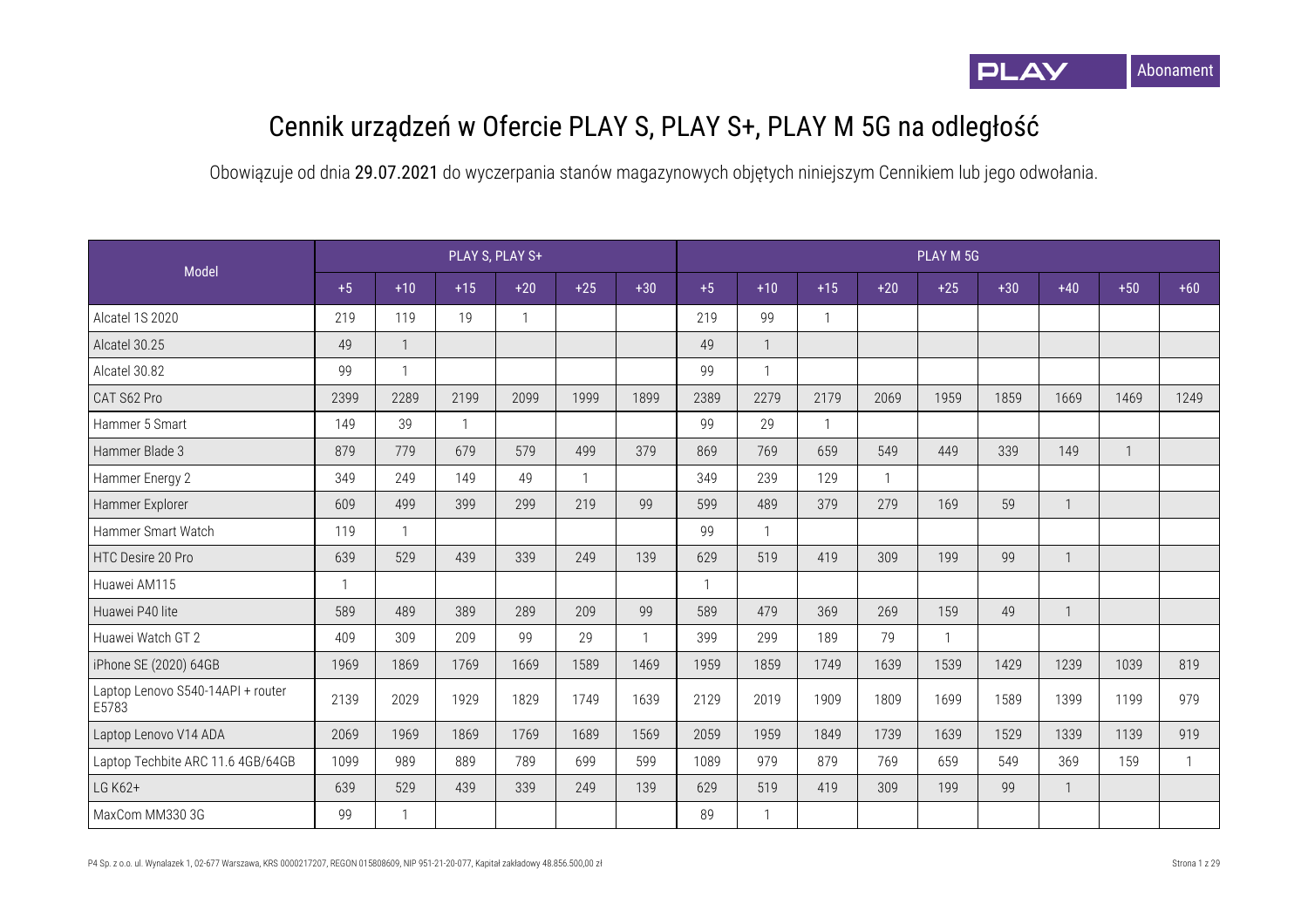

|                        |      |                |              | PLAY S, PLAY S+ |                |                |      |              |              |                | PLAY M 5G                |              |              |       |              |
|------------------------|------|----------------|--------------|-----------------|----------------|----------------|------|--------------|--------------|----------------|--------------------------|--------------|--------------|-------|--------------|
| Model                  | $+5$ | $+10$          | $+15$        | $+20$           | $+25$          | $+30$          | $+5$ | $+10$        | $+15$        | $+20$          | $+25$                    | $+30$        | $+40$        | $+50$ | $+60$        |
| MaxCom MM721BB         | 79   | $\overline{1}$ |              |                 |                |                | 69   | $\mathbf{1}$ |              |                |                          |              |              |       |              |
| Motorola Moto E7 power | 299  | 199            | 99           | $\mathbf 1$     |                |                | 289  | 189          | 79           | $\mathbf{1}$   |                          |              |              |       |              |
| Motorola Moto G10      | 379  | 269            | 169          | 79              | $\overline{1}$ |                | 369  | 259          | 159          | 49             | $\overline{1}$           |              |              |       |              |
| Motorola Moto G100     | 1599 | 1489           | 1389         | 1289            | 1209           | 1099           | 1589 | 1479         | 1369         | 1269           | 1159                     | 1049         | 859          | 659   | 439          |
| Motorola Moto G30      | 499  | 399            | 299          | 199             | 129            | $\overline{1}$ | 499  | 399          | 289          | 179            | 79                       | $\mathbf{1}$ |              |       |              |
| Motorola Moto G9 Play  | 379  | 269            | 169          | 79              | $\overline{1}$ |                | 369  | 259          | 159          | 49             | $\overline{1}$           |              |              |       |              |
| Motorola Moto G9 Power | 589  | 479            | 389          | 289             | 199            | 89             | 579  | 469          | 369          | 259            | 149                      | 49           | $\mathbf{1}$ |       |              |
| Nokia 2720 Flip        | 239  | 139            | 39           |                 |                |                | 229  | 129          | 19           | $\mathbf{1}$   |                          |              |              |       |              |
| Nokia 3.4              | 269  | 169            | 69           |                 |                |                | 269  | 159          | 49           | $\overline{1}$ |                          |              |              |       |              |
| Nokia 6300 4G          | 139  | 29             | $\mathbf{1}$ |                 |                |                | 129  | 19           | $\mathbf{1}$ |                |                          |              |              |       |              |
| Oppo A15s              | 359  | 259            | 159          | 59              | $\overline{1}$ |                | 349  | 249          | 139          | $\mathbf{1}$   |                          |              |              |       |              |
| Oppo A53 128GB         | 499  | 399            | 299          | 199             | 119            | $\overline{1}$ | 489  | 379          | 279          | 169            | 59                       | $\mathbf{1}$ |              |       |              |
| Oppo Reno4 Lite        | 729  | 629            | 529          | 429             | 349            | 229            | 729  | 619          | 509          | 399            | 299                      | 189          | $\mathbf{1}$ |       |              |
| Oppo Reno5             | 1549 | 1449           | 1349         | 1249            | 1169           | 1049           | 1539 | 1439         | 1329         | 1219           | 1119                     | 1009         | 819          | 619   | 399          |
| Oppo Reno5 Lite        | 1029 | 919            | 819          | 719             | 639            | 529            | 1019 | 909          | 799          | 699            | 589                      | 479          | 289          | 89    | $\mathbf{1}$ |
| Oppo Reno5 Z           | 1259 | 1149           | 1049         | 949             | 869            | 759            | 1249 | 1139         | 1029         | 929            | 819                      | 709          | 529          | 319   | 99           |
| Realme <sub>7</sub>    | 559  | 459            | 359          | 259             | 179            | 59             | 549  | 449          | 339          | 229            | 129                      | $\mathbf{1}$ |              |       |              |
| Realme 7 Pro           | 1029 | 929            | 829          | 729             | 649            | 529            | 1019 | 919          | 799          | 699            | 599                      | 489          | 299          | 99    | $\mathbf{1}$ |
| Realme 7i              | 439  | 339            | 239          | 139             | 49             | $\overline{1}$ | 429  | 319          | 219          | 99             | -1                       |              |              |       |              |
| Realme 8               | 739  | 639            | 539          | 439             | 359            | 249            | 739  | 629          | 519          | 419            | 309                      | 199          | $\mathbf{1}$ |       |              |
| Realme 8 PRO           | 1029 | 929            | 829          | 729             | 649            | 529            | 1019 | 919          | 809          | 699            | 599                      | 489          | 299          | 99    | $\mathbf{1}$ |
| Samsung Galaxy A02s    | 439  | 339            | 239          | 139             | 49             | $\mathbf{1}$   | 429  | 319          | 219          | 99             | $\overline{\phantom{a}}$ |              |              |       |              |
| Samsung Galaxy A12     | 559  | 459            | 359          | 259             | 179            | 59             | 549  | 449          | 339          | 229            | 129                      | $\mathbf{1}$ |              |       |              |
| Samsung Galaxy A21s    | 549  | 449            | 349          | 249             | 169            | 49             | 539  | 429          | 329          | 219            | 99                       | $\mathbf{1}$ |              |       |              |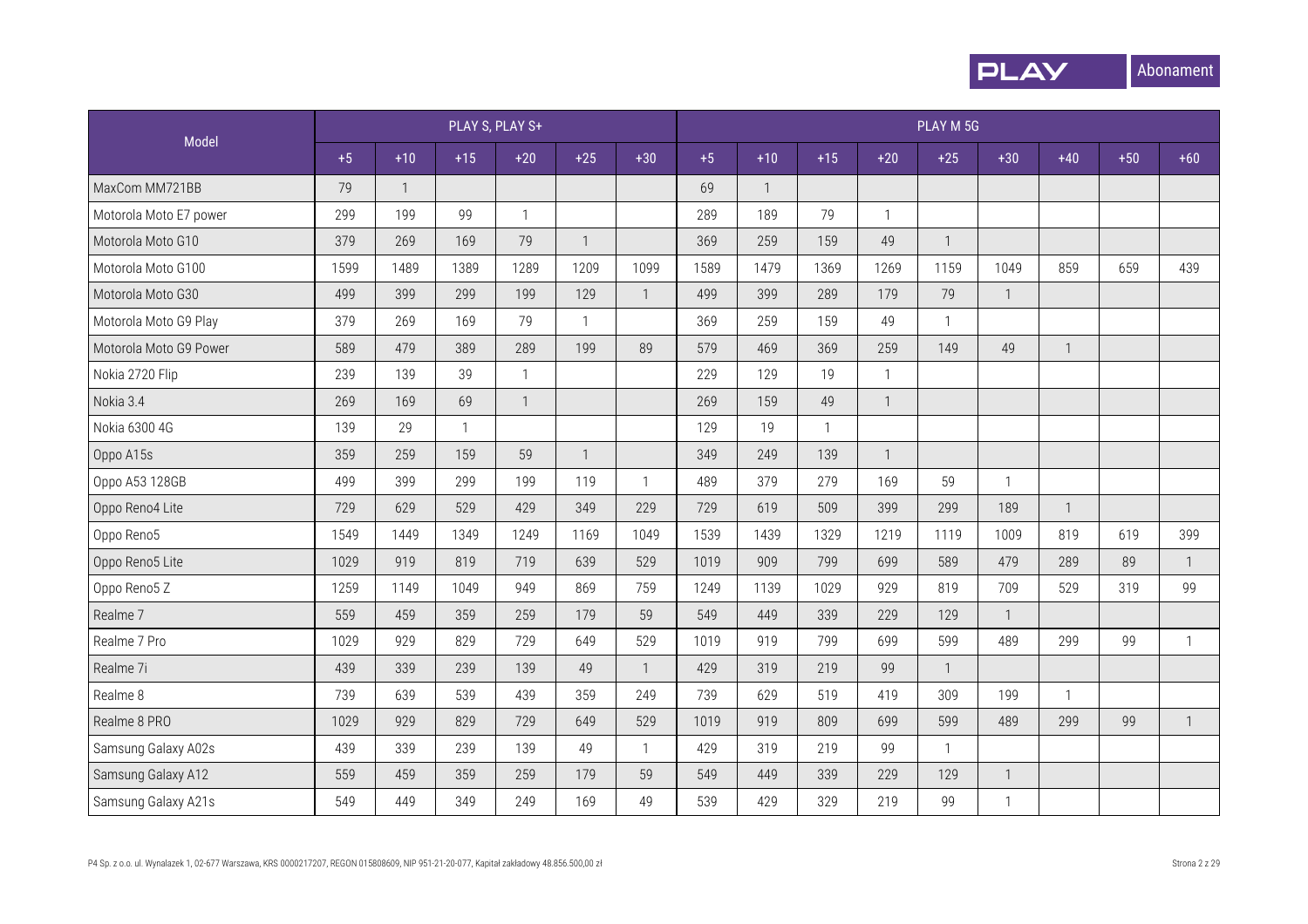

|                                                  |      |                          |       | PLAY S, PLAY S+ |              |                |      |              |       |              | PLAY M 5G |                |                |              |              |
|--------------------------------------------------|------|--------------------------|-------|-----------------|--------------|----------------|------|--------------|-------|--------------|-----------|----------------|----------------|--------------|--------------|
| Model                                            | $+5$ | $+10$                    | $+15$ | $+20$           | $+25$        | $+30$          | $+5$ | $+10$        | $+15$ | $+20$        | $+25$     | $+30$          | $+40$          | $+50$        | $+60$        |
| Samsung Galaxy A22                               | 729  | 629                      | 529   | 429             | 349          | 229            | 729  | 619          | 509   | 399          | 299       | 189            | $\overline{1}$ |              |              |
| Samsung Galaxy A22 5G                            | 839  | 739                      | 639   | 539             | 459          | 339            | 839  | 729          | 619   | 519          | 399       | 299            | 99             | $\mathbf{1}$ |              |
| Samsung Galaxy A32                               | 939  | 829                      | 729   | 629             | 549          | 439            | 929  | 819          | 719   | 609          | 499       | 389            | 199            | $\mathbf{1}$ |              |
| Samsung Galaxy A32 5G                            | 909  | 809                      | 709   | 609             | 519          | 399            | 899  | 789          | 689   | 579          | 469       | 369            | 179            | $\mathbf{1}$ |              |
| Samsung Galaxy A41                               | 729  | 629                      | 529   | 429             | 349          | 229            | 729  | 619          | 509   | 399          | 299       | 189            | $\mathbf{1}$   |              |              |
| Samsung Galaxy A51                               | 939  | 829                      | 729   | 629             | 549          | 439            | 929  | 819          | 719   | 609          | 499       | 389            | 209            | $\mathbf{1}$ |              |
| Samsung Galaxy A52                               | 1249 | 1149                     | 1049  | 949             | 869          | 749            | 1249 | 1139         | 1029  | 919          | 819       | 699            | 519            | 319          | 99           |
| Samsung Galaxy A71                               | 1149 | 1049                     | 949   | 849             | 769          | 649            | 1149 | 1039         | 929   | 819          | 719       | 609            | 419            | 219          | $\mathbf{1}$ |
| Samsung Galaxy A72                               | 1829 | 1729                     | 1629  | 1529            | 1449         | 1339           | 1829 | 1719         | 1599  | 1499         | 1399      | 1289           | 1099           | 899          | 679          |
| Samsung Galaxy Buds+                             | 249  | 139                      | 39    | $\mathbf{1}$    |              |                | 239  | 129          | 19    |              |           |                |                |              |              |
| Samsung Galaxy Fit 2                             | 29   | $\overline{\phantom{a}}$ |       |                 |              |                | 19   | $\mathbf{1}$ |       |              |           |                |                |              |              |
| Samsung Galaxy S20 FE 5G                         | 2219 | 2119                     | 2019  | 1919            | 1839         | 1719           | 2199 | 2099         | 1999  | 1889         | 1789      | 1679           | 1489           | 1289         | 1069         |
| Samsung Galaxy Watch Active2 40 mm<br>Aluminium  | 489  | 389                      | 289   | 189             | 99           | $\mathbf{1}$   | 479  | 369          | 269   | 159          | 49        | $\mathbf{1}$   |                |              |              |
| Samsung Galaxy Watch Active2 44 mm<br>Aluminium  | 489  | 389                      | 289   | 189             | 99           | $\overline{1}$ | 479  | 369          | 269   | 159          | 49        | $\mathbf{1}$   |                |              |              |
| Samsung Galaxy Xcover 5                          | 929  | 829                      | 729   | 629             | 549          | 429            | 919  | 819          | 709   | 599          | 499       | 389            | 199            | $\mathbf{1}$ |              |
| Sony PlayStation Plus 365 dni                    | 149  | 39                       |       |                 |              |                | 139  | 29           |       |              |           |                |                |              |              |
| Tablet Huawei MediaPad T5 10 LTE<br>2GB/16GB     | 569  | 469                      | 369   | 259             | 189          | 69             | 569  | 429          | 359   | 229          | 169       | $\overline{9}$ | $\mathbf{1}$   |              |              |
| Tablet Lenovo M10 FHD PLUS<br>4GB/64GB LTE X606X | 819  | 709                      | 609   | 509             | 429          | 319            | 809  | 699          | 589   | 489          | 379       | 269            | 89             | $\mathbf{1}$ |              |
| Tablet Lenovo M10 HD LTE (2 gen-TB<br>X306X)     | 719  | 599                      | 499   | 399             | 329          | 219            | 699  | 599          | 489   | 389          | 279       | 169            | $\mathbf{1}$   |              |              |
| <b>TCL 20 SE</b>                                 | 359  | 259                      | 159   | 59              | $\mathbf{1}$ |                | 349  | 249          | 139   | $\mathbf{1}$ |           |                |                |              |              |
| Vivo Y11s                                        | 289  | 189                      | 89    | $\mathbf{1}$    |              |                | 279  | 169          | 69    | $\mathbf{1}$ |           |                |                |              |              |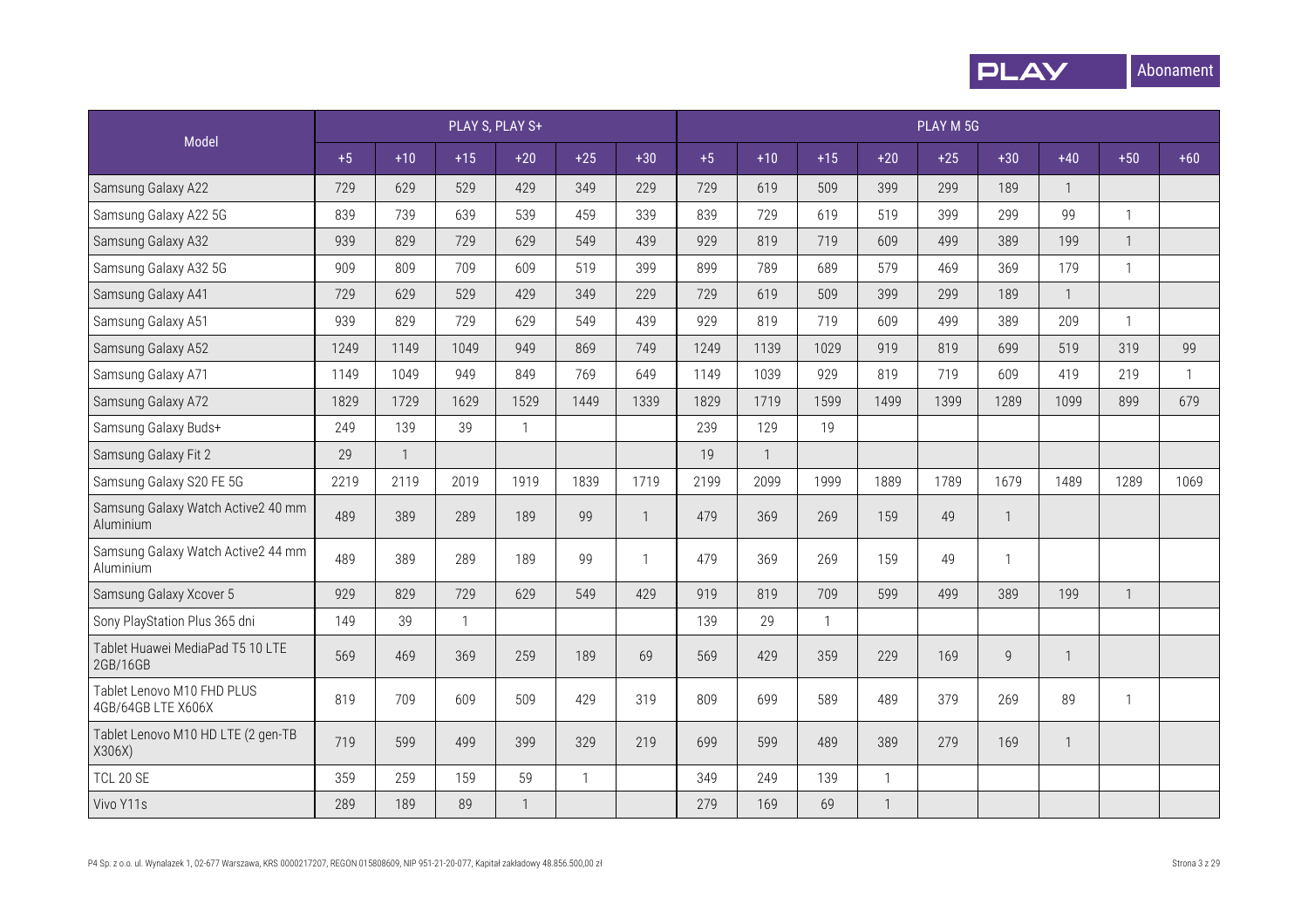

|                                                         |              |              |       | PLAY S, PLAY S+ |              |              |      |             |       |              | PLAY M 5G    |                |              |              |              |
|---------------------------------------------------------|--------------|--------------|-------|-----------------|--------------|--------------|------|-------------|-------|--------------|--------------|----------------|--------------|--------------|--------------|
| Model                                                   | $+5$         | $+10$        | $+15$ | $+20$           | $+25$        | $+30$        | $+5$ | $+10$       | $+15$ | $+20$        | $+25$        | $+30$          | $+40$        | $+50$        | $+60$        |
| Vivo Y20s                                               | 339          | 239          | 139   | 39              | $\mathbf{1}$ |              | 329  | 219         | 99    | $\mathbf{1}$ |              |                |              |              |              |
| Vivo Y70                                                | 719          | 599          | 499   | 399             | 329          | 219          | 719  | 599         | 489   | 389          | 279          | 169            | 1            |              |              |
| Xbox Series S 512GB                                     | 1129         | 1029         | 929   | 829             | 749          | 639          | 1129 | 1019        | 909   | 809          | 699          | 589            | 399          | 199          | $\mathbf{1}$ |
| Xiaomi Mi 10T lite 5G 128GB                             | 1019         | 919          | 819   | 719             | 639          | 519          | 999  | 899         | 799   | 689          | 579          | 479            | 289          | 89           | 1            |
| Xiaomi Mi 11 Lite 5G                                    | 1469         | 1369         | 1269  | 1169            | 1079         | 969          | 1459 | 1349        | 1249  | 1139         | 1029         | 929            | 739          | 539          | 319          |
| Xiaomi Mi 11i 5G                                        | 2329         | 2219         | 2119  | 2019            | 1939         | 1829         | 2319 | 2209        | 2099  | 1999         | 1889         | 1779           | 1599         | 1389         | 1169         |
| Xiaomi Mi Band 5                                        | $\mathbf{1}$ |              |       |                 |              |              |      |             |       |              |              |                |              |              |              |
| Xiaomi Mi True Wireless Earbuds Basic<br>$\overline{2}$ |              |              |       |                 |              |              |      |             |       |              |              |                |              |              |              |
| Xiaomi Mi Watch Lite                                    | 99           | $\mathbf{1}$ |       |                 |              |              | 79   | $\mathbf 1$ |       |              |              |                |              |              |              |
| Xiaomi Redmi 9                                          | 439          | 339          | 239   | 139             | 49           |              | 429  | 319         | 219   | 99           | $\mathbf{1}$ |                |              |              |              |
| Xiaomi Redmi 9A                                         | 259          | 159          | 59    | $\mathbf{1}$    |              |              | 249  | 149         | 39    | $\mathbf{1}$ |              |                |              |              |              |
| Xiaomi Redmi 9C NFC                                     | 299          | 199          | 99    | $\mathbf{1}$    |              |              | 289  | 189         | 79    | $\mathbf{1}$ |              |                |              |              |              |
| Xiaomi Redmi 9T                                         | 489          | 389          | 289   | 189             | 99           | $\mathbf{1}$ | 479  | 369         | 269   | 159          | 49           | $\overline{1}$ |              |              |              |
| Xiaomi Redmi Note 10 5G                                 | 689          | 589          | 489   | 389             | 299          | 199          | 689  | 579         | 469   | 369          | 259          | 149            | $\mathbf{1}$ |              |              |
| Xiaomi Redmi Note 10 Pro                                | 1029         | 929          | 829   | 729             | 649          | 529          | 1019 | 919         | 799   | 699          | 599          | 489            | 299          | 99           | $\mathbf{1}$ |
| Xiaomi Redmi Note 10S                                   | 829          | 719          | 619   | 519             | 439          | 329          | 819  | 709         | 599   | 499          | 389          | 279            | 99           | $\mathbf{1}$ |              |
| Xiaomi Redmi Note 9                                     | 629          | 529          | 429   | 329             | 249          | 129          | 629  | 519         | 409   | 299          | 199          | 89             | $\mathbf{1}$ |              |              |
| Xiaomi Redmi Note 9 Pro                                 | 849          | 749          | 649   | 549             | 459          | 349          | 839  | 729         | 629   | 519          | 399          | 299            | 119          |              |              |
| Xiaomi Redmi Note 9T                                    | 799          | 699          | 599   | 499             | 429          | 299          | 799  | 689         | 589   | 479          | 369          | 269            | 79           |              |              |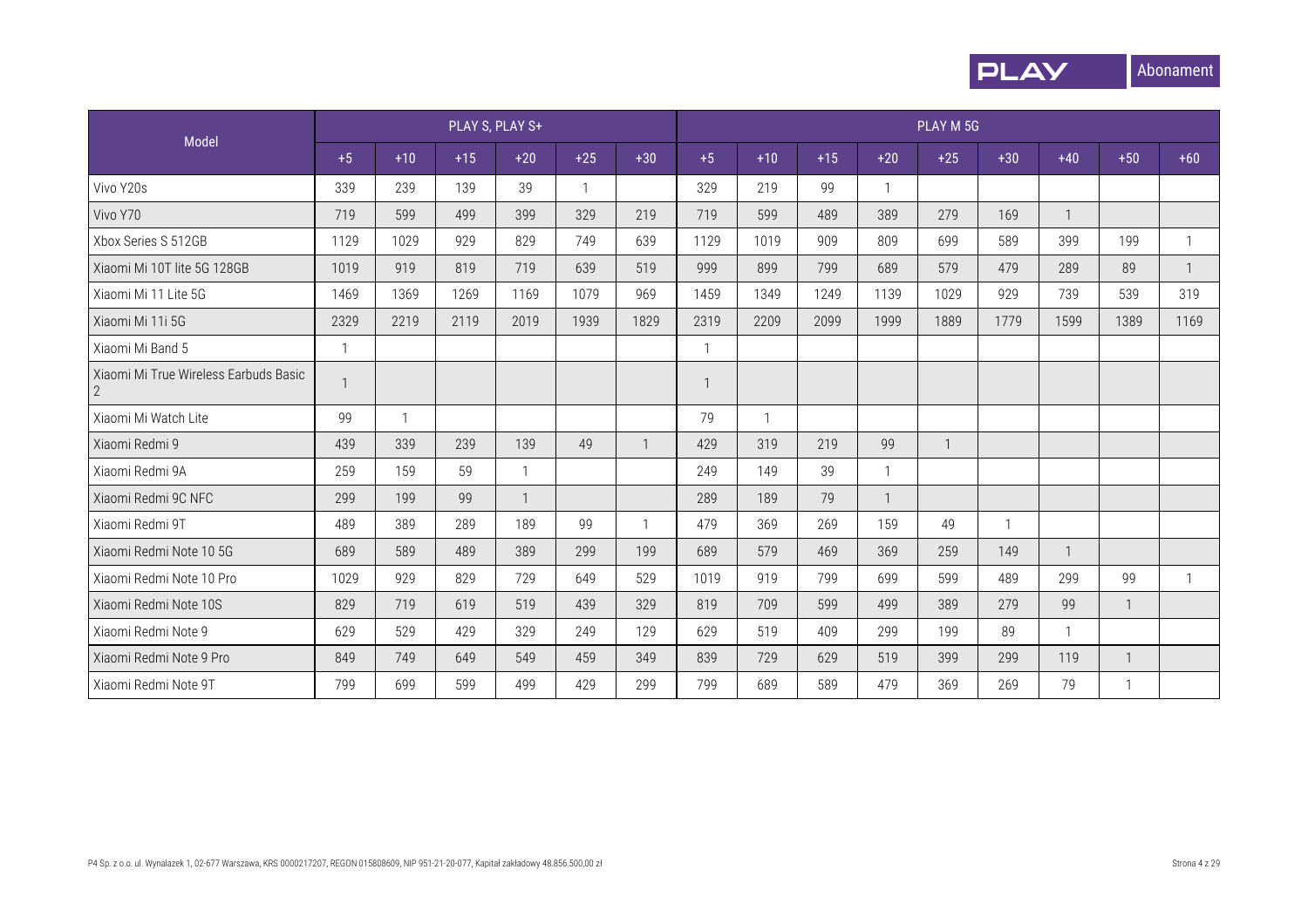

|                                                                         |        |        | PLAY S, PLAY S+ |        |        |        |        |        |        |        | PLAY M 5G |              |        |        |              |
|-------------------------------------------------------------------------|--------|--------|-----------------|--------|--------|--------|--------|--------|--------|--------|-----------|--------------|--------|--------|--------------|
| Zestaw                                                                  | $+5$   | $+10$  | $+15$           | $+20$  | $+25$  | $+30$  | $+5$   | $+10$  | $+15$  | $+20$  | $+25$     | $+30$        | $+40$  | $+50$  | $+60$        |
| Hammer Blade 3 + Hammer Smart<br>Watch                                  | 1079   | 969    | 869             | 769    | 689    | 579    | 1069   | 959    | 849    | 749    | 639       | 529          | 339    | 139    | $\mathbf{1}$ |
| Hammer Blade 3                                                          | 835,74 | 750,54 | 673,08          | 595.63 | 533,66 | 448.46 | 827,99 | 742,79 | 657,59 | 580.14 | 494.94    | 409.74       | 262,57 | 107,66 | 0,77         |
| Hammer Smart Watch                                                      | 243,26 | 218,46 | 195,92          | 173,37 | 155,34 | 130,54 | 241,01 | 216,21 | 191,41 | 168,86 | 144,06    | 119,26       | 76,43  | 31,34  | 0,23         |
| Hammer Energy 2 + Hammer Smart<br>Watch                                 | 549    | 439    | 339             | 249    | 159    | 49     | 539    | 429    | 329    | 219    | 99        | $\mathbf{1}$ |        |        |              |
| Hammer Energy 2                                                         | 357,02 | 285,48 | 220,45          | 161.92 | 103.40 | 31,86  | 350,51 | 278,98 | 213,95 | 142.42 | 64,38     | 0,65         |        |        |              |
| Hammer Smart Watch                                                      | 191,98 | 153,52 | 118,55          | 87,08  | 55,60  | 17,14  | 188,49 | 150,02 | 115,05 | 76,58  | 34,62     | 0,35         |        |        |              |
| Hammer Explorer + Hammer Smart<br>Watch                                 | 789    | 679    | 579             | 479    | 399    | 289    | 779    | 669    | 569    | 459    | 349       | 239          | 49     |        |              |
| Hammer Explorer                                                         | 576,86 | 496,43 | 423,32          | 350,21 | 291,72 | 211,30 | 569,55 | 489,12 | 416,01 | 335,59 | 255,16    | 174,74       | 35,83  | 0,73   |              |
| Hammer Smart Watch                                                      | 212,14 | 182,57 | 155,68          | 128,79 | 107,28 | 77,70  | 209,45 | 179,88 | 152,99 | 123,41 | 93,84     | 64,26        | 13,17  | 0,27   |              |
| Samsung Galaxy A12 + Samsung<br><b>Galaxy Fit 2</b>                     | 619    | 509    | 409             | 309    | 229    | 119    | 609    | 499    | 389    | 289    | 179       | 69           |        |        |              |
| Samsung Galaxy A12                                                      | 521,71 | 429    | 344,72          | 260,43 | 193,01 | 100,30 | 513,28 | 420,57 | 327,86 | 243,58 | 150,87    | 58,16        |        |        |              |
| Samsung Galaxy Fit 2                                                    | 97,29  | 80     | 64,28           | 48,57  | 35,99  | 18,70  | 95,72  | 78,43  | 61,14  | 45,42  | 28,13     | 10,84        |        |        |              |
| Samsung Galaxy A21s + Samsung<br><b>Galaxy Fit 2</b>                    | 609    | 509    | 409             | 309    | 229    | 109    | 599    | 489    | 389    | 279    | 179       | 69           |        |        |              |
| Samsung Galaxy A21s                                                     | 501,99 | 419,56 | 337,14          | 254,71 | 188,76 | 89,85  | 493,75 | 403,08 | 320,65 | 229,98 | 147,55    | 56,88        |        |        |              |
| Samsung Galaxy Fit 2                                                    | 107,01 | 89,44  | 71,86           | 54,29  | 40,24  | 19,15  | 105,25 | 85,92  | 68,35  | 49,02  | 31,45     | 12,12        |        |        |              |
| Samsung Galaxy A32 + Samsung<br><b>Galaxy Fit 2</b>                     | 989    | 889    | 789             | 689    | 609    | 489    | 989    | 879    | 769    | 659    | 559       | 449          | 259    | 59     |              |
| Samsung Galaxy A32                                                      | 860,64 | 773,62 | 686,59          | 599,57 | 529,96 | 425,53 | 860,64 | 764,91 | 669,19 | 573,47 | 486,45    | 390,72       | 225,38 | 51,34  |              |
| Samsung Galaxy Fit 2                                                    | 128,36 | 115,38 | 102,41          | 89,43  | 79,04  | 63,47  | 128,36 | 114,09 | 99,81  | 85,53  | 72,55     | 58,28        | 33,62  | 7,66   |              |
| Samsung Galaxy A32 + Samsung<br>Galaxy Watch Active2 40 mm<br>Aluminium | 1529   | 1429   | 1329            | 1229   | 1149   | 1039   | 1529   | 1419   | 1309   | 1209   | 1099      | 989          | 799    | 599    | 379          |
| Samsung Galaxy A32                                                      | 804,78 | 752,14 | 699,51          | 646,88 | 604,77 | 546,87 | 804,78 | 746,88 | 688,98 | 636,35 | 578,45    | 520,55       | 420,55 | 315,28 | 199,48       |
| Samsung Galaxy Watch Active2 40 mm<br>Aluminium                         | 724.22 | 676.86 | 629,49          | 582,12 | 544,23 | 492,13 | 724,22 | 672,12 | 620,02 | 572.65 | 520,55    | 468.45       | 378.45 | 283,72 | 179.52       |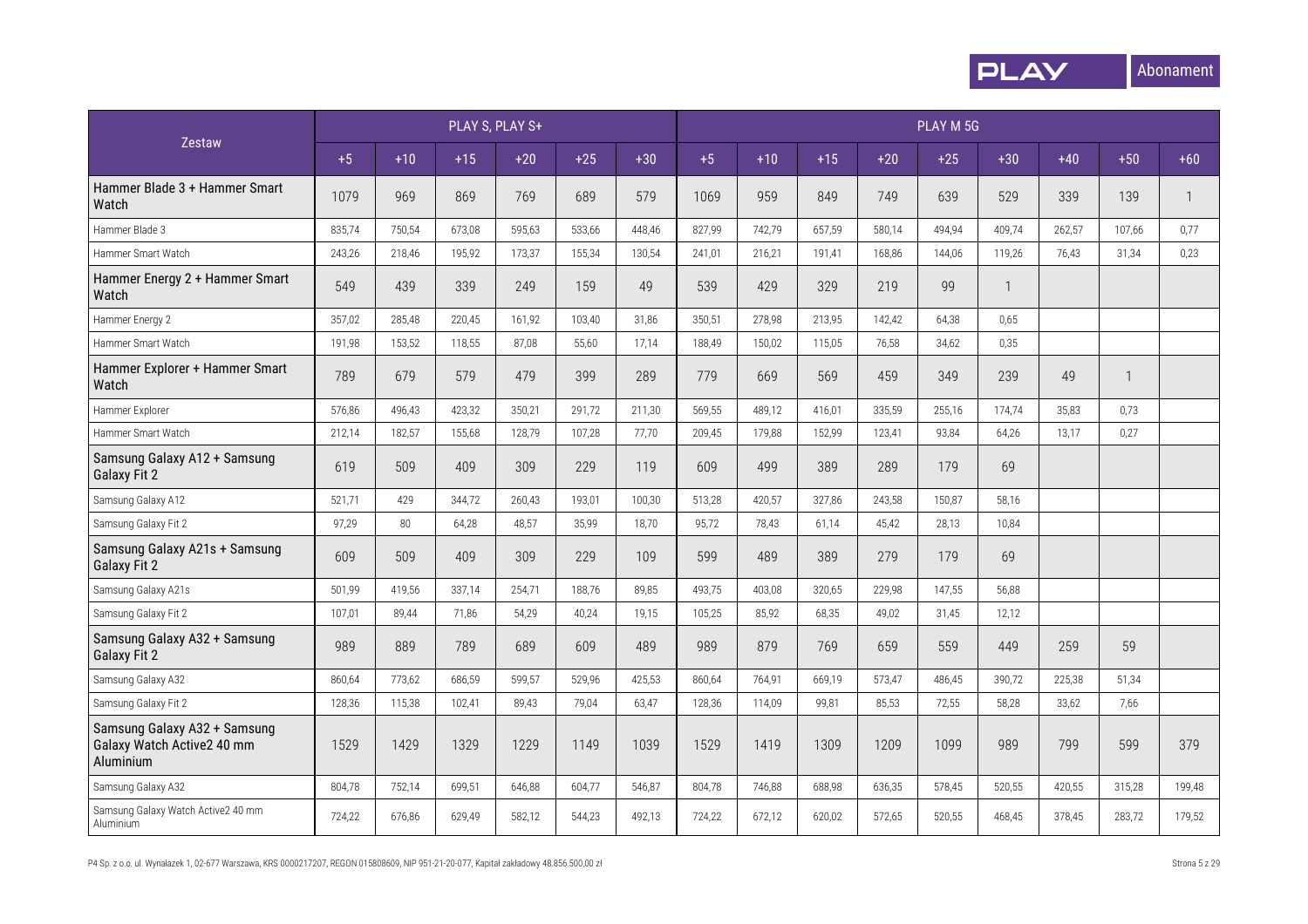

|                                                                            |         |         | PLAY S, PLAY S+ |        |        |        |         |         |         |        | PLAY M 5G |        |        |        |        |
|----------------------------------------------------------------------------|---------|---------|-----------------|--------|--------|--------|---------|---------|---------|--------|-----------|--------|--------|--------|--------|
| Zestaw                                                                     | $+5$    | $+10$   | $+15$           | $+20$  | $+25$  | $+30$  | $+5$    | $+10$   | $+15$   | $+20$  | $+25$     | $+30$  | $+40$  | $+50$  | $+60$  |
| Samsung Galaxy A32 + Samsung<br>Galaxy Watch Active2 44 mm<br>Aluminium    | 1529    | 1429    | 1329            | 1229   | 1149   | 1039   | 1529    | 1419    | 1309    | 1209   | 1099      | 989    | 799    | 599    | 379    |
| Samsung Galaxy A32                                                         | 804,78  | 752,14  | 699,51          | 646,88 | 604,77 | 546,87 | 804,78  | 746,88  | 688,98  | 636,35 | 578,45    | 520,55 | 420,55 | 315,28 | 199,48 |
| Samsung Galaxy Watch Active2 44 mm<br>Aluminium                            | 724,22  | 676,86  | 629,49          | 582,12 | 544,23 | 492,13 | 724,22  | 672,12  | 620,02  | 572,65 | 520,55    | 468,45 | 378,45 | 283,72 | 179,52 |
| Samsung Galaxy A32 5G + Samsung<br>Galaxy Watch Active2 40 mm<br>Aluminium | 1509    | 1399    | 1299            | 1199   | 1119   | 1009   | 1499    | 1389    | 1289    | 1179   | 1069      | 959    | 779    | 569    | 359    |
| Samsung Galaxy A32 5G                                                      | 877,44  | 813,48  | 755,33          | 697,18 | 650,67 | 586,70 | 871,63  | 807,66  | 749,52  | 685,55 | 621,59    | 557,63 | 452,97 | 330,86 | 208,75 |
| Samsung Galaxy Watch Active2 40 mm<br>Aluminium                            | 631,56  | 585,52  | 543,67          | 501,82 | 468,33 | 422,30 | 627,37  | 581,34  | 539,48  | 493,45 | 447,41    | 401,37 | 326,03 | 238,14 | 150,25 |
| Samsung Galaxy A32 5G + Samsung<br>Galaxy Watch Active2 44 mm<br>Aluminium | 1509    | 1399    | 1299            | 1199   | 1119   | 1009   | 1499    | 1389    | 1289    | 1179   | 1069      | 959    | 779    | 569    | 359    |
| Samsung Galaxy A32 5G                                                      | 877,44  | 813,48  | 755,33          | 697.18 | 650.67 | 586,70 | 871,63  | 807.66  | 749,52  | 685.55 | 621,59    | 557,63 | 452,97 | 330,86 | 208.75 |
| Samsung Galaxy Watch Active2 44 mm<br>Aluminium                            | 631,56  | 585,52  | 543,67          | 501,82 | 468,33 | 422,30 | 627,37  | 581,34  | 539,48  | 493,45 | 447,41    | 401,37 | 326,03 | 238,14 | 150,25 |
| Samsung Galaxy A52 + Samsung<br>Galaxy Watch Active2 40 mm<br>Aluminium    | 1829    | 1719    | 1629            | 1529   | 1439   | 1329   | 1819    | 1709    | 1609    | 1499   | 1389      | 1289   | 1099   | 899    | 679    |
| Samsung Galaxy A52                                                         | 1170,77 | 1100,35 | 1042,74         | 978,73 | 921,12 | 850,71 | 1164,36 | 1093,95 | 1029,94 | 959,53 | 889,12    | 825,10 | 703,48 | 575,46 | 434,64 |
| Samsung Galaxy Watch Active2 40 mm<br>Aluminium                            | 658,23  | 618,65  | 586,26          | 550,27 | 517.88 | 478,29 | 654,64  | 615,05  | 579,06  | 539.47 | 499.88    | 463.90 | 395,52 | 323,54 | 244,36 |
| Samsung Galaxy A52 + Samsung<br>Galaxy Watch Active2 44 mm<br>Aluminium    | 1829    | 1719    | 1629            | 1529   | 1439   | 1329   | 1819    | 1709    | 1609    | 1499   | 1389      | 1289   | 1099   | 899    | 679    |
| Samsung Galaxy A52                                                         | 1170,77 | 1100,35 | 1042,74         | 978,73 | 921,12 | 850,71 | 1164,36 | 1093,95 | 1029,94 | 959,53 | 889,12    | 825,10 | 703,48 | 575,46 | 434,64 |
| Samsung Galaxy Watch Active2 44 mm<br>Aluminium                            | 658,23  | 618,65  | 586,26          | 550,27 | 517,88 | 478,29 | 654,64  | 615,05  | 579,06  | 539,47 | 499,88    | 463,90 | 395,52 | 323,54 | 244,36 |
| Xiaomi Mi 11 Lite 5G + Xiaomi Mi<br><b>Watch Lite</b>                      | 1629    | 1529    | 1429            | 1329   | 1249   | 1139   | 1629    | 1519    | 1409    | 1309   | 1199      | 1089   | 899    | 699    | 479    |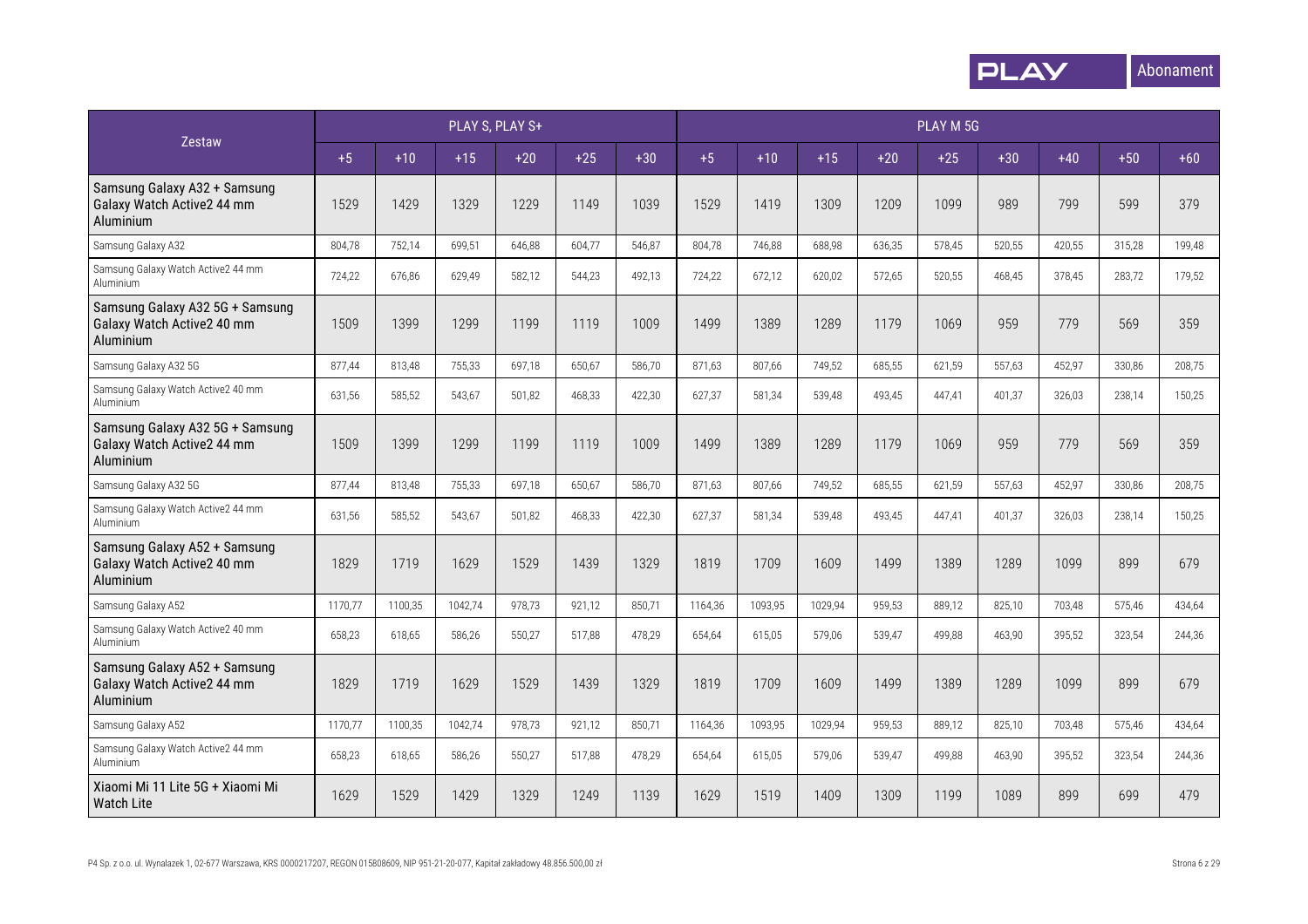

|                                                          |         |         |         | PLAY S, PLAY S+ |                |         |         |         |         |         | PLAY M 5G    |              |              |        |        |
|----------------------------------------------------------|---------|---------|---------|-----------------|----------------|---------|---------|---------|---------|---------|--------------|--------------|--------------|--------|--------|
| Zestaw                                                   | $+5$    | $+10$   | $+15$   | $+20$           | $+25$          | $+30$   | $+5$    | $+10$   | $+15$   | $+20$   | $+25$        | $+30$        | $+40$        | $+50$  | $+60$  |
| Xiaomi Mi 11 Lite 5G                                     | 1474,49 | 1383,97 | 1293,46 | 1202,94         | 1130,53        | 1030,96 | 1474,49 | 1374,92 | 1275,35 | 1184,84 | 1085,27      | 985,71       | 813,73       | 632,70 | 433,57 |
| Xiaomi Mi Watch Lite                                     | 154,51  | 145,03  | 135,54  | 126,06          | 118,47         | 108,04  | 154,51  | 144,08  | 133,65  | 124,16  | 113,73       | 103,29       | 85,27        | 66,30  | 45,43  |
| Xiaomi Redmi 9 + Xiaomi Mi Band 5                        | 529     | 429     | 329     | 229             | 149            | 29      | 529     | 419     | 309     | 199     | 99           | $\mathbf{1}$ |              |        |        |
| Xiaomi Redmi 9                                           | 441,32  | 357,90  | 274,47  | 191,05          | 124,31         | 24,19   | 441,32  | 349,56  | 257,79  | 166,02  | 82,59        | 0,83         |              |        |        |
| Xiaomi Mi Band 5                                         | 87,68   | 71,10   | 54,53   | 37,95           | 24,69          | 4,81    | 87,68   | 69,44   | 51,21   | 32,98   | 16,41        | 0,17         |              |        |        |
| Xiaomi Redmi 9C NFC + Xiaomi Mi<br>Band 5                | 379     | 269     | 169     | 79              | $\overline{1}$ |         | 369     | 259     | 159     | 49      | $\mathbf{1}$ |              |              |        |        |
| Xiaomi Redmi 9C NFC                                      | 299,60  | 212,64  | 133,59  | 62,45           | 0,79           |         | 291,69  | 204,74  | 125,69  | 38,73   | 0,79         |              |              |        |        |
| Xiaomi Mi Band 5                                         | 79,40   | 56,36   | 35,41   | 16,55           | 0,21           |         | 77,31   | 54,26   | 33,31   | 10,27   | 0,21         |              |              |        |        |
| Xiaomi Redmi 9T + Xiaomi Mi Band 5                       | 579     | 479     | 379     | 279             | 199            | 79      | 569     | 469     | 359     | 249     | 149          | 39           | $\mathbf{1}$ |        |        |
| Xiaomi Redmi 9T                                          | 489,29  | 404,78  | 320,27  | 235,77          | 168,17         | 66,76   | 480,83  | 396,33  | 303,37  | 210,42  | 125,91       | 32,96        | 0,85         |        |        |
| Xiaomi Mi Band 5                                         | 89,71   | 74,22   | 58,73   | 43,23           | 30,83          | 12,24   | 88,17   | 72,67   | 55,63   | 38,58   | 23,09        | 6,04         | 0,15         |        |        |
| Xiaomi Redmi Note 10 5G + Xiaomi Mi<br><b>Watch Lite</b> | 859     | 759     | 659     | 559             | 479            | 359     | 849     | 739     | 639     | 529     | 419          | 319          | 129          | 1      |        |
| Xiaomi Redmi Note 10 5G                                  | 716.31  | 632,92  | 549.53  | 466.14          | 399.43         | 299.37  | 707.97  | 616.24  | 532.86  | 441.13  | 349.40       | 266.01       | 107.57       | 0.83   |        |
| Xiaomi Mi Watch Lite                                     | 142,69  | 126,08  | 109,47  | 92,86           | 79,57          | 59,63   | 141,03  | 122,76  | 106,14  | 87,87   | 69,60        | 52.99        | 21,43        | 0,17   |        |
| Xiaomi Redmi Note 10 Pro + Xiaomi Mi<br>Band 5           | 1119    | 1019    | 919     | 819             | 739            | 629     | 1119    | 1009    | 899     | 799     | 689          | 579          | 389          | 189    | 49     |
| Xiaomi Redmi Note 10 Pro                                 | 1036,70 | 944,06  | 851,41  | 758,76          | 684,65         | 582,74  | 1036,70 | 934,79  | 832,88  | 740,24  | 638.33       | 536,42       | 360,39       | 175,10 | 45,40  |
| Xiaomi Mi Band 5                                         | 82,30   | 74,94   | 67,59   | 60,24           | 54,35          | 46,26   | 82,30   | 74,21   | 66.12   | 58,76   | 50,67        | 42,58        | 28,61        | 13,90  | 3,60   |
| Xiaomi Redmi Note 10S + Xiaomi Mi<br>Band 5              | 919     | 819     | 719     | 619             | 529            | 419     | 909     | 799     | 699     | 589     | 479          | 379          | 189          | 1      |        |
| Xiaomi Redmi Note 10S                                    | 836,03  | 745,05  | 654,08  | 563.11          | 481.24         | 381.17  | 826.93  | 726.86  | 635.89  | 535.82  | 435.75       | 344.78       | 171.94       | 0,91   |        |
| Xiaomi Mi Band 5                                         | 82,97   | 73,95   | 64,92   | 55,89           | 47,76          | 37,83   | 82,07   | 72,14   | 63,11   | 53,18   | 43,25        | 34,22        | 17,06        | 0,09   |        |
| Xiaomi Redmi Note 9 + Xiaomi Mi<br>Band 5                | 719     | 619     | 519     | 419             | 339            | 219     | 709     | 609     | 499     | 389     | 289          | 179          | 49           |        |        |
| Xiaomi Redmi Note 9                                      | 625,80  | 538,76  | 451,72  | 364,69          | 295,06         | 190,61  | 617,09  | 530,06  | 434,31  | 338,57  | 251,54       | 155,80       | 42,65        |        |        |
| Xiaomi Mi Band 5                                         | 93,20   | 80,24   | 67,28   | 54,31           | 43,94          | 28,39   | 91,91   | 78,94   | 64,69   | 50,43   | 37.46        | 23,20        | 6,35         |        |        |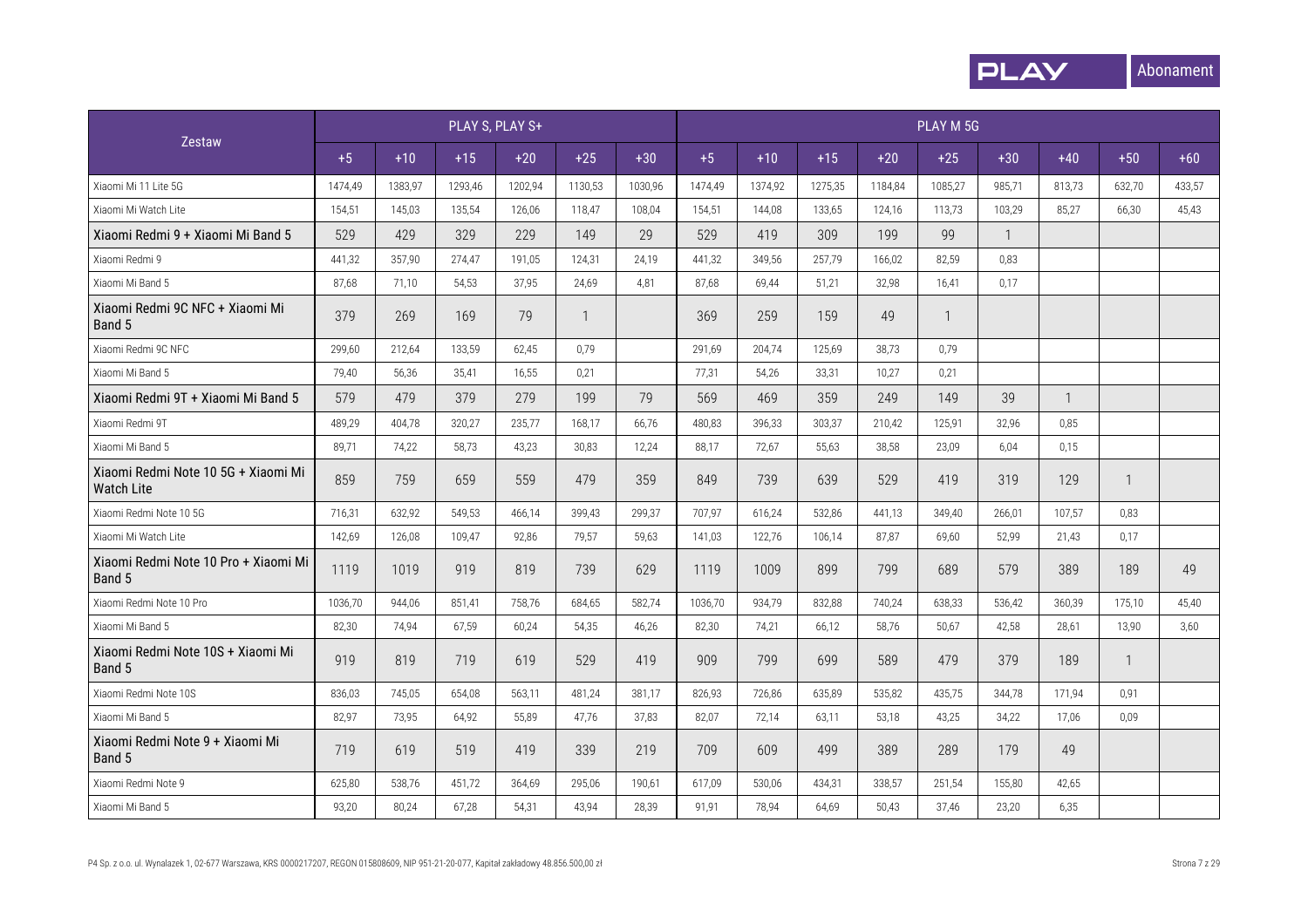

|                                                                   |        |        | PLAY S, PLAY S+ |        |        |        |        |        |        |        | PLAY M 5G |        |        |       |       |
|-------------------------------------------------------------------|--------|--------|-----------------|--------|--------|--------|--------|--------|--------|--------|-----------|--------|--------|-------|-------|
| Zestaw                                                            | $+5$   | $+10$  | $+15$           | $+20$  | $+25$  | $+30$  | $+5$   | $+10$  | $+15$  | $+20$  | $+25$     | $+30$  | $+40$  | $+50$ | $+60$ |
| Xiaomi Redmi Note 9 Pro + Xiaomi Mi<br>Band 5                     | 939    | 839    | 739             | 639    | 559    | 439    | 939    | 829    | 719    | 609    | 509       | 399    | 199    | 69    |       |
| Xiaomi Redmi Note 9 Pro                                           | 839,05 | 749,70 | 660,34          | 570,98 | 499,50 | 392,27 | 839,05 | 740,76 | 642,47 | 544,18 | 454,82    | 356,53 | 177,82 | 61,66 | 0,89  |
| Xiaomi Mi Band 5                                                  | 99,95  | 89,30  | 78,66           | 68,02  | 59,50  | 46,73  | 99,95  | 88,24  | 76.53  | 64,82  | 54,18     | 42.47  | 21,18  | 7,34  | 0,11  |
| Xiaomi Redmi Note 9T + Xiaomi Mi<br>Band 5                        | 929    | 829    | 729             | 629    | 549    | 429    | 919    | 819    | 699    | 599    | 499       | 389    | 199    |       |       |
| Xiaomi Redmi Note 9T                                              | 838,24 | 748,01 | 657,78          | 567,55 | 495,36 | 387,09 | 829,21 | 738,98 | 630,71 | 540,48 | 450,25    | 350,99 | 179,56 | 0,90  |       |
| Xiaomi Mi Band 5                                                  | 90,76  | 80,99  | 71,22           | 61,45  | 53,64  | 41,91  | 89,79  | 80,02  | 68.29  | 58,52  | 48,75     | 38,01  | 19.44  | 0,10  |       |
| Xiaomi Redmi Note 9T + Xiaomi Mi<br>True Wireless Earbuds Basic 2 | 889    | 789    | 689             | 589    | 499    | 389    | 879    | 769    | 669    | 559    | 449       | 349    | 159    |       |       |
| Xiaomi Redmi Note 9T                                              | 815,54 | 723,80 | 632,06          | 540,33 | 457,76 | 356,85 | 806,36 | 705,45 | 613,72 | 512,81 | 411,90    | 320,16 | 145,86 | 0,92  |       |
| Xiaomi Mi True Wireless Earbuds Basic 2                           | 73,46  | 65,20  | 56,94           | 48,67  | 41,24  | 32,15  | 72.64  | 63,55  | 55.28  | 46,19  | 37,10     | 28,84  | 13,14  | 0,08  |       |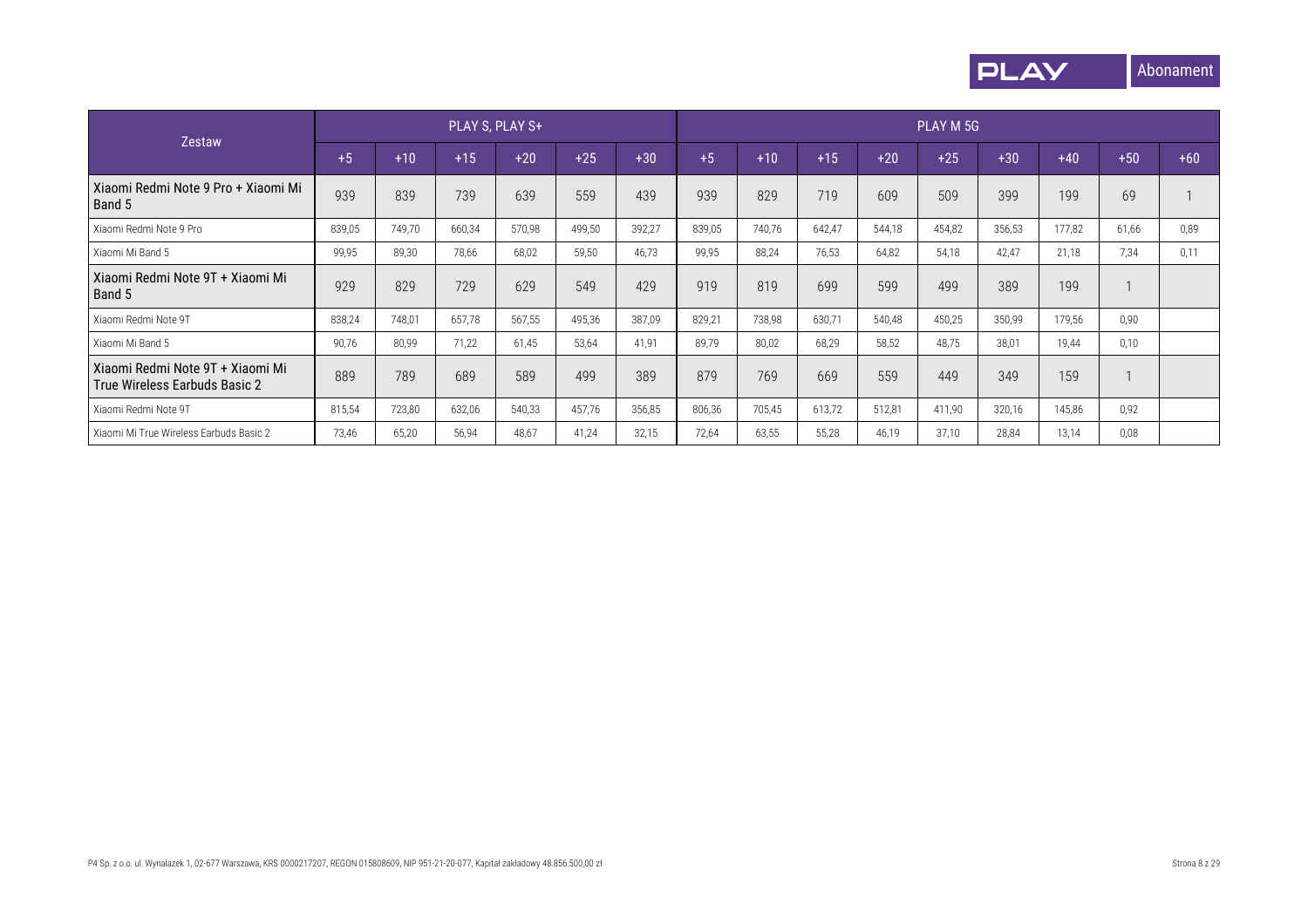

## Cennik urządzeń o ograniczonej dostępności w Ofercie PLAY S, PLAY S+, PLAY M 5G na odległość

|                                              |                |              |              | PLAY S, PLAY S+ |              |              |                |                |              |       | PLAY M 5G    |              |              |       |              |
|----------------------------------------------|----------------|--------------|--------------|-----------------|--------------|--------------|----------------|----------------|--------------|-------|--------------|--------------|--------------|-------|--------------|
| Model                                        | $+5$           | $+10$        | $+15$        | $+20$           | $+25$        | $+30$        | $+5$           | $+10$          | $+15$        | $+20$ | $+25$        | $+30$        | $+40$        | $+50$ | $+60$        |
| Alcatel 1 DS UZZ                             | $\mathbf{1}$   |              |              |                 |              |              | $\mathbf{1}$   |                |              |       |              |              |              |       |              |
| Alcatel 1S 2020 UZZ                          | 189            | 89           | $\mathbf{1}$ |                 |              |              | 189            | 79             | $\mathbf{1}$ |       |              |              |              |       |              |
| Alcatel 30.25 UZZ                            | 39             | $\mathbf{1}$ |              |                 |              |              | 29             | 1              |              |       |              |              |              |       |              |
| Apple AirPods with Wireless Charging<br>Case | 699            | 599          | 499          | 399             | 319          | 199          | 699            | 589            | 479          | 379   | 269          | 159          | $\mathbf{1}$ |       |              |
| Epson EB-U42                                 | 2099           | 1999         | 1899         | 1799            | 1679         | 1559         | 2099           | 1969           | 1949         | 1769  | 1739         | 1559         | 1319         | 1079  | 1069         |
| FitGo FW10 Active                            | $\mathbf{1}$   |              |              |                 |              |              | $\overline{1}$ |                |              |       |              |              |              |       |              |
| Forever ForeVigo SW-300                      | $\mathbf{1}$   |              |              |                 |              |              | $\mathbf{1}$   |                |              |       |              |              |              |       |              |
| Garmin fenix 5S                              | 1149           | 1049         | 949          | 849             | 769          | 649          | 1139           | 1029           | 929          | 819   | 699          | 599          | 399          | 199   | $\mathbf{1}$ |
| Garmin Forerunner 235                        | 379            | 269          | 169          | 79              | $\mathbf{1}$ |              | 369            | 259            | 159          | 49    | $\mathbf{1}$ |              |              |       |              |
| Hammer 5 Smart UZZ                           | 119            | 19           | $\mathbf{1}$ |                 |              |              | 119            | $\overline{9}$ | $\mathbf{1}$ |       |              |              |              |       |              |
| Hammer Energy 2 UZZ                          | 299            | 199          | 99           | $\mathbf{1}$    |              |              | 299            | 189            | 89           |       |              |              |              |       |              |
| Hammer Explorer UZZ                          | 539            | 429          | 329          | 229             | 149          | 39           | 529            | 419            | 309          | 209   | 99           | $\mathbf{1}$ |              |       |              |
| Honor 9X                                     | 399            | 299          | 199          | 99              | 29           | $\mathbf{1}$ | 399            | 289            | 189          | 79    | $\mathbf{1}$ |              |              |       |              |
| Honor MagicWatch 2 46mm                      | 339            | 229          | 129          | 29              | 1            |              | 329            | 219            | 99           |       |              |              |              |       |              |
| Hover Ball                                   | $\overline{1}$ |              |              |                 |              |              | $\mathbf{1}$   |                |              |       |              |              |              |       |              |
| HTC Desire 12+ UZZ                           | $\mathbf{1}$   |              |              |                 |              |              | $\mathbf{1}$   |                |              |       |              |              |              |       |              |
| HTC Desire 20 Pro UZZ                        | 489            | 379          | 279          | 179             | 99           | $\mathbf{1}$ | 479            | 369            | 259          | 159   | 49           |              |              |       |              |
| HTC U12+DS                                   | 739            | 639          | 539          | 439             | 349          | 239          | 729            | 619            | 519          | 399   | 299          | 189          | $\mathbf{1}$ |       |              |
| HTC U12+ DS UZZ                              | 519            | 419          | 319          | 199             | 139          | 19           | 499            | 399            | 289          | 179   | 69           | $\mathbf{1}$ |              |       |              |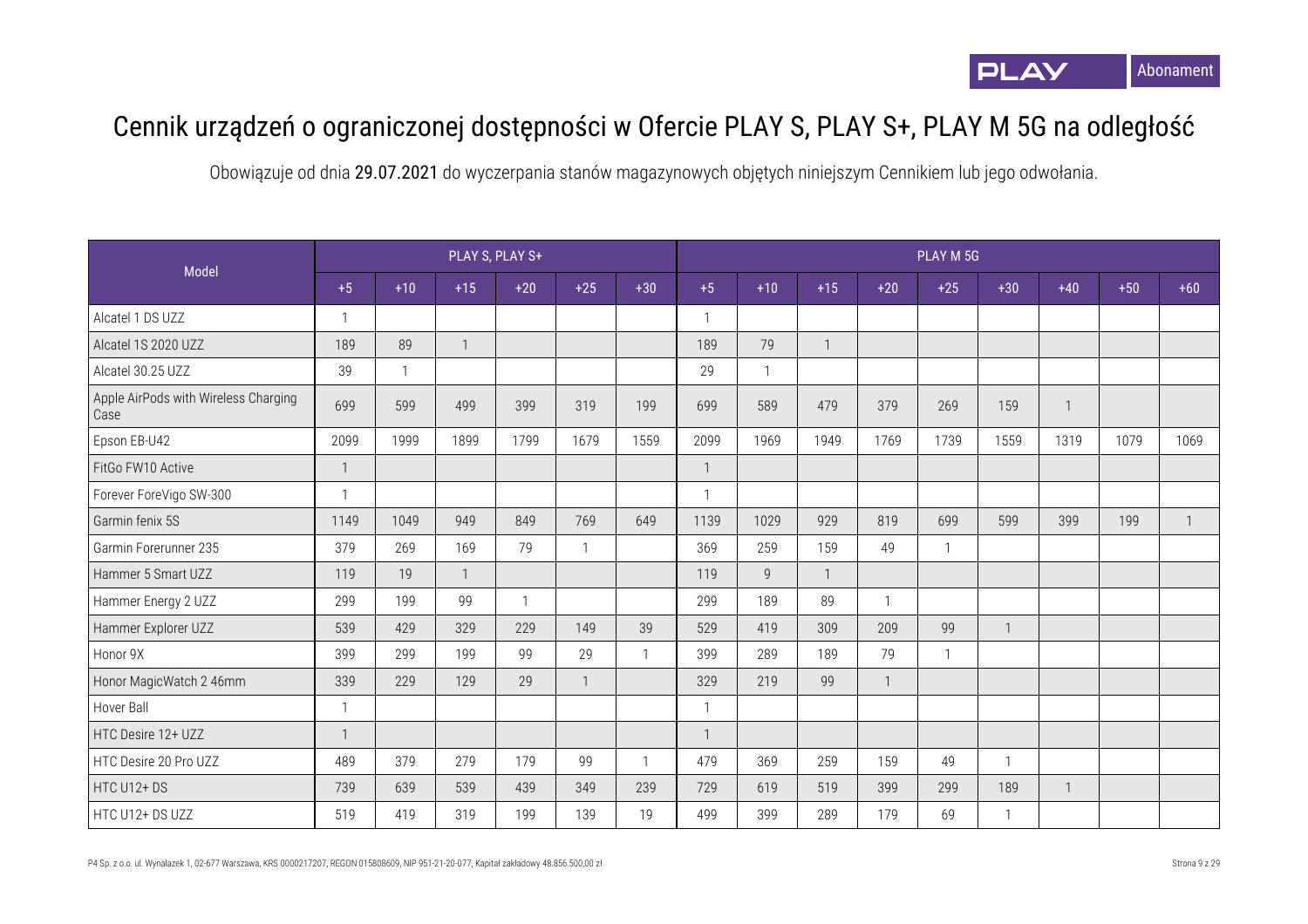

|                                 |              |                |                | PLAY S, PLAY S+ |                |       |              |                |                |              | PLAY M 5G      |                |                |       |       |
|---------------------------------|--------------|----------------|----------------|-----------------|----------------|-------|--------------|----------------|----------------|--------------|----------------|----------------|----------------|-------|-------|
| Model                           | $+5$         | $+10$          | $+15$          | $+20$           | $+25$          | $+30$ | $+5$         | $+10$          | $+15$          | $+20$        | $+25$          | $+30$          | $+40$          | $+50$ | $+60$ |
| <b>HTC Wireless Earbuds</b>     | 39           | $\overline{1}$ |                |                 |                |       | 29           | $\mathbf{1}$   |                |              |                |                |                |       |       |
| Huawei Band 4                   | $\mathbf{1}$ |                |                |                 |                |       | $\mathbf{1}$ |                |                |              |                |                |                |       |       |
| Huawei Band 4 Pro               | 79           | $\overline{1}$ |                |                 |                |       | 69           | $\overline{1}$ |                |              |                |                |                |       |       |
| Huawei Band 4e                  | $\mathbf{1}$ |                |                |                 |                |       | $\mathbf{1}$ |                |                |              |                |                |                |       |       |
| Huawei FreeBuds 3i              | 159          | 59             | $\mathbf{1}$   |                 |                |       | 159          | 49             | $\mathbf{1}$   |              |                |                |                |       |       |
| Huawei Mate 20 Pro DS           | 1319         | 1199           | 1099           | 999             | 929            | 819   | 1299         | 1199           | 1089           | 979          | 879            | 769            | 579            | 379   | 159   |
| Huawei Mini Speaker CM510       | $\mathbf{1}$ |                |                |                 |                |       | $\mathbf{1}$ |                |                |              |                |                |                |       |       |
| Huawei P smart 2021             | 369          | 269            | 169            | 69              | $\mathbf{1}$   |       | 359          | 259            | 149            | 39           | $\mathbf{1}$   |                |                |       |       |
| Huawei P smart 2021 NFC         | 359          | 259            | 159            | 59              | $\overline{1}$ |       | 349          | 249            | 139            | 29           | $\overline{1}$ |                |                |       |       |
| Huawei P30 Lite                 | 669          | 559            | 459            | 359             | 289            | 169   | 659          | 549            | 439            | 329          | 219            | 99             | $\mathbf{1}$   |       |       |
| Huawei P30 Lite UZZ             | 699          | 589            | 489            | 389             | 299            | 199   | 689          | 579            | 469            | 369          | 259            | 149            | $\overline{1}$ |       |       |
| Huawei P30 Pro                  | 2379         | 2279           | 2179           | 2079            | 1999           | 1879  | 2369         | 2269           | 2159           | 2049         | 1949           | 1839           | 1649           | 1449  | 1229  |
| Huawei P40 lite E               | 229          | 119            | $\mathbf{1}$   | $\mathbf{1}$    |                |       | 219          | 99             | $\mathbf{1}$   |              |                |                |                |       |       |
| Huawei P40 lite E UZZ           | 199          | 99             | $\mathbf{1}$   |                 |                |       | 199          | 89             | $\mathbf{1}$   |              |                |                |                |       |       |
| Huawei P40 lite UZZ             | 529          | 419            | 319            | 219             | 139            | 29    | 519          | 409            | 299            | 199          | 89             | $\overline{1}$ |                |       |       |
| Huawei P8 lite                  | $\mathbf{1}$ |                |                |                 |                |       | $\mathbf{1}$ |                |                |              |                |                |                |       |       |
| Huawei Watch Fit                | 259          | 159            | 59             | $\mathbf{1}$    |                |       | 249          | 149            | 39             | $\mathbf{1}$ |                |                |                |       |       |
| Huawei Watch GT                 | 179          | 79             | $\mathbf{1}$   |                 |                |       | 169          | 69             | $\mathbf{1}$   |              |                |                |                |       |       |
| Huawei Watch GT 2 UZZ           | 369          | 259            | 159            | 59              | $\mathbf{1}$   |       | 359          | 249            | 149            | 39           | $\mathbf{1}$   |                |                |       |       |
| Huawei Watch GT Active 2019     | 349          | 239            | 139            | 39              | $\mathbf{1}$   |       | 339          | 229            | 119            | 9            | $\mathbf{1}$   |                |                |       |       |
| Huawei Watch GT Active 2019 UZZ | 199          | 99             | 9              | $\mathbf{1}$    |                |       | 199          | 99             | $\mathbf{1}$   |              |                |                |                |       |       |
| Huawei Y5p                      | 139          | $\mathbf{1}$   |                |                 |                |       | 129          | $\mathbf{1}$   |                |              |                |                |                |       |       |
| Huawei Y5p UZZ                  | 119          | 19             | $\overline{1}$ |                 |                |       | 119          | 9              | $\overline{1}$ |              |                |                |                |       |       |
| Huawei Y6p                      | 359          | 259            | 159            | 59              | 1              |       | 349          | 239            | 139            | 29           | 1              |                |                |       |       |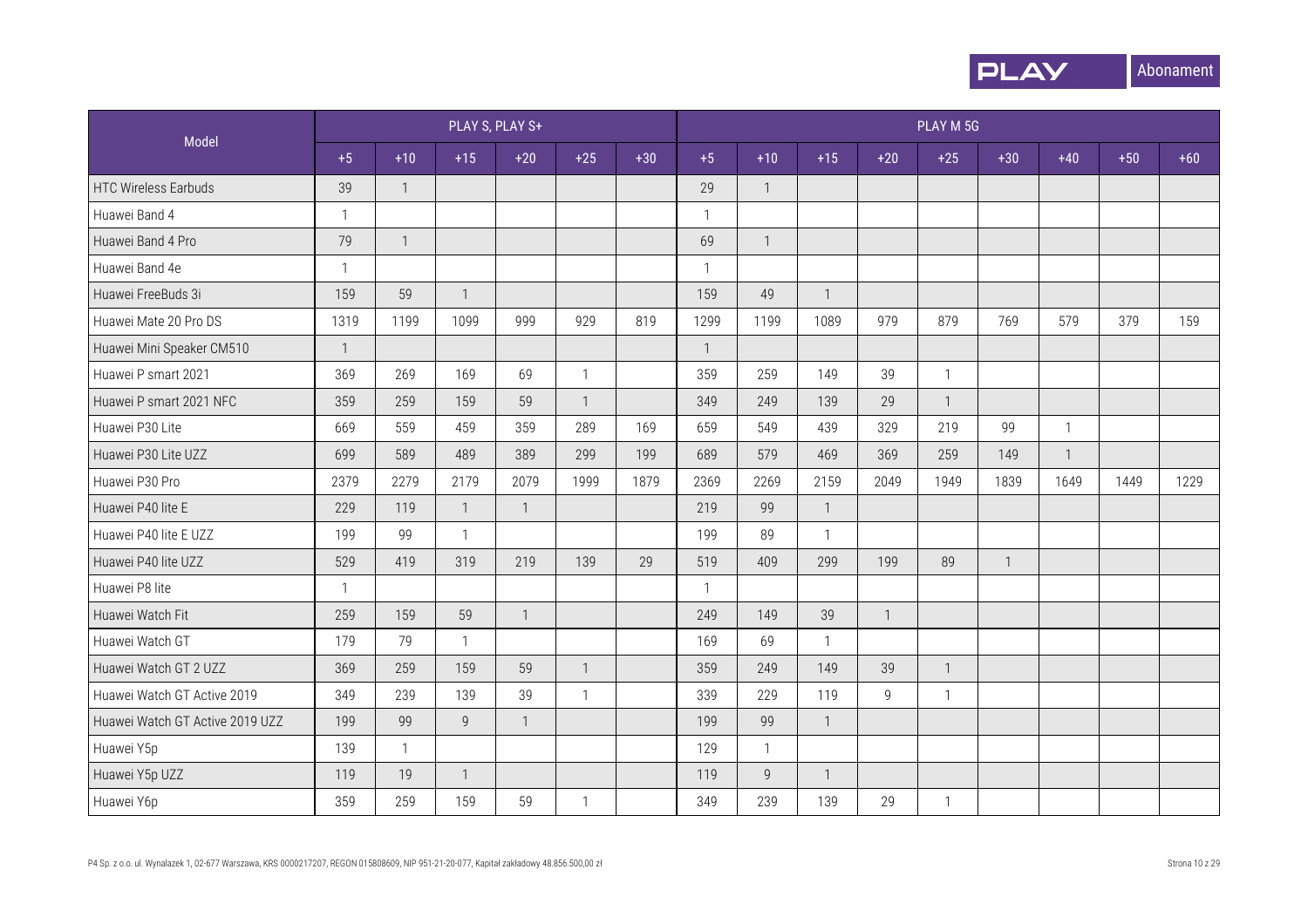

|                              |      |                |       | PLAY S, PLAY S+ |              |       |      |                |                |              | PLAY M 5G    |                |       |       |       |
|------------------------------|------|----------------|-------|-----------------|--------------|-------|------|----------------|----------------|--------------|--------------|----------------|-------|-------|-------|
| Model                        | $+5$ | $+10$          | $+15$ | $+20$           | $+25$        | $+30$ | $+5$ | $+10$          | $+15$          | $+20$        | $+25$        | $+30$          | $+40$ | $+50$ | $+60$ |
| Huawei Y6p UZZ               | 269  | 169            | 69    | $\mathbf{1}$    |              |       | 259  | 159            | 49             | -1           |              |                |       |       |       |
| iPhone 11 128GB UZZ          | 2219 | 2119           | 2019  | 1919            | 1829         | 1719  | 2209 | 2099           | 1989           | 1889         | 1779         | 1669           | 1479  | 1279  | 1059  |
| iPhone 11 64GB UZZ           | 2049 | 1949           | 1849  | 1749            | 1659         | 1549  | 2039 | 1929           | 1819           | 1719         | 1609         | 1499           | 1309  | 1109  | 889   |
| iPhone 7 128GB               | 1719 | 1619           | 1519  | 1419            | 1339         | 1219  | 1719 | 1609           | 1499           | 1399         | 1289         | 1179           | 989   | 789   | 569   |
| iPhone 7 256GB               | 1959 | 1859           | 1759  | 1659            | 1579         | 1459  | 1949 | 1849           | 1739           | 1629         | 1529         | 1419           | 1229  | 1029  | 809   |
| iPhone 7 32GB                | 1269 | 1169           | 1069  | 969             | 879          | 769   | 1259 | 1149           | 1049           | 939          | 829          | 719            | 529   | 329   | 99    |
| iPhone 7 32GB odnowiony      | 799  | 699            | 599   | 499             | 419          | 299   | 799  | 689            | 579            | 479          | 369          | 259            | 69    |       |       |
| iPhone 7 Plus 128GB          | 2399 | 2289           | 2199  | 2099            | 2009         | 1899  | 2389 | 2279           | 2179           | 2069         | 1959         | 1859           | 1669  | 1469  | 1249  |
| iPhone 7 Plus 128GB UZZ      | 1999 | 1889           | 1779  | 1639            | 1539         | 1419  | 1939 | 1859           | 1719           | 1649         | 1499         | 1419           | 1179  | 939   | 799   |
| iPhone 7 Plus 32GB           | 2179 | 2069           | 1969  | 1869            | 1789         | 1679  | 2169 | 2059           | 1959           | 1849         | 1739         | 1629           | 1449  | 1239  | 1029  |
| iPhone 8 256GB UZZ           | 2089 | 1979           | 1879  | 1779            | 1699         | 1589  | 2079 | 1969           | 1859           | 1749         | 1639         | 1529           | 1349  | 1159  | 939   |
| iPhone 8 64GB                | 1859 | 1759           | 1659  | 1559            | 1479         | 1359  | 1849 | 1739           | 1639           | 1529         | 1419         | 1299           | 1129  | 919   | 699   |
| iPhone 8 64GB odnowiony      | 1029 | 929            | 829   | 729             | 649          | 529   | 1019 | 919            | 799            | 699          | 599          | 489            | 299   | 99    | 1     |
| iPhone SE (2020) 128GB       | 2209 | 2099           | 1999  | 1899            | 1819         | 1709  | 2199 | 2089           | 1979           | 1879         | 1769         | 1659           | 1479  | 1269  | 1049  |
| iPhone SE (2020) 128GB UZZ   | 1979 | 1869           | 1769  | 1669            | 1589         | 1479  | 1969 | 1859           | 1759           | 1649         | 1539         | 1429           | 1249  | 1039  | 829   |
| iPhone SE (2020) 64GB UZZ    | 1769 | 1659           | 1559  | 1459            | 1379         | 1269  | 1759 | 1649           | 1539           | 1439         | 1329         | 1219           | 1029  | 829   | 599   |
| iPhone XR 128GB UZZ          | 2029 | 1929           | 1829  | 1729            | 1649         | 1529  | 2019 | 1909           | 1799           | 1689         | 1579         | 1469           | 1299  | 1099  | 889   |
| iPhone XR 64GB UZZ           | 1809 | 1699           | 1599  | 1499            | 1429         | 1309  | 1799 | 1679           | 1579           | 1469         | 1359         | 1249           | 1069  | 879   | 659   |
| JBL by HARMAN Bar 2.0        | 539  | 429            | 329   | 229             | 159          | 39    | 529  | 419            | 309            | 199          | 89           | $\overline{1}$ |       |       |       |
| JBL by HARMAN CHARGE 4       | 379  | 269            | 169   | 79              | $\mathbf{1}$ |       | 369  | 259            | 159            | 49           | $\mathbf{1}$ |                |       |       |       |
| JBL by HARMAN CHARGE 5       | 539  | 439            | 339   | 239             | 159          | 49    | 539  | 429            | 319            | 219          | 99           | $\mathbf{1}$   |       |       |       |
| JBL by HARMAN Reflect Mini 2 | 69   | $\mathbf{1}$   |       |                 |              |       | 59   | $\mathbf{1}$   |                |              |              |                |       |       |       |
| JBL by HARMAN T510BT         | 69   | $\overline{1}$ |       |                 |              |       | 69   | $\overline{1}$ |                |              |              |                |       |       |       |
| JBL by HARMAN T660BTNC       | 229  | 129            | 29    | $\mathbf{1}$    |              |       | 219  | 99             | $\overline{9}$ | $\mathbf{1}$ |              |                |       |       |       |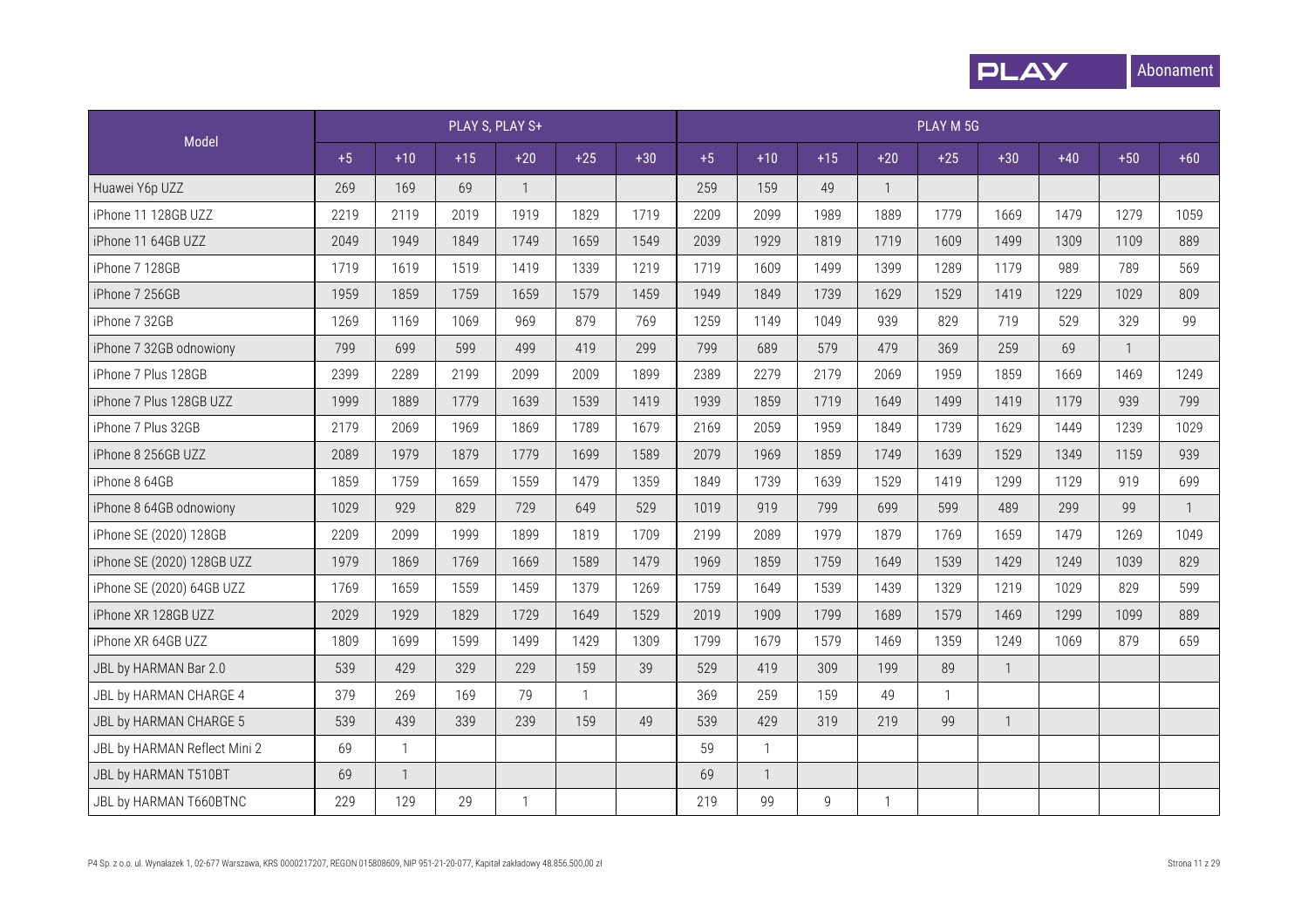

|                             |              |       |              | PLAY S, PLAY S+ |                |              |              |       |              |              | PLAY M 5G      |              |              |              |       |
|-----------------------------|--------------|-------|--------------|-----------------|----------------|--------------|--------------|-------|--------------|--------------|----------------|--------------|--------------|--------------|-------|
| Model                       | $+5$         | $+10$ | $+15$        | $+20$           | $+25$          | $+30$        | $+5$         | $+10$ | $+15$        | $+20$        | $+25$          | $+30$        | $+40$        | $+50$        | $+60$ |
| JBL by HARMAN TUNE 115 TWS  | 179          | 79    | $\mathbf{1}$ |                 |                |              | 169          | 59    | $\mathbf{1}$ |              |                |              |              |              |       |
| JBL by HARMAN TUNE 225 TWS  | 349          | 239   | 139          | 39              | $\mathbf{1}$   |              | 339          | 229   | 119          | 19           | $\mathbf{1}$   |              |              |              |       |
| JBL by HARMAN TUNE600BTNC   | 179          | 79    | $\mathbf{1}$ |                 |                |              | 169          | 59    | $\mathbf{1}$ |              |                |              |              |              |       |
| JBL by HARMAN Xtreme 2      | 649          | 549   | 449          | 339             | 269            | 149          | 639          | 499   | 419          | 299          | 199            | 89           | $\mathbf{1}$ |              |       |
| JBL by HARMAN Xtreme 3      | 949          | 849   | 749          | 649             | 569            | 449          | 939          | 829   | 729          | 619          | 499            | 399          | 199          | $\mathbf{1}$ |       |
| Krüger&Matz KM0255UHD-S 55" | 1459         | 1349  | 1249         | 1089            | 999            | 889          | 1379         | 1319  | 1159         | 1099         | 939            | 889          | 659          | 449          | 249   |
| Lenovo Cleaner E1           | 669          | 559   | 459          | 359             | 279            | 169          | 649          | 539   | 429          | 319          | 199            | 99           | $\mathbf{1}$ |              |       |
| LG 43UK6300MLB 43" 4K       | 739          | 639   | 539          | 439             | 349            | 239          | 729          | 619   | 519          | 399          | 299            | 189          | $\mathbf{1}$ |              |       |
| LG G8s ThinQ                | 829          | 729   | 629          | 529             | 449            | 329          | 829          | 719   | 599          | 499          | 399            | 289          | 99           | $\mathbf{1}$ |       |
| LG G8X ThinQ UZZ            | 1199         | 1099  | 999          | 899             | 819            | 699          | 1199         | 1089  | 989          | 879          | 769            | 669          | 479          | 279          | 59    |
| LG HBS-910 TONE Infinim     | $\mathbf{1}$ |       |              |                 |                |              | $\mathbf{1}$ |       |              |              |                |              |              |              |       |
| LG K40S                     | 199          | 99    |              |                 |                |              | 199          | 89    | $\mathbf{1}$ |              |                |              |              |              |       |
| LG K41S                     | 299          | 189   | 89           | $\mathbf{1}$    |                |              | 289          | 179   | 69           | $\mathbf{1}$ |                |              |              |              |       |
| LG K41S UZZ                 | 259          | 149   | 59           | $\mathbf{1}$    |                |              | 249          | 139   | 39           | $\mathbf{1}$ |                |              |              |              |       |
| <b>LG K42</b>               | 379          | 279   | 179          | 79              | $\overline{1}$ |              | 379          | 269   | 159          | 59           | $\overline{1}$ |              |              |              |       |
| LG K50S                     | 319          | 219   | 119          | 19              | $\mathbf{1}$   |              | 319          | 199   | 99           | $\mathbf{1}$ |                |              |              |              |       |
| LG K50S UZZ                 | 279          | 179   | 79           | $\mathbf{1}$    |                |              | 269          | 169   | 59           | $\mathbf{1}$ |                |              |              |              |       |
| LG K51S                     | 379          | 279   | 179          | 79              | $\mathbf{1}$   |              | 379          | 269   | 159          | 59           | $\mathbf{1}$   |              |              |              |       |
| LG K51S UZZ                 | 269          | 159   | 59           | $\mathbf{1}$    |                |              | 249          | 139   | 29           | $\mathbf{1}$ |                |              |              |              |       |
| <b>LG K52</b>               | 519          | 419   | 319          | 219             | 139            | $\mathbf{1}$ | 519          | 409   | 299          | 189          | 89             | $\mathbf{1}$ |              |              |       |
| <b>LG K61</b>               | 569          | 469   | 369          | 269             | 189            | 69           | 559          | 459   | 349          | 239          | 139            | 29           | $\mathbf{1}$ |              |       |
| LG K61 UZZ                  | 489          | 379   | 279          | 179             | 99             | $\mathbf{1}$ | 479          | 369   | 259          | 159          | 49             | $\mathbf{1}$ |              |              |       |
| LG Q60 UZZ                  | 189          | 79    | $\mathbf{1}$ |                 |                |              | 179          | 69    | $\mathbf{1}$ |              |                |              |              |              |       |
| LG TONE Flex XL7            | 259          | 159   | 59           | $\mathbf{1}$    |                |              | 249          | 149   | 39           | $\mathbf{1}$ |                |              |              |              |       |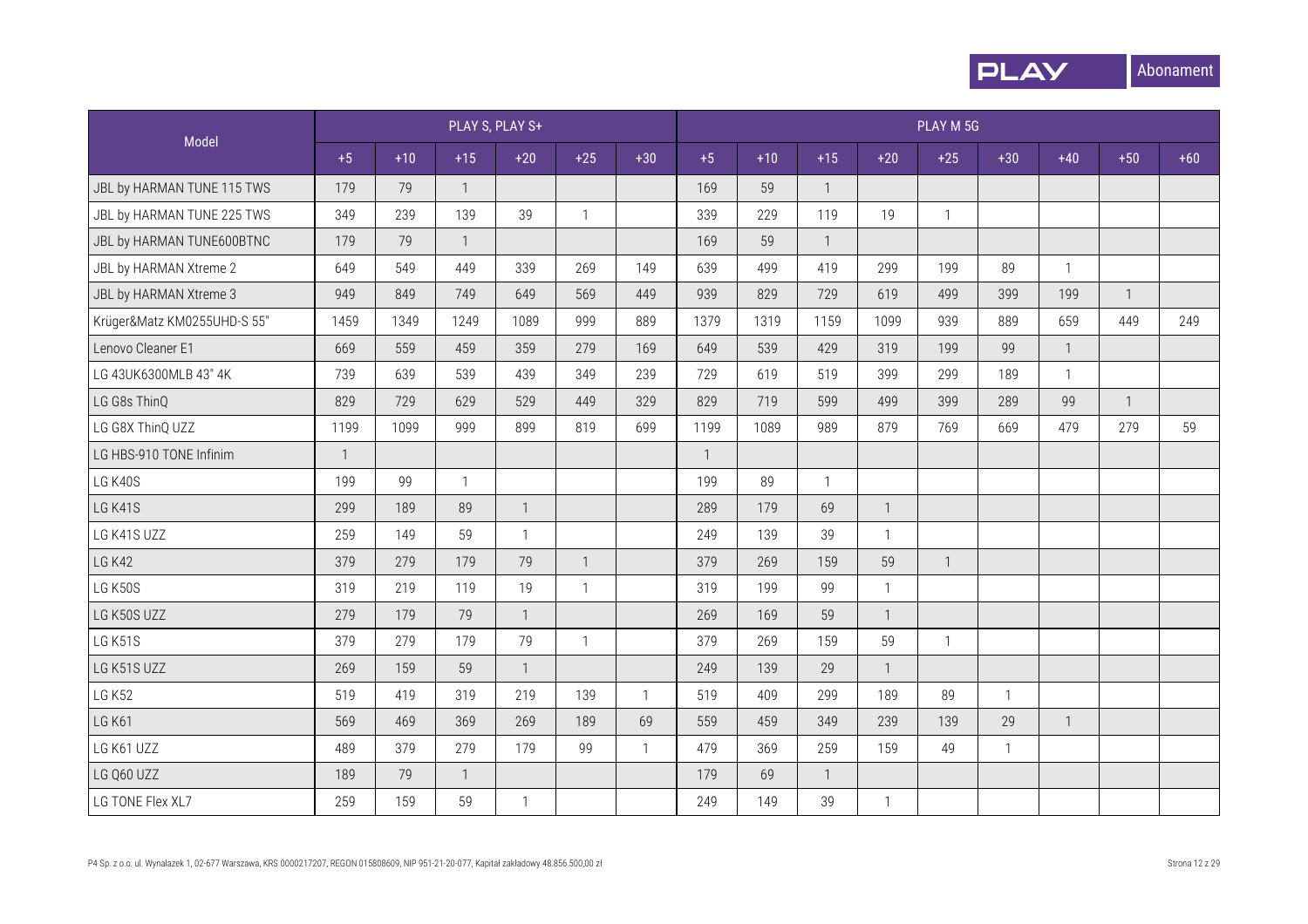

|                           |                |                         |                | PLAY S, PLAY S+ |                |       |                |                |              |              | PLAY M 5G    |                |       |              |                |
|---------------------------|----------------|-------------------------|----------------|-----------------|----------------|-------|----------------|----------------|--------------|--------------|--------------|----------------|-------|--------------|----------------|
| Model                     | $+5$           | $+10$                   | $+15$          | $+20$           | $+25$          | $+30$ | $+5$           | $+10$          | $+15$        | $+20$        | $+25$        | $+30$          | $+40$ | $+50$        | $+60$          |
| LG TONE Free FN4          | 99             | $\overline{1}$          |                |                 |                |       | 99             | $\mathbf{1}$   |              |              |              |                |       |              |                |
| LG V60 ThinQ 5G           | 2179           | 2069                    | 1969           | 1869            | 1789           | 1679  | 2169           | 2059           | 1959         | 1849         | 1739         | 1629           | 1449  | 1239         | 1029           |
| LG V60 ThinQ 5G UZZ       | 1649           | 1549                    | 1449           | 1349            | 1259           | 1149  | 1639           | 1529           | 1419         | 1319         | 1199         | 1099           | 899   | 699          | 489            |
| LG Velvet                 | 1449           | 1349                    | 1249           | 1149            | 1069           | 949   | 1439           | 1339           | 1229         | 1119         | 1019         | 909            | 719   | 519          | 299            |
| LG Velvet UZZ             | 1039           | 939                     | 839            | 739             | 659            | 539   | 1029           | 919            | 819          | 699          | 599          | 499            | 299   | 99           | $\overline{1}$ |
| LG XBOOM Go PL7           | 389            | 279                     | 179            | 79              | $\mathbf{1}$   |       | 379            | 269            | 159          | 49           | $\mathbf{1}$ |                |       |              |                |
| LG XBOOM Go PN1           | 59             | $\overline{1}$          |                |                 |                |       | 49             | $\mathbf{1}$   |              |              |              |                |       |              |                |
| Marshall Major III        | 19             | $\mathbf{1}$            |                |                 |                |       | 19             | $\mathbf{1}$   |              |              |              |                |       |              |                |
| Marshall Monitor          | 179            | 79                      | $\overline{1}$ |                 |                |       | 169            | 59             | $\mathbf{1}$ |              |              |                |       |              |                |
| Marshall Woburn           | 939            | 829                     | 729            | 629             | 549            | 439   | 929            | 819            | 719          | 609          | 499          | 389            | 209   | $\mathbf{1}$ |                |
| MaxCom MM236              | $\mathbf{1}$   |                         |                |                 |                |       | 1              |                |              |              |              |                |       |              |                |
| MaxCom MM238 3G           | $\mathbf{1}$   |                         |                |                 |                |       | $\mathbf{1}$   |                |              |              |              |                |       |              |                |
| MaxCom MM238 3G UZZ       | $\mathbf{1}$   |                         |                |                 |                |       | -1             |                |              |              |              |                |       |              |                |
| MaxCom MM29D              | $\mathbf{1}$   |                         |                |                 |                |       | $\overline{1}$ |                |              |              |              |                |       |              |                |
| MaxCom MM330 3G UZZ       | 39             | $\overline{\mathbf{1}}$ |                |                 |                |       | 29             | $\overline{1}$ |              |              |              |                |       |              |                |
| MaxCom MM721BB UZZ        | 29             | $\mathbf{1}$            |                |                 |                |       | 19             | $\mathbf{1}$   |              |              |              |                |       |              |                |
| MaxCom MM760              | $\mathbf{1}$   |                         |                |                 |                |       | $\overline{1}$ |                |              |              |              |                |       |              |                |
| MaxCom MM831 3G UZZ       | $\mathbf{1}$   |                         |                |                 |                |       | $\mathbf 1$    |                |              |              |              |                |       |              |                |
| MaxCom MM916 Strong       | $\overline{1}$ |                         |                |                 |                |       | -1             |                |              |              |              |                |       |              |                |
| MaxCom MS459 Harmony      | 199            | 99                      | $\mathbf{1}$   |                 |                |       | 189            | 69             | $\mathbf{1}$ |              |              |                |       |              |                |
| Meizu 16X                 | 559            | 459                     | 359            | 249             | 179            | 59    | 549            | 439            | 329          | 219          | 99           | $\overline{1}$ |       |              |                |
| Motorola Edge             | 1629           | 1529                    | 1429           | 1329            | 1239           | 1129  | 1619           | 1509           | 1409         | 1299         | 1189         | 1089           | 899   | 699          | 479            |
| Motorola Moto E7 Plus     | 349            | 239                     | 139            | 39              | $\overline{1}$ |       | 339            | 229            | 119          | $\mathbf{1}$ |              |                |       |              |                |
| Motorola Moto E7 Plus UZZ | 339            | 229                     | 129            | 29              | $\mathbf{1}$   |       | 329            | 219            | 99           | 9            | $\mathbf{1}$ |                |       |              |                |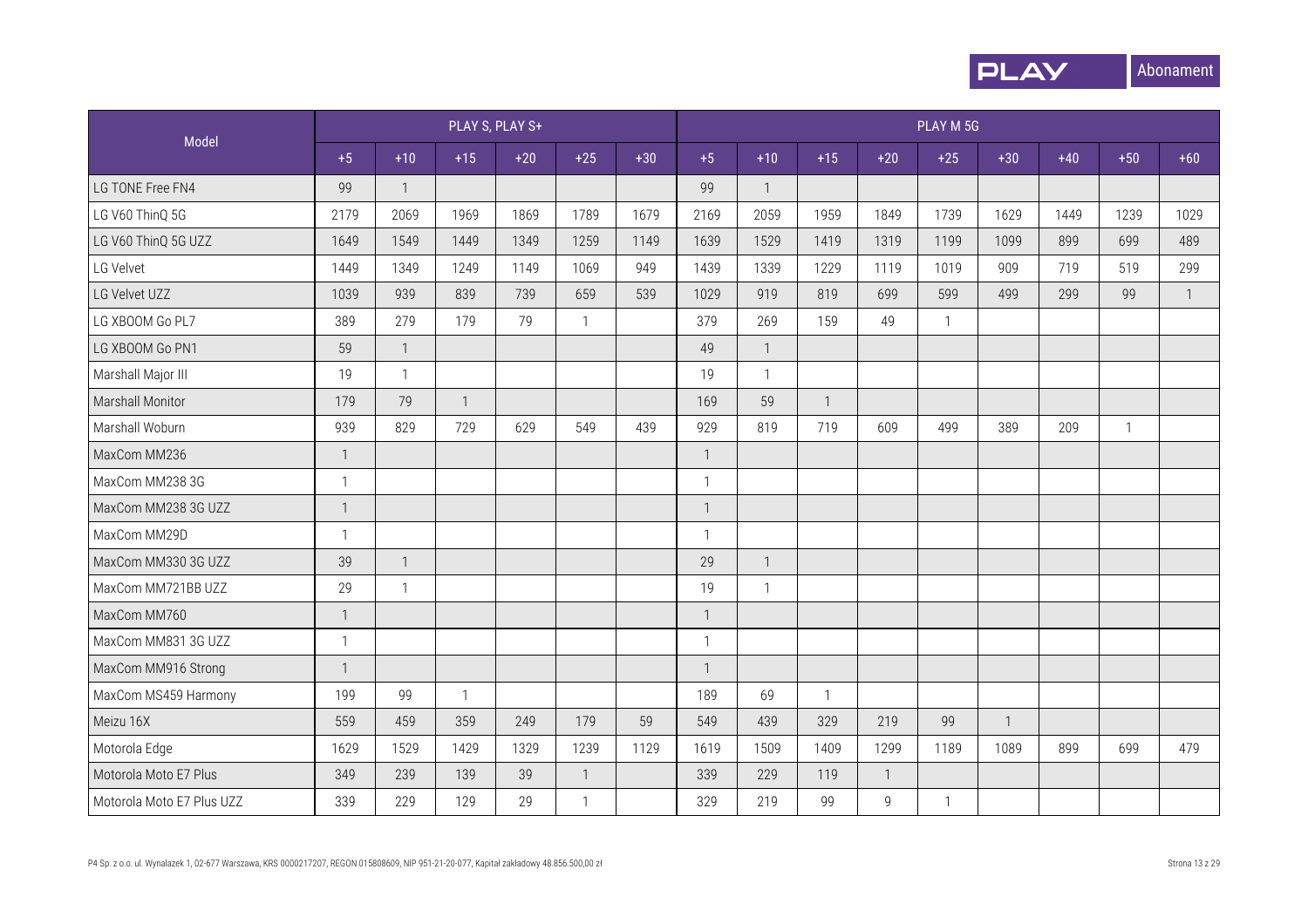

|                               |                |                |                | PLAY S, PLAY S+ |                |              |              |              |              |              | PLAY M 5G    |       |              |              |              |
|-------------------------------|----------------|----------------|----------------|-----------------|----------------|--------------|--------------|--------------|--------------|--------------|--------------|-------|--------------|--------------|--------------|
| Model                         | $+5$           | $+10$          | $+15$          | $+20$           | $+25$          | $+30$        | $+5$         | $+10$        | $+15$        | $+20$        | $+25$        | $+30$ | $+40$        | $+50$        | $+60$        |
| Motorola Moto G 5G Plus       | 1149           | 1049           | 949            | 849             | 769            | 649          | 1149         | 1039         | 929          | 819          | 719          | 609   | 419          | 219          | $\mathbf{1}$ |
| Motorola Moto G8 Power        | 459            | 349            | 249            | 149             | 69             | $\mathbf{1}$ | 449          | 339          | 229          | 129          | $\mathbf{1}$ |       |              |              |              |
| Motorola Moto G8 Power Lite   | 259            | 159            | 59             | $\mathbf{1}$    |                |              | 249          | 149          | 39           | $\mathbf{1}$ |              |       |              |              |              |
| Motorola One Macro            | 299            | 199            | 99             | $\mathbf{1}$    |                |              | 299          | 189          | 79           | $\mathbf{1}$ |              |       |              |              |              |
| Motorola One Zoom             | 759            | 659            | 559            | 459             | 369            | 259          | 749          | 639          | 529          | 429          | 319          | 209   | 19           | $\mathbf{1}$ |              |
| myPhone Cube LTE Dual SIM     | $\mathbf{1}$   |                |                |                 |                |              | $\mathbf{1}$ |              |              |              |              |       |              |              |              |
| myPhone Cube LTE Dual SIM UZZ | $\overline{1}$ |                |                |                 |                |              | $\mathbf 1$  |              |              |              |              |       |              |              |              |
| Navitel MR250                 | 69             | $\mathbf{1}$   |                |                 |                |              | 69           | $\mathbf{1}$ |              |              |              |       |              |              |              |
| Nokia 2720 Flip UZZ           | 139            | 39             | $\overline{1}$ |                 |                |              | 129          | 19           | $\mathbf{1}$ |              |              |       |              |              |              |
| Nokia 7.2 UZZ                 | 469            | 359            | 259            | 169             | 79             | $\mathbf{1}$ | 459          | 349          | 249          | 139          | $\mathbf{1}$ |       |              |              |              |
| Nokia 8 DS UZZ                | 269            | 159            | 59             | $\mathbf{1}$    |                |              | 249          | 139          | 29           | $\mathbf{1}$ |              |       |              |              |              |
| Nokia 8.3 5G                  | 2189           | 2089           | 1989           | 1889            | 1799           | 1689         | 2179         | 2069         | 1969         | 1859         | 1749         | 1639  | 1459         | 1249         | 1029         |
| Nokia 800 Tough               | 139            | $\overline{1}$ |                |                 |                |              | 129          | $\mathbf{1}$ |              |              |              |       |              |              |              |
| Nokia 800 Tough UZZ           | 119            | 19             | 1              |                 |                |              | 119          | $\mathsf{g}$ | $\mathbf{1}$ |              |              |       |              |              |              |
| Nokia 9 PureView UZZ          | 769            | 669            | 559            | 459             | 389            | 269          | 759          | 649          | 539          | 429          | 319          | 199   | 29           | $\mathbf{1}$ |              |
| Oppo A31                      | 309            | 199            | 99             | $\mathbf{1}$    |                |              | 299          | 189          | 79           | $\mathbf{1}$ |              |       |              |              |              |
| Oppo A5 2020 UZZ              | 199            | 89             | $\mathbf{1}$   |                 |                |              | 179          | 69           | $\mathbf{1}$ |              |              |       |              |              |              |
| Oppo A52                      | 329            | 219            | 129            | 29              | $\mathbf{1}$   |              | 319          | 209          | 109          | $\mathbf{1}$ |              |       |              |              |              |
| Oppo A53                      | 389            | 289            | 189            | 89              | $\overline{1}$ |              | 379          | 269          | 169          | 59           | $\mathbf{1}$ |       |              |              |              |
| Oppo A91                      | 639            | 539            | 439            | 339             | 259            | 149          | 639          | 529          | 419          | 319          | 199          | 99    | $\mathbf{1}$ |              |              |
| Oppo AX7 UZZ                  | 89             | $\overline{1}$ |                |                 |                |              | 69           | $\mathbf{1}$ |              |              |              |       |              |              |              |
| Oppo Enco W11                 | $\mathbf{1}$   |                |                |                 |                |              | 49           | $\mathbf{1}$ |              |              |              |       |              |              |              |
| Oppo Enco W31                 | 229            | 119            | 19             | $\mathbf{1}$    |                |              | 219          | 99           | $\mathbf{1}$ |              |              |       |              |              |              |
| Oppo Reno4 Pro 5G             | 2179           | 2069           | 1969           | 1869            | 1789           | 1679         | 2169         | 2059         | 1959         | 1849         | 1739         | 1629  | 1449         | 1239         | 1029         |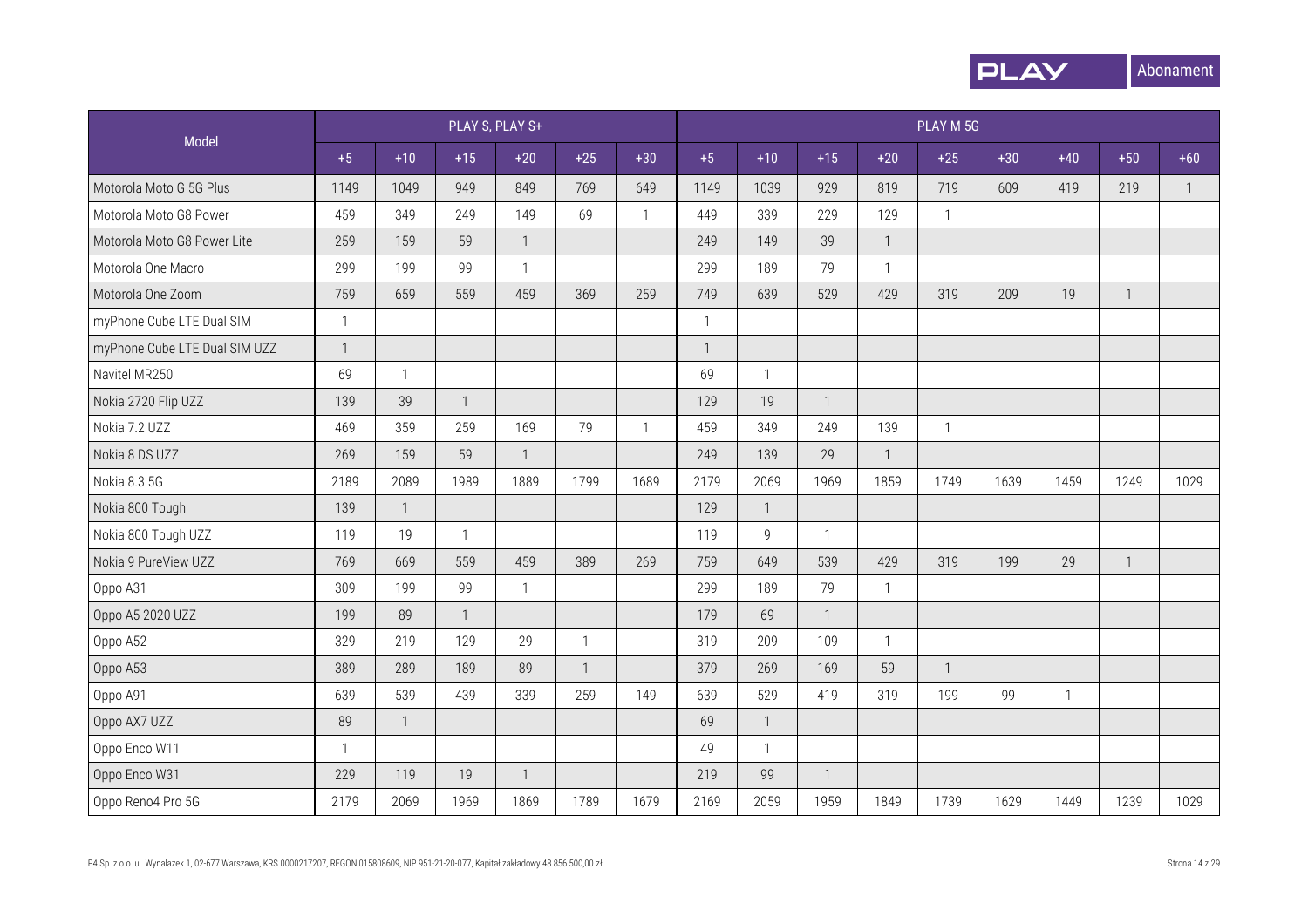

|                                                     |              |       |       | PLAY S, PLAY S+ |              |                |              |       |              |                | PLAY M 5G    |                |              |              |              |
|-----------------------------------------------------|--------------|-------|-------|-----------------|--------------|----------------|--------------|-------|--------------|----------------|--------------|----------------|--------------|--------------|--------------|
| Model                                               | $+5$         | $+10$ | $+15$ | $+20$           | $+25$        | $+30$          | $+5$         | $+10$ | $+15$        | $+20$          | $+25$        | $+30$          | $+40$        | $+50$        | $+60$        |
| Oppo Reno4 Z 5G                                     | 1119         | 1019  | 919   | 819             | 739          | 619            | 1109         | 999   | 899          | 789            | 679          | 579            | 389          | 189          | $\mathbf{1}$ |
| Oppo Wireless Speaker                               | $\mathbf{1}$ |       |       |                 |              |                | $\mathbf{1}$ |       |              |                |              |                |              |              |              |
| Photon                                              | 539          | 439   | 339   | 239             | 159          | 39             | 529          | 419   | 319          | 209            | 99           | $\overline{1}$ |              |              |              |
| Realme 6i                                           | 389          | 289   | 189   | 89              | $\mathbf{1}$ |                | 379          | 269   | 169          | 59             | $\mathbf{1}$ |                |              |              |              |
| Realme 6i UZZ                                       | 339          | 239   | 139   | 39              | $\mathbf{1}$ |                | 329          | 229   | 119          | $\overline{9}$ | $\mathbf{1}$ |                |              |              |              |
| Realme X50 5G                                       | 939          | 829   | 729   | 629             | 549          | 439            | 929          | 819   | 719          | 609            | 499          | 389            | 209          | $\mathbf{1}$ |              |
| Realme X50 5G UZZ                                   | 829          | 729   | 629   | 529             | 449          | 339            | 829          | 719   | 609          | 509            | 399          | 289            | 99           | $\mathbf{1}$ |              |
| Samsung Galaxy A12 UZZ                              | 499          | 389   | 289   | 189             | 109          | $\mathbf{1}$   | 489          | 379   | 269          | 169            | 59           | $\mathbf{1}$   |              |              |              |
| Samsung Galaxy A20e                                 | 249          | 139   | 39    | $\mathbf{1}$    |              |                | 239          | 129   | 19           | $\mathbf{1}$   |              |                |              |              |              |
| Samsung Galaxy A20s                                 | 329          | 219   | 129   | 29              | $\mathbf{1}$ |                | 319          | 209   | 109          | $\mathbf{1}$   |              |                |              |              |              |
| Samsung Galaxy A20s UZZ                             | 289          | 179   | 79    | $\mathbf{1}$    |              |                | 279          | 169   | 59           | $\mathbf{1}$   |              |                |              |              |              |
| Samsung Galaxy A21s UZZ                             | 489          | 379   | 279   | 179             | 99           | $\overline{1}$ | 479          | 369   | 259          | 159            | 49           | $\mathbf{1}$   |              |              |              |
| Samsung Galaxy A40                                  | 499          | 399   | 299   | 199             | 99           | $\overline{1}$ | 489          | 379   | 279          | 169            | 59           | $\overline{1}$ |              |              |              |
| Samsung Galaxy A40 UZZ                              | 449          | 349   | 249   | 149             | 69           | $\mathbf{1}$   | 439          | 339   | 229          | 119            | 19           | $\mathbf{1}$   |              |              |              |
| Samsung Galaxy A41 UZZ                              | 649          | 549   | 449   | 349             | 269          | 149            | 639          | 529   | 429          | 319            | 209          | 109            | $\mathbf{1}$ |              |              |
| Samsung Galaxy A51 UZZ                              | 829          | 729   | 629   | 529             | 449          | 339            | 829          | 719   | 609          | 509            | 399          | 289            | 99           | $\mathbf{1}$ |              |
| Samsung Galaxy A71 UZZ                              | 1029         | 929   | 829   | 729             | 639          | 529            | 1019         | 909   | 809          | 699            | 589          | 489            | 299          | 99           | $\mathbf{1}$ |
| Samsung Galaxy A80                                  | 1499         | 1399  | 1299  | 1199            | 1129         | 999            | 1499         | 1389  | 1289         | 1179           | 1069         | 959            | 769          | 569          | 349          |
| Samsung Galaxy Note 10 UZZ                          | 2179         | 2069  | 1969  | 1869            | 1799         | 1679           | 2169         | 2049  | 1949         | 1839           | 1729         | 1619           | 1439         | 1249         | 1029         |
| Samsung Galaxy S10 Lite UZZ                         | 1259         | 1159  | 1059  | 949             | 879          | 759            | 1249         | 1139  | 1029         | 919            | 799          | 699            | 529          | 329          | 119          |
| Samsung Galaxy S20 FE 5G UZZ                        | 1989         | 1889  | 1789  | 1689            | 1599         | 1489           | 1979         | 1869  | 1769         | 1659           | 1559         | 1449           | 1259         | 1059         | 839          |
| Samsung Galaxy Watch Active UZZ                     | 229          | 119   | 19    | $\mathbf{1}$    |              |                | 219          | 99    | $\mathbf{1}$ |                |              |                |              |              |              |
| Samsung Galaxy Watch Active2 40 mm<br>Aluminium UZZ | 429          | 329   | 229   | 129             | 49           | $\overline{1}$ | 419          | 319   | 209          | 99             | $\mathbf{1}$ |                |              |              |              |
| Samsung Galaxy Watch Active2 44 mm                  | 929          | 829   | 729   | 629             | 549          | 429            | 919          | 819   | 709          | 599            | 499          | 389            | 199          | $\mathbf{1}$ |              |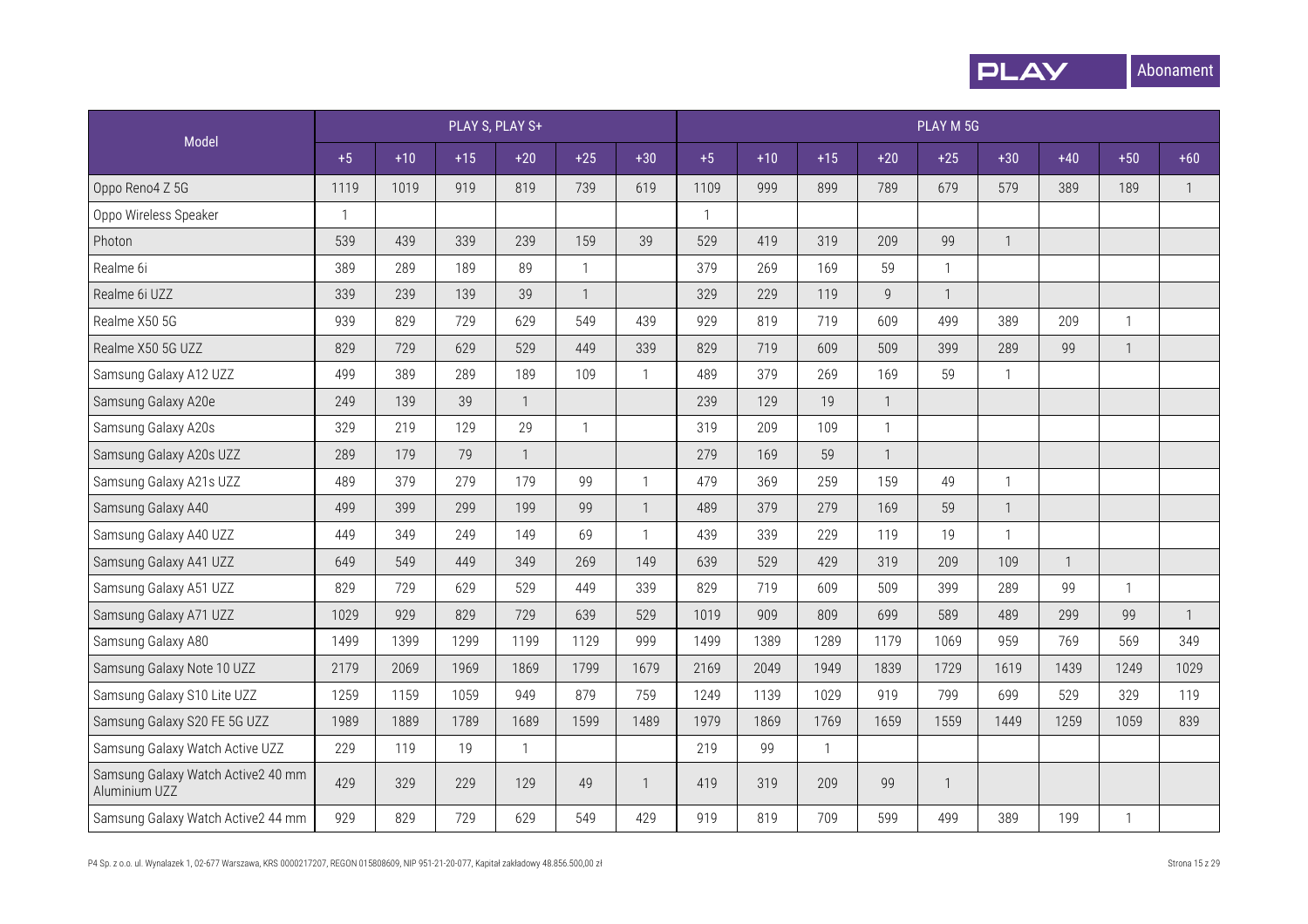

|                                                     |              |       |       | PLAY S, PLAY S+ |       |                |              |       |       |              | PLAY M 5G      |              |              |              |       |
|-----------------------------------------------------|--------------|-------|-------|-----------------|-------|----------------|--------------|-------|-------|--------------|----------------|--------------|--------------|--------------|-------|
| Model                                               | $+5$         | $+10$ | $+15$ | $+20$           | $+25$ | $+30$          | $+5$         | $+10$ | $+15$ | $+20$        | $+25$          | $+30$        | $+40$        | $+50$        | $+60$ |
| Samsung Galaxy Watch Active2 44 mm<br>Aluminium UZZ | 429          | 329   | 229   | 129             | 49    | $\mathbf{1}$   | 419          | 319   | 209   | 99           | $\overline{1}$ |              |              |              |       |
| Samsung Galaxy Watch Active2 44 mm<br><b>UZZ</b>    | 829          | 729   | 629   | 529             | 449   | 329            | 819          | 709   | 609   | 499          | 389            | 289          | 99           | $\mathbf{1}$ |       |
| Samsung Galaxy Xcover 4s                            | 439          | 339   | 239   | 139             | 49    | $\mathbf{1}$   | 429          | 319   | 199   | 99           | $\overline{1}$ |              |              |              |       |
| Samsung Galaxy Xcover 4s EE                         | 739          | 629   | 529   | 429             | 349   | 239            | 729          | 619   | 499   | 399          | 299            | 189          | $\mathbf{1}$ |              |       |
| Samsung R500N Galaxy Watch Active                   | 259          | 159   | 59    | $\mathbf{1}$    |       |                | 249          | 149   | 39    | $\mathbf{1}$ |                |              |              |              |       |
| Samsung R800N Galaxy Watch 46mm                     | 619          | 519   | 419   | 319             | 239   | 119            | 609          | 499   | 399   | 289          | 179            | 69           | $\mathbf{1}$ |              |       |
| Samsung R800N Galaxy Watch 46mm<br>UZZ              | 559          | 459   | 359   | 259             | 179   | 59             | 549          | 449   | 339   | 229          | 129            | $\mathbf{1}$ |              |              |       |
| Samsung R810N Galaxy Watch 42mm                     | 799          | 689   | 589   | 489             | 399   | 299            | 789          | 679   | 569   | 469          | 359            | 249          | 59           | $\mathbf{1}$ |       |
| Samsung R810N Galaxy Watch 42mm<br>UZZ              | 719          | 619   | 519   | 419             | 339   | 219            | 699          | 599   | 499   | 389          | 279            | 179          | $\mathbf{1}$ |              |       |
| Słuchawki mPTech TWS MIŚ                            | $\mathbf{1}$ |       |       |                 |       |                | $\mathbf{1}$ |       |       |              |                |              |              |              |       |
| Sony MDR-ZX110                                      | $\mathbf{1}$ |       |       |                 |       |                | $\mathbf{1}$ |       |       |              |                |              |              |              |       |
| Sony Xperia 10 II                                   | 1329         | 1229  | 1129  | 1029            | 939   | 829            | 1319         | 1209  | 1099  | 999          | 889            | 779          | 589          | 389          | 169   |
| Sony Xperia L4                                      | 699          | 589   | 489   | 389             | 309   | 199            | 689          | 579   | 469   | 359          | 259            | 149          | $\mathbf{1}$ |              |       |
| Sony Xperia XZ Premium UZZ                          | 399          | 299   | 199   | 99              | 19    | $\overline{1}$ | 389          | 279   | 179   | 69           | $\mathbf{1}$   |              |              |              |       |
| TCL ACTV100BT                                       | $\mathbf{1}$ |       |       |                 |       |                | $\mathbf{1}$ |       |       |              |                |              |              |              |       |
| TCL SOCL100BT                                       | $\mathbf{1}$ |       |       |                 |       |                | $\mathbf{1}$ |       |       |              |                |              |              |              |       |
| Xiaomi Mi 10 5G 128GB                               | 1519         | 1419  | 1319  | 1219            | 1129  | 1019           | 1499         | 1399  | 1289  | 1189         | 1079           | 969          | 779          | 579          | 359   |
| Xiaomi Mi 10 Lite 5G                                | 929          | 819   | 719   | 619             | 539   | 429            | 919          | 809   | 699   | 599          | 489            | 379          | 189          | $\mathbf{1}$ |       |
| Xiaomi Mi 10T 5G                                    | 1509         | 1409  | 1309  | 1209            | 1119  | 1009           | 1499         | 1389  | 1279  | 1179         | 1069           | 959          | 769          | 569          | 349   |
| Xiaomi Mi 10T 5G 8GB                                | 1509         | 1409  | 1309  | 1209            | 1119  | 1009           | 1499         | 1389  | 1279  | 1179         | 1069           | 959          | 769          | 569          | 349   |
| Xiaomi Mi 10T 5G 8GB UZZ                            | 1359         | 1259  | 1159  | 1059            | 979   | 859            | 1359         | 1249  | 1139  | 1029         | 929            | 819          | 629          | 429          | 199   |
| Xiaomi Mi 10T 5G UZZ                                | 1359         | 1259  | 1159  | 1059            | 979   | 859            | 1359         | 1249  | 1139  | 1029         | 929            | 819          | 629          | 429          | 199   |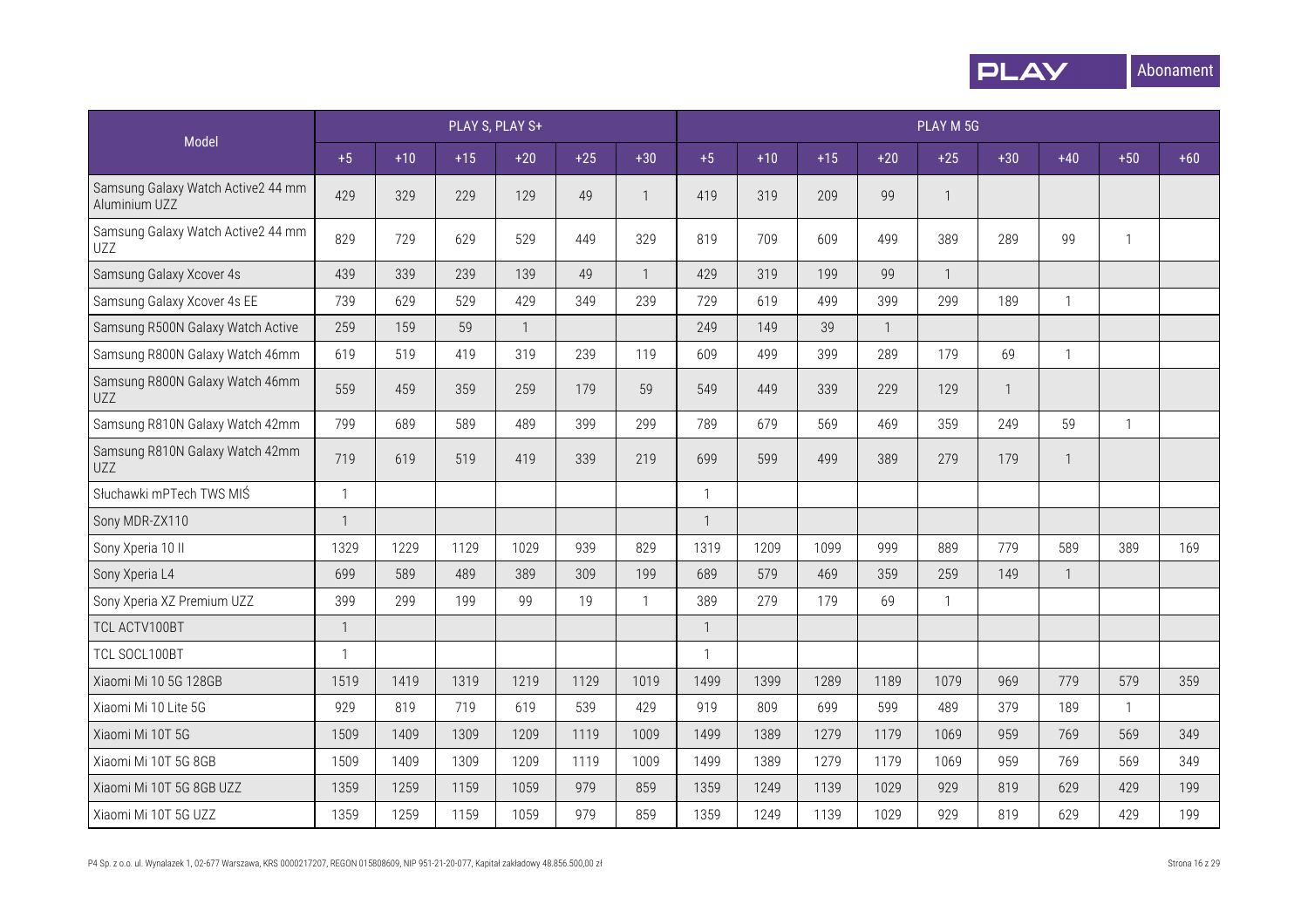

| Model                                  |              |                |              | PLAY S, PLAY S+ |              |       |              |              |       |              | PLAY M 5G    |       |              |              |              |
|----------------------------------------|--------------|----------------|--------------|-----------------|--------------|-------|--------------|--------------|-------|--------------|--------------|-------|--------------|--------------|--------------|
|                                        | $+5$         | $+10$          | $+15$        | $+20$           | $+25$        | $+30$ | $+5$         | $+10$        | $+15$ | $+20$        | $+25$        | $+30$ | $+40$        | $+50$        | $+60$        |
| Xiaomi Mi 10T lite 5G                  | 989          | 879            | 779          | 679             | 599          | 489   | 979          | 869          | 759   | 649          | 549          | 439   | 249          | 49           | $\mathbf{1}$ |
| Xiaomi Mi 10T lite 5G UZZ              | 889          | 789            | 689          | 589             | 499          | 389   | 879          | 769          | 669   | 559          | 449          | 349   | 159          |              |              |
| Xiaomi Mi 10T Pro 5G                   | 2179         | 2069           | 1969         | 1869            | 1789         | 1679  | 2169         | 2059         | 1959  | 1849         | 1739         | 1629  | 1449         | 1239         | 1029         |
| Xiaomi Mi 9 UZZ                        | 919          | 799            | 699          | 599             | 539          | 419   | 899          | 789          | 679   | 579          | 469          | 359   | 179          | $\mathbf{1}$ |              |
| Xiaomi Mi 9T 128GB                     | 1149         | 1039           | 939          | 839             | 769          | 649   | 1139         | 1019         | 919   | 799          | 699          | 589   | 399          | 219          | $\mathbf{1}$ |
| Xiaomi Mi Air Purifier 2               | 9            | $\overline{1}$ |              |                 |              |       | $\mathbf 1$  |              |       |              |              |       |              |              |              |
| Xiaomi Mi Band 4                       | $\mathbf{1}$ |                |              |                 |              |       | $\mathbf{1}$ |              |       |              |              |       |              |              |              |
| Xiaomi Mi Mix 2 Special Edition DS UZZ | 619          | 499            | 399          | 299             | 239          | 119   | 599          | 489          | 389   | 279          | 169          | 59    | $\mathbf{1}$ |              |              |
| Xiaomi Mi Toy Train Set                | $\mathbf{1}$ |                |              |                 |              |       |              |              |       |              |              |       |              |              |              |
| Xiaomi Mi Vacuum Cleaner G10           | 839          | 739            | 639          | 539             | 459          | 349   | 839          | 729          | 619   | 519          | 399          | 299   | 99           | $\mathbf{1}$ |              |
| Xiaomi Redmi 6 3+64GB DS               | 99           | $\overline{1}$ |              |                 |              |       | 99           | $\mathbf{1}$ |       |              |              |       |              |              |              |
| Xiaomi Redmi 7A UZZ                    | $\mathbf{1}$ |                |              |                 |              |       | -1           |              |       |              |              |       |              |              |              |
| Xiaomi Redmi 8                         | 229          | 129            | 29           | $\mathbf{1}$    |              |       | 219          | 99           |       |              |              |       |              |              |              |
| Xiaomi Redmi 8 UZZ                     | 139          | 29             | $\mathbf{1}$ |                 |              |       | 139          | $\mathbf{1}$ |       | $\mathbf{1}$ |              |       |              |              |              |
| Xiaomi Redmi 9 UZZ                     | 389          | 279            | 179          | 79              | $\mathbf{1}$ |       | 379          | 269          | 159   | 59           | $\mathbf{1}$ |       |              |              |              |
| Xiaomi Redmi 9A UZZ                    | 239          | 129            | 29           | $\mathbf{1}$    |              |       | 229          | 119          | 19    | $\mathbf{1}$ |              |       |              |              |              |
| Xiaomi Redmi 9C NFC UZZ                | 259          | 159            | 59           | $\overline{1}$  |              |       | 249          | 149          | 39    | $\mathbf{1}$ |              |       |              |              |              |
| Xiaomi Redmi Note 8T UZZ               | 399          | 299            | 199          | 99              | 19           |       | 389          | 279          | 179   | 69           | 1            |       |              |              |              |
| Xiaomi Redmi Note 9 Pro UZZ            | 759          | 649            | 549          | 449             | 369          | 259   | 749          | 639          | 529   | 429          | 319          | 199   | $\mathbf{1}$ |              |              |
| Xiaomi Redmi Note 9 UZZ                | 559          | 459            | 359          | 259             | 179          | 59    | 549          | 449          | 339   | 229          | 129          | 19    | $\mathbf{1}$ |              |              |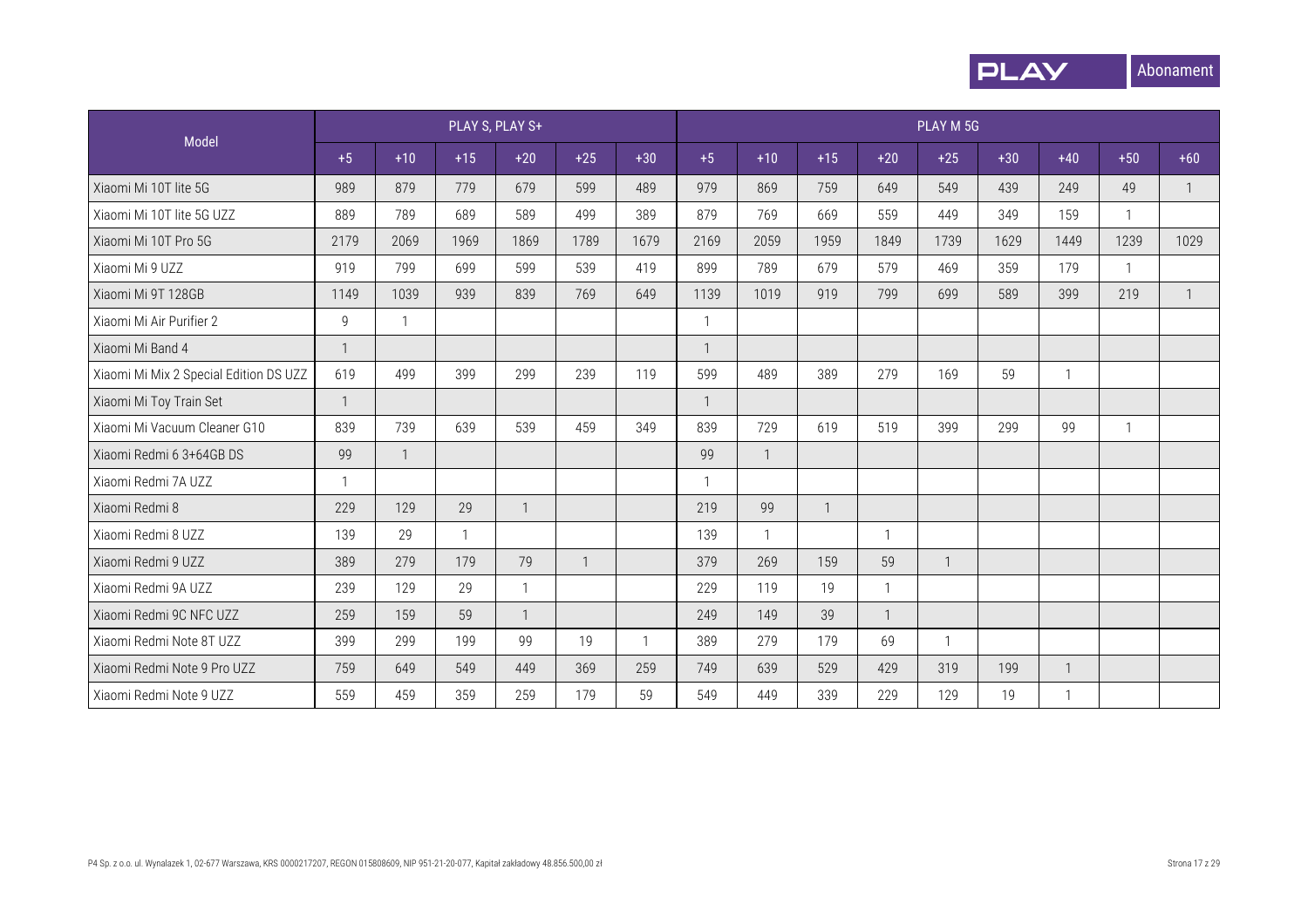

|                                                |        |        |        | PLAY S, PLAY S+ |              |        |        |        |        |        | PLAY M 5G      |        |                |              |              |
|------------------------------------------------|--------|--------|--------|-----------------|--------------|--------|--------|--------|--------|--------|----------------|--------|----------------|--------------|--------------|
| Zestaw                                         | $+5$   | $+10$  | $+15$  | $+20$           | $+25$        | $+30$  | $+5$   | $+10$  | $+15$  | $+20$  | $+25$          | $+30$  | $+40$          | $+50$        | $+60$        |
| HTC Desire 20 Pro + HTC Wireless<br>Earbuds    | 779    | 669    | 569    | 469             | 389          | 279    | 769    | 659    | 549    | 449    | 339            | 229    | 39             |              |              |
| HTC Desire 20 Pro                              | 643,96 | 553,03 | 470,37 | 387,70          | 321,57       | 230,64 | 635,70 | 544,77 | 453,83 | 371,17 | 280,24         | 189,30 | 32,24          |              |              |
| <b>HTC Wireless Earbuds</b>                    | 135,04 | 115,97 | 98,63  | 81,30           | 67,43        | 48,36  | 133,30 | 114,23 | 95,17  | 77,83  | 58,76          | 39,70  | 6,76           |              |              |
| Huawei P smart 2021 NFC + Huawei<br>Watch GT 2 | 799    | 699    | 599    | 499             | 419          | 309    | 799    | 689    | 579    | 479    | 369            | 259    | 69             | 1            |              |
| Huawei P smart 2021 NFC                        | 399,50 | 349.50 | 299.50 | 249.50          | 209.50       | 154.50 | 399.50 | 344.50 | 289.50 | 239.50 | 184.50         | 129.50 | 34.50          | 0.50         |              |
| Huawei Watch GT 2                              | 399,50 | 349,50 | 299,50 | 249,50          | 209,50       | 154,50 | 399,50 | 344,50 | 289,50 | 239,50 | 184,50         | 129,50 | 34,50          | 0,50         |              |
| Huawei P40 lite + Huawei Band 4 Pro            | 739    | 639    | 539    | 439             | 359          | 249    | 739    | 629    | 519    | 419    | 309            | 199    | $\overline{9}$ | 1            |              |
| Huawei P40 lite                                | 575,23 | 497,40 | 419,56 | 341,72          | 279,44       | 193,82 | 575,23 | 489,61 | 403,99 | 326,15 | 240,52         | 154,90 | 7,01           | 0,78         |              |
| Huawei Band 4 Pro                              | 163,77 | 141,60 | 119,44 | 97,28           | 79,56        | 55,18  | 163,77 | 139,39 | 115,01 | 92,85  | 68,48          | 44,10  | 1,99           | 0,22         |              |
| LG K42 + LG TONE Free FN4                      | 709    | 609    | 509    | 409             | 319          | 199    | 699    | 589    | 489    | 379    | 269            | 169    | $\mathbf{1}$   |              |              |
| LG K42                                         | 433,45 | 372,32 | 311,18 | 250,05          | 195,02       | 121,66 | 427,34 | 360,09 | 298,95 | 231,70 | 164,46         | 103,32 | 0,61           |              |              |
| LG TONE Free FN4                               | 275,55 | 236,68 | 197,82 | 158,95          | 123,98       | 77,34  | 271,66 | 228,91 | 190,05 | 147,30 | 104,54         | 65,68  | 0,39           |              |              |
| LG K42 + LG XBOOM Go PL7                       | 979    | 879    | 779    | 679             | 589          | 479    | 969    | 859    | 759    | 649    | 539            | 439    | 249            | 49           | $\mathbf{1}$ |
| LG K42                                         | 468,18 | 420,36 | 372,54 | 324,71          | 281,67       | 229,07 | 463,40 | 410,79 | 362,97 | 310,37 | 257,76         | 209,94 | 119,08         | 23,43        | 0,48         |
| LG XBOOM Go PL7                                | 510,82 | 458,64 | 406,46 | 354,29          | 307,33       | 249,93 | 505,60 | 448,21 | 396,03 | 338,63 | 281,24         | 229,06 | 129,92         | 25,57        | 0,52         |
| LG K42 + LG XBOOM Go PN1                       | 379    | 279    | 179    | 79              | $\mathbf{1}$ |        | 379    | 269    | 159    | 59     | $\overline{1}$ |        |                |              |              |
| LG K42                                         | 306,89 | 225,92 | 144,94 | 63,97           | 0,81         |        | 306,89 | 217,82 | 128,75 | 47,77  | 0,81           |        |                |              |              |
| LG XBOOM Go PN1                                | 72,11  | 53,08  | 34,06  | 15,03           | 0,19         |        | 72,11  | 51,18  | 30,25  | 11,23  | 0,19           |        |                |              |              |
| LG K52 + LG TONE Flex XL7                      | 989    | 889    | 789    | 689             | 609          | 499    | 989    | 879    | 769    | 669    | 559            | 449    | 259            | 59           | $\mathbf{1}$ |
| <b>LG K52</b>                                  | 559,11 | 502,58 | 446,05 | 389,51          | 344,29       | 282,10 | 559,11 | 496,93 | 434,74 | 378,21 | 316,02         | 253,83 | 146,42         | 33,35        | 0,57         |
| LG TONE Flex XL7                               | 429,89 | 386,42 | 342,95 | 299,49          | 264,71       | 216,90 | 429,89 | 382,07 | 334,26 | 290,79 | 242,98         | 195,17 | 112,58         | 25,65        | 0,43         |
| LG K52 + LG TONE Free FN4                      | 839    | 729    | 629    | 529             | 449          | 339    | 829    | 719    | 619    | 509    | 399            | 289    | 99             | $\mathbf{1}$ |              |
| <b>LG K52</b>                                  | 545,60 | 474,07 | 409,04 | 344,01          | 291,98       | 220,45 | 539,10 | 467,57 | 402,54 | 331    | 259,47         | 187,94 | 64,38          | 0,65         |              |
| LG TONE Free FN4                               | 293,40 | 254,93 | 219,96 | 184,99          | 157,02       | 118,55 | 289,90 | 251,43 | 216,46 | 178    | 139,53         | 101,06 | 34,62          | 0,35         |              |
| LG K52 + LG XBOOM Go PL7                       | 1109   | 999    | 899    | 799             | 719          | 609    | 1099   | 989    | 879    | 779    | 669            | 559    | 379            | 169          | $\mathbf{1}$ |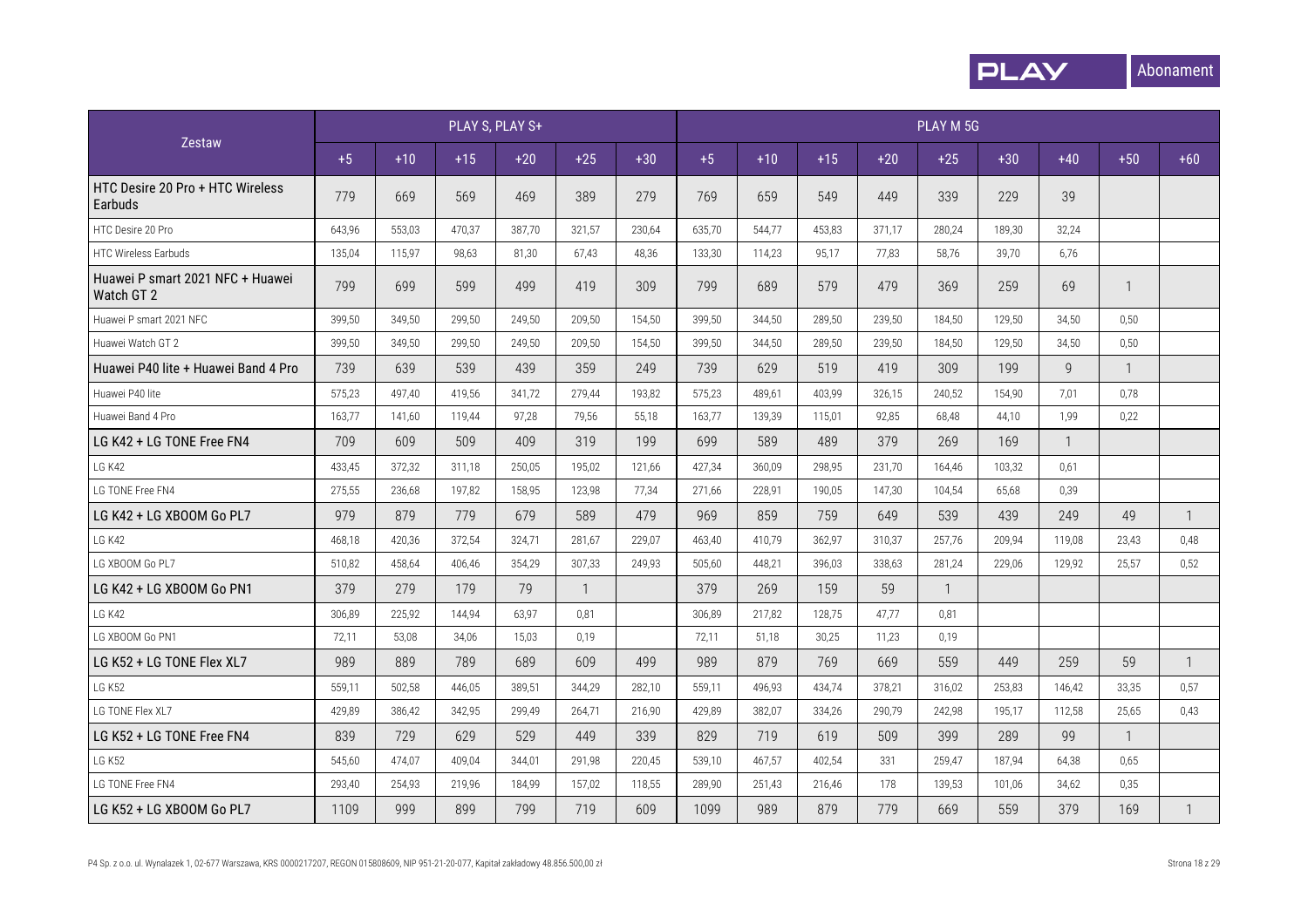

|                              |         |         |         | PLAY S, PLAY S+ |         |              |         |         |         |         | PLAY M 5G |              |              |              |              |
|------------------------------|---------|---------|---------|-----------------|---------|--------------|---------|---------|---------|---------|-----------|--------------|--------------|--------------|--------------|
| Zestaw                       | $+5$    | $+10$   | $+15$   | $+20$           | $+25$   | $+30$        | $+5$    | $+10$   | $+15$   | $+20$   | $+25$     | $+30$        | $+40$        | $+50$        | $+60$        |
| <b>LG K52</b>                | 576,72  | 519,51  | 467,51  | 415,51          | 373,90  | 316,70       | 571,52  | 514,31  | 457,11  | 405,10  | 347.90    | 290,70       | 197,09       | 87,89        | 0,52         |
| LG XBOOM Go PL7              | 532,28  | 479,49  | 431,49  | 383,49          | 345,10  | 292,30       | 527,48  | 474,69  | 421,89  | 373.90  | 321,10    | 268,30       | 181,91       | 81,11        | 0,48         |
| LG K52 + LG XBOOM Go PN1     | 519     | 419     | 319     | 219             | 139     | $\mathbf{1}$ | 519     | 409     | 299     | 189     | 89        | $\mathbf{1}$ |              |              |              |
| <b>LG K52</b>                | 432,94  | 349,53  | 266,11  | 182,69          | 115,95  | 0,83         | 432,94  | 341,18  | 249,42  | 157,66  | 74,24     | 0,83         |              |              |              |
| LG XBOOM Go PN1              | 86,06   | 69,47   | 52,89   | 36,31           | 23,05   | 0,17         | 86,06   | 67,82   | 49,58   | 31,34   | 14,76     | 0,17         |              |              |              |
| LG K61 + LG TONE Flex XL7    | 1039    | 939     | 839     | 739             | 659     | 549          | 1039    | 929     | 819     | 719     | 609       | 499          | 309          | 99           | $\mathbf{1}$ |
| <b>LG K61</b>                | 668,14  | 603,83  | 539,53  | 475,22          | 423,78  | 353,04       | 668,14  | 597.40  | 526.67  | 462.36  | 391.62    | 320,89       | 198,71       | 63,66        | 0,64         |
| LG TONE Flex XL7             | 370,86  | 335,17  | 299,47  | 263,78          | 235,22  | 195,96       | 370,86  | 331,60  | 292,33  | 256,64  | 217,38    | 178,11       | 110,29       | 35,34        | 0,36         |
| LG K61 + LG TONE Free FN4    | 889     | 779     | 679     | 579             | 499     | 389          | 879     | 769     | 659     | 559     | 449       | 339          | 159          | $\mathbf{1}$ |              |
| <b>LG K61</b>                | 640,39  | 561,15  | 489,12  | 417.08          | 359.46  | 280.22       | 633,19  | 553,95  | 474.71  | 402.68  | 323,44    | 244,20       | 114,54       | 0,72         |              |
| LG TONE Free FN4             | 248,61  | 217,85  | 189,88  | 161.92          | 139,54  | 108,78       | 245,81  | 215.05  | 184,29  | 156.32  | 125,56    | 94,80        | 44,46        | 0,28         |              |
| LG K61 + LG XBOOM Go PL7     | 1159    | 1049    | 949     | 849             | 769     | 659          | 1149    | 1039    | 929     | 829     | 719       | 609          | 419          | 219          | 1            |
| <b>LG K61</b>                | 695,55  | 629,54  | 569,53  | 509,51          | 461,50  | 395,49       | 689,55  | 623,54  | 557,52  | 497,51  | 431.50    | 365,48       | 251,46       | 131,43       | 0,60         |
| LG XBOOM Go PL7              | 463,45  | 419,46  | 379,47  | 339,49          | 307,50  | 263,51       | 459,45  | 415,46  | 371,48  | 331,49  | 287,50    | 243,52       | 167,54       | 87,57        | 0,40         |
| LG K62+ + LG XBOOM Go PL7    | 1229    | 1119    | 1019    | 929             | 839     | 729          | 1219    | 1109    | 1009    | 899     | 789       | 689          | 499          | 289          | 79           |
| LG K62+                      | 702,41  | 639,54  | 582,39  | 530.95          | 479.51  | 416,65       | 696,70  | 633,83  | 576,67  | 513.81  | 450.94    | 393,78       | 285,19       | 165,17       | 45,15        |
| LG XBOOM Go PL7              | 526,59  | 479,46  | 436,61  | 398,05          | 359.49  | 312,35       | 522,30  | 475,17  | 432,33  | 385.19  | 338.06    | 295,22       | 213,81       | 123,83       | 33,85        |
| LG K62+ + LG XBOOM Go PN1    | 639     | 529     | 439     | 339             | 249     | 139          | 629     | 519     | 419     | 309     | 199       | 99           | $\mathbf{1}$ |              |              |
| LG K62+                      | 550,17  | 455,46  | 377,98  | 291,88          | 214,39  | 119,68       | 541,56  | 446,85  | 360,76  | 266,05  | 171.34    | 85,24        | 0,86         |              |              |
| LG XBOOM Go PN1              | 88,83   | 73,54   | 61,02   | 47,12           | 34,61   | 19,32        | 87.44   | 72,15   | 58,24   | 42,95   | 27,66     | 13,76        | 0.14         |              |              |
| LG Velvet + LG TONE Flex XL7 | 1999    | 1899    | 1799    | 1699            | 1619    | 1499         | 1989    | 1879    | 1779    | 1669    | 1559      | 1459         | 1269         | 1059         | 839          |
| LG Velvet                    | 1545,18 | 1467,88 | 1390,58 | 1313.29         | 1251.45 | 1158.69      | 1537,45 | 1452,42 | 1375.12 | 1290.10 | 1205.07   | 1127.77      | 980.91       | 818,58       | 648,53       |
| LG TONE Flex XL7             | 453,82  | 431,12  | 408,42  | 385.71          | 367,55  | 340.31       | 451.55  | 426.58  | 403,88  | 378.90  | 353.93    | 331.23       | 288.09       | 240,42       | 190,47       |
| LG Velvet + LG TONE Free FN4 | 1849    | 1739    | 1639    | 1539            | 1459    | 1349         | 1839    | 1729    | 1619    | 1509    | 1409      | 1299         | 1109         | 909          | 689          |
| LG Velvet                    | 1533,91 | 1442,66 | 1359,70 | 1276.74         | 1210.37 | 1119.12      | 1525,62 | 1434,36 | 1343.11 | 1251.85 | 1168.89   | 1077.64      | 920,02       | 754,10       | 571.59       |
| LG TONE Free FN4             | 315,09  | 296,34  | 279,30  | 262,26          | 248,63  | 229,88       | 313,38  | 294,64  | 275,89  | 257,15  | 240,11    | 221,36       | 188.98       | 154,90       | 117,41       |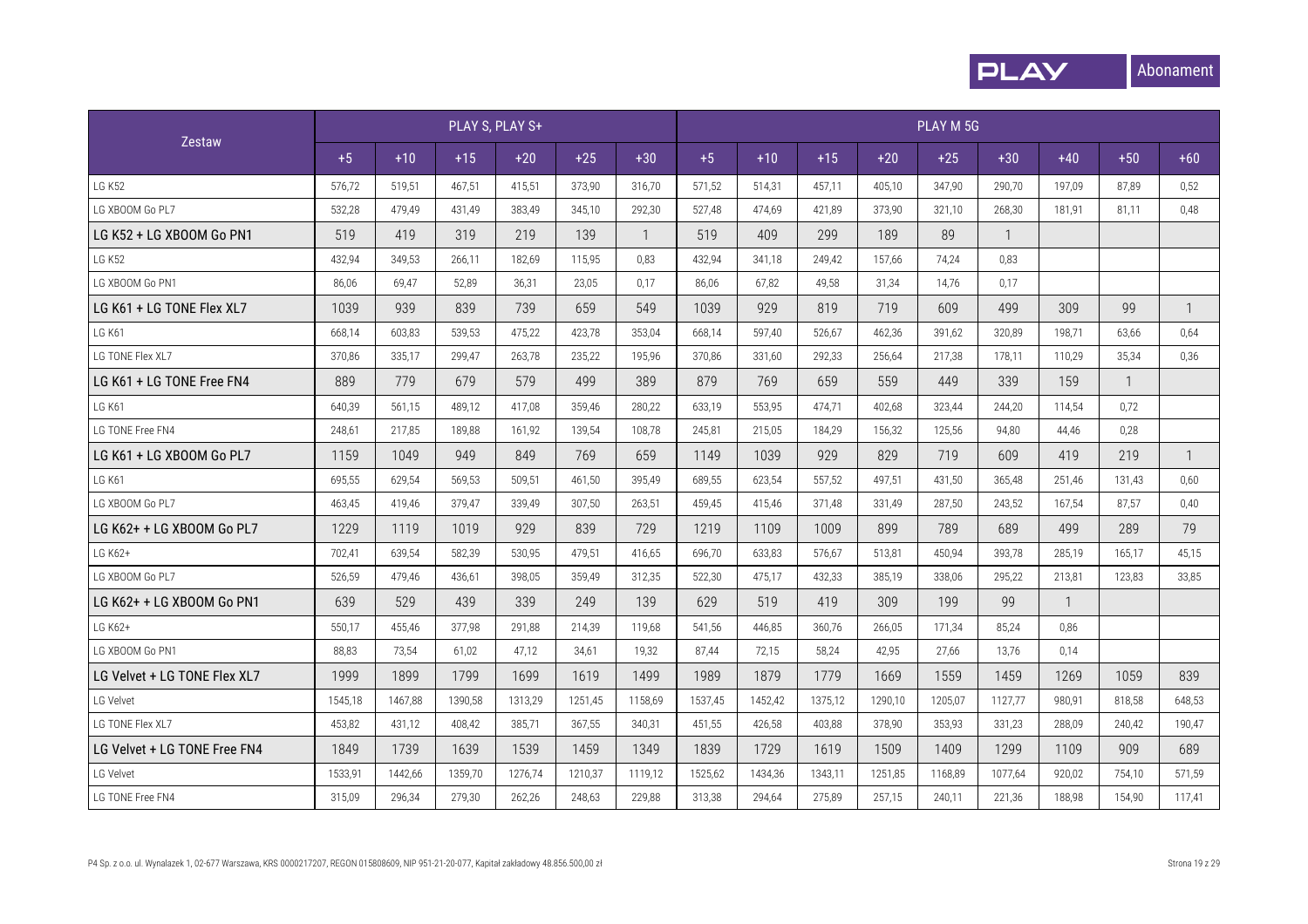

|                                                            |         |         | PLAY S, PLAY S+ |         |                |              |         |         |         |              | PLAY M 5G |              |              |        |        |
|------------------------------------------------------------|---------|---------|-----------------|---------|----------------|--------------|---------|---------|---------|--------------|-----------|--------------|--------------|--------|--------|
| Zestaw                                                     | $+5$    | $+10$   | $+15$           | $+20$   | $+25$          | $+30$        | $+5$    | $+10$   | $+15$   | $+20$        | $+25$     | $+30$        | $+40$        | $+50$  | $+60$  |
| LG Velvet + LG XBOOM Go PL7                                | 2119    | 2009    | 1909            | 1809    | 1729           | 1619         | 2109    | 1999    | 1889    | 1779         | 1679      | 1569         | 1379         | 1179   | 959    |
| LG Velvet                                                  | 1566,66 | 1485,33 | 1411,40         | 1337,46 | 1278,32        | 1196,99      | 1559,27 | 1477,94 | 1396,61 | 1315,28      | 1241,35   | 1160,02      | 1019,55      | 871,68 | 709,03 |
| LG XBOOM Go PL7                                            | 552,34  | 523,67  | 497,60          | 471,54  | 450,68         | 422,01       | 549,73  | 521,06  | 492,39  | 463,72       | 437,65    | 408,98       | 359,45       | 307,32 | 249,97 |
| Oppo A15s + Oppo Wireless Speaker                          | 359     | 259     | 159             | 59      | $\overline{1}$ |              | 349     | 249     | 139     | $\mathbf{1}$ |           |              |              |        |        |
| Oppo A15s                                                  | 299,47  | 216,06  | 132,64          | 49,22   | 0,83           |              | 291,13  | 207,71  | 115,95  | 0,83         |           |              |              |        |        |
| Oppo Wireless Speaker                                      | 59,53   | 42,94   | 26,36           | 9,78    | 0,17           |              | 57,87   | 41,29   | 23,05   | 0,17         |           |              |              |        |        |
| Oppo A53 128GB + Oppo Wireless<br>Speaker                  | 499     | 399     | 299             | 199     | 119            | $\mathbf{1}$ | 489     | 379     | 279     | 169          | 59        | $\mathbf{1}$ |              |        |        |
| Oppo A53 128GB                                             | 429,63  | 343,54  | 257,44          | 171,34  | 102,46         | 0,86         | 421,02  | 326,32  | 240,22  | 145,51       | 50,80     | 0,86         |              |        |        |
| Oppo Wireless Speaker                                      | 69,37   | 55,46   | 41,56           | 27,66   | 16,54          | 0,14         | 67,98   | 52,68   | 38,78   | 23,49        | 8,20      | 0,14         |              |        |        |
| Oppo A53 128GB + Oppo Wireless<br>Speaker + OPPO Enco W11  | 689     | 589     | 489             | 389     | 299            | 189          | 679     | 569     | 469     | 359          | 249       | 149          | $\mathbf{1}$ |        |        |
| Oppo A53 128GB                                             | 536,04  | 458,24  | 380,44          | 302,64  | 232,62         | 147,04       | 528,26  | 442,68  | 364,88  | 279,30       | 193,72    | 115,92       | 0,78         |        |        |
| Oppo Wireless Speaker                                      | 86,54   | 73,98   | 61,42           | 48,86   | 37,56          | 23,74        | 85,29   | 71,47   | 58.91   | 45,09        | 31,28     | 18,72        | 0,13         |        |        |
| Oppo Enco W11                                              | 66,42   | 56,78   | 47,14           | 37,50   | 28,82          | 18,22        | 65,45   | 54,85   | 45,21   | 34,61        | 24        | 14,36        | 0,09         |        |        |
| Oppo Reno4 Lite + Oppo Wireless<br>Speaker                 | 729     | 629     | 529             | 429     | 349            | 229          | 729     | 619     | 509     | 399          | 299       | 189          | $\mathbf{1}$ |        |        |
| Oppo Reno4 Lite                                            | 658,19  | 567,90  | 477,61          | 387,33  | 315,10         | 206,76       | 658,19  | 558,87  | 459,56  | 360,24       | 269,96    | 170.64       | 0,90         |        |        |
| Oppo Wireless Speaker                                      | 70,81   | 61,10   | 51,39           | 41,67   | 33,90          | 22,24        | 70,81   | 60,13   | 49,44   | 38,76        | 29,04     | 18,36        | 0,10         |        |        |
| Oppo Reno4 Lite + Oppo Wireless<br>Speaker + OPPO Enco W11 | 729     | 629     | 529             | 429     | 349            | 229          | 729     | 619     | 509     | 399          | 299       | 189          | $\mathbf{1}$ |        |        |
| Oppo Reno4 Lite                                            | 612,52  | 528,50  | 444,48          | 360,46  | 293.24         | 192,41       | 612,52  | 520,10  | 427,67  | 335,25       | 251,23    | 158,80       | 0,84         |        |        |
| Oppo Wireless Speaker                                      | 65,90   | 56,86   | 47,82           | 38,78   | 31,55          | 20,70        | 65,90   | 55,96   | 46,01   | 36,07        | 27,03     | 17,09        | 0,09         |        |        |
| Oppo Enco W11                                              | 50,58   | 43,64   | 36,70           | 29,76   | 24,21          | 15,89        | 50,58   | 42,94   | 35,32   | 27,68        | 20,74     | 13,11        | 0,07         |        |        |
| Oppo Reno5 + Oppo Enco W31                                 | 1799    | 1699    | 1599            | 1499    | 1419           | 1299         | 1799    | 1689    | 1579    | 1479         | 1369      | 1259         | 1069         | 869    | 649    |
| Oppo Reno5                                                 | 1571,77 | 1484,40 | 1397,03         | 1309,66 | 1239,76        | 1134,92      | 1571,77 | 1475,66 | 1379,55 | 1292,19      | 1196,08   | 1099,97      | 933,97       | 759,24 | 567,02 |
| Oppo Enco W31                                              | 227,23  | 214,60  | 201,97          | 189,34  | 179,24         | 164,08       | 227,23  | 213,34  | 199,45  | 186,81       | 172,92    | 159,03       | 135,03       | 109,76 | 81,98  |
| Oppo Reno5 + Oppo Wireless Speaker                         | 1549    | 1449    | 1349            | 1249    | 1169           | 1049         | 1539    | 1439    | 1329    | 1219         | 1119      | 1009         | 819          | 619    | 399    |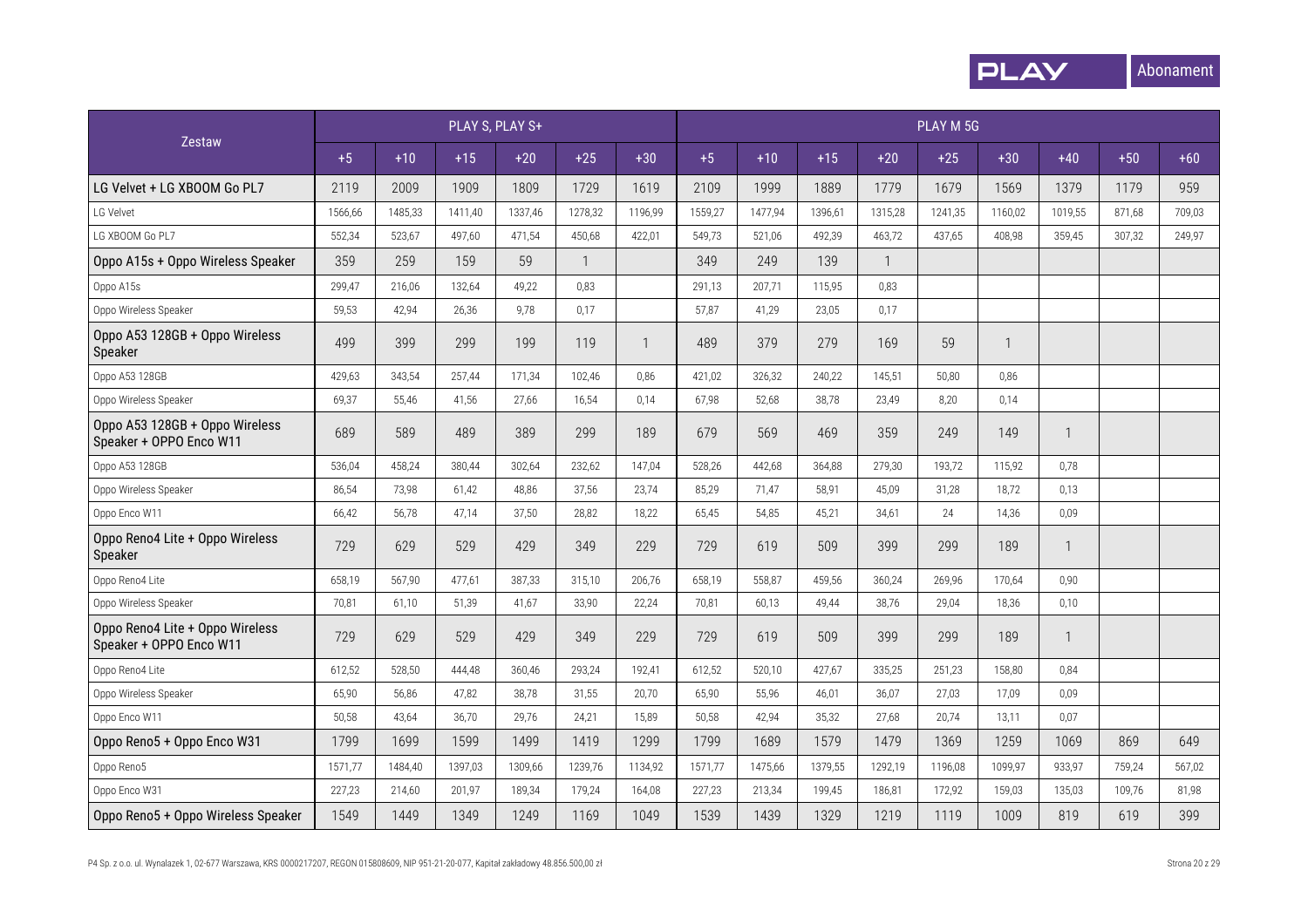

|                                                            |         |         | PLAY S, PLAY S+ |         |         |        |         |         |         |              | PLAY M 5G |        |        |        |              |
|------------------------------------------------------------|---------|---------|-----------------|---------|---------|--------|---------|---------|---------|--------------|-----------|--------|--------|--------|--------------|
| Zestaw                                                     | $+5$    | $+10$   | $+15$           | $+20$   | $+25$   | $+30$  | $+5$    | $+10$   | $+15$   | $+20$        | $+25$     | $+30$  | $+40$  | $+50$  | $+60$        |
| Oppo Reno5                                                 | 1455,10 | 1361,16 | 1267,22         | 1173,29 | 1098,13 | 985,41 | 1445,71 | 1351,77 | 1248,44 | 1145,10      | 1051,17   | 947,83 | 769,35 | 581,48 | 374,81       |
| Oppo Wireless Speaker                                      | 93,90   | 87,84   | 81,78           | 75,71   | 70,87   | 63,59  | 93,29   | 87,23   | 80,56   | 73,90        | 67,83     | 61,17  | 49,65  | 37,52  | 24,19        |
| Oppo Reno5 Lite + Oppo Band                                | 1029    | 919     | 819             | 719     | 639     | 529    | 1019    | 909     | 799     | 699          | 589       | 479    | 289    | 89     | $\mathbf{1}$ |
| Oppo Reno5 Lite                                            | 915,11  | 817,29  | 728,35          | 639,42  | 568,28  | 470,45 | 906,22  | 808,39  | 710,57  | 621,64       | 523,81    | 425,98 | 257,01 | 79,15  | 0,89         |
| Oppo Band                                                  | 113,89  | 101,71  | 90,65           | 79,58   | 70,72   | 58,55  | 112,78  | 100,61  | 88,43   | 77,36        | 65,19     | 53,02  | 31,99  | 9,85   | 0,11         |
| Oppo Reno5 Lite + Oppo Wireless<br>Speaker                 | 1029    | 919     | 819             | 719     | 639     | 529    | 1019    | 909     | 799     | 699          | 589       | 479    | 289    | 89     | $\mathbf{1}$ |
| Oppo Reno5 Lite                                            | 952,18  | 850,39  | 757,86          | 665,32  | 591,30  | 489,51 | 942,93  | 841,14  | 739,35  | 646,82       | 545,03    | 443,24 | 267,43 | 82,36  | 0,93         |
| Oppo Wireless Speaker                                      | 76,82   | 68,61   | 61,14           | 53,68   | 47,70   | 39,49  | 76,07   | 67,86   | 59,65   | 52,18        | 43,97     | 35,76  | 21,57  | 6,64   | 0,07         |
| Oppo Reno5 Z + Oppo Wireless<br>Speaker                    | 1259    | 1149    | 1049            | 949     | 869     | 759    | 1249    | 1139    | 1029    | 929          | 819       | 709    | 529    | 319    | 99           |
| Oppo Reno5 Z                                               | 1165,01 | 1063,22 | 970,69          | 878,15  | 804,13  | 702,34 | 1155,76 | 1053,97 | 952,18  | 859,65       | 757,86    | 656,07 | 489,51 | 295,19 | 91,61        |
| Oppo Wireless Speaker                                      | 93,99   | 85,78   | 78,31           | 70,85   | 64,87   | 56,66  | 93,24   | 85,03   | 76,82   | 69,35        | 61,14     | 52,93  | 39,49  | 23,81  | 7,39         |
| Realme 7 Pro + Realme Band                                 | 1089    | 979     | 889             | 789     | 699     | 589    | 1079    | 969     | 869     | 759          | 649       | 549    | 359    | 159    | $\mathbf{1}$ |
| Realme 7 Pro                                               | 1009,02 | 907,10  | 823,71          | 731,05  | 647,66  | 545,74 | 999,76  | 897,83  | 805,18  | 703,26       | 601,34    | 508,68 | 332,63 | 147,32 | 0,93         |
| Realme Band                                                | 79,98   | 71,90   | 65,29           | 57,95   | 51,34   | 43,26  | 79,24   | 71,17   | 63,82   | 55,74        | 47,66     | 40,32  | 26,37  | 11,68  | 0,07         |
| Samsung Galaxy A71 + Samsung<br><b>Galaxy Watch Active</b> | 1789    | 1689    | 1589            | 1489    | 1399    | 1289   | 1779    | 1669    | 1559    | 1459         | 1349      | 1239   | 1049   | 849    | 629          |
| Samsung Galaxy A71                                         | 1368,62 | 1292,11 | 1215,61         | 1139,11 | 1070,26 | 986,11 | 1360,97 | 1276,81 | 1192,66 | 1116,16      | 1032,01   | 947,86 | 802,50 | 649,50 | 481,20       |
| Samsung R500N Galaxy Watch Active                          | 420,38  | 396,89  | 373,39          | 349,89  | 328,74  | 302,89 | 418,03  | 392,19  | 366,34  | 342,84       | 316,99    | 291,14 | 246,50 | 199,50 | 147,80       |
| Vivo Y11s + Vivo piłka UEFA EURO<br>2020                   | 289     | 189     | 89              |         |         |        | 279     | 169     | 69      | $\mathbf{1}$ |           |        |        |        |              |
| Vivo Y11s                                                  | 241,16  | 157,71  | 74,27           | 0,83    |         |        | 232,81  | 141.02  | 57.58   | 0.83         |           |        |        |        |              |
| Vivo piłka UEFA EURO 2020                                  | 47,84   | 31,29   | 14,73           | 0,17    |         |        | 46,19   | 27,98   | 11,42   | 0,17         |           |        |        |        |              |
| Vivo Y20s + Vivo piłka UEFA EURO<br>2020                   | 339     | 239     | 139             | 39      | -1      |        | 329     | 219     | 99      | -1           |           |        |        |        |              |
| Vivo Y20s                                                  | 296,94  | 209,35  | 121,76          | 34,16   | 0,88    |        | 288,18  | 191,83  | 86,72   | 0,88         |           |        |        |        |              |
| Vivo piłka UEFA EURO 2020                                  | 42,06   | 29,65   | 17,24           | 4,84    | 0,12    |        | 40,82   | 27,17   | 12,28   | 0,12         |           |        |        |        |              |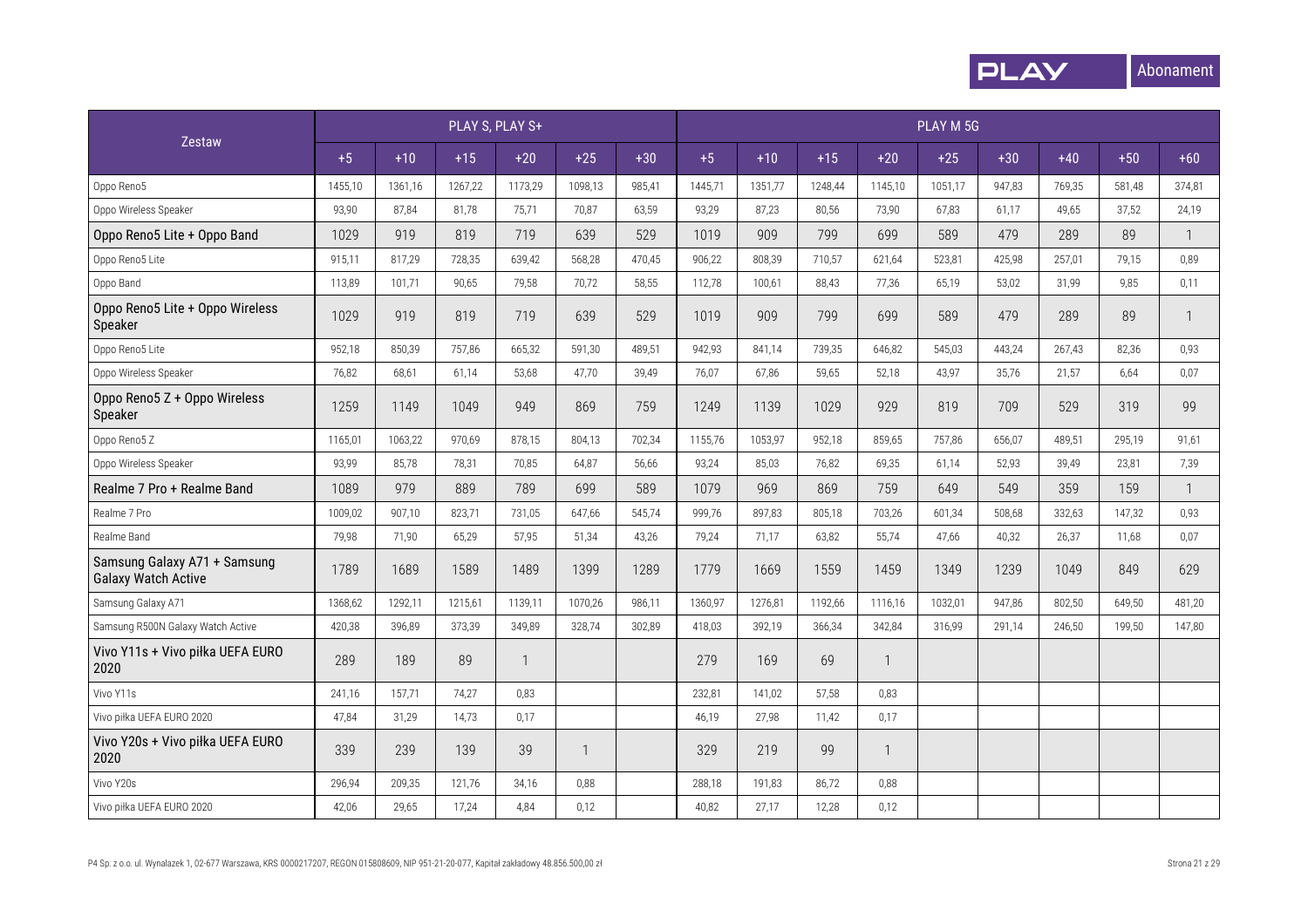

|                                               |        |        |        | PLAY S, PLAY S+ |        |        |        |        |        |        | PLAY M 5G |        |       |       |       |
|-----------------------------------------------|--------|--------|--------|-----------------|--------|--------|--------|--------|--------|--------|-----------|--------|-------|-------|-------|
| <b>Zestaw</b>                                 | $+5$   | $+10$  | $+15$  | $+20$           | $+25$  | $+30$  | $+5$   | $+10$  | $+15$  | $+20$  | $+25$     | $+30$  | $+40$ | $+50$ | $+60$ |
| Vivo Y70 + Vivo piłka UEFA EURO 2020          | 719    | 599    | 499    | 399             | 329    | 219    | 719    | 599    | 489    | 389    | 279       | 169    |       |       |       |
| Vivo Y70                                      | 654,17 | 544,99 | 454,01 | 363,02          | 299,34 | 199,25 | 654,17 | 544,99 | 444.91 | 353,93 | 253,84    | 153,76 | 0,91  |       |       |
| Vivo piłka UEFA EURO 2020                     | 64,83  | 54,01  | 44,99  | 35,98           | 29,66  | 19,75  | 64,83  | 54,01  | 44,09  | 35,07  | 25,16     | 15,24  | 0,09  |       |       |
| Xiaomi Redmi 9 + Xiaomi Mi Band 4             | 419    | 299    | 199    | 99              | 29     |        | 399    | 299    | 189    | 89     |           |        |       |       |       |
| Xiaomi Redmi 9                                | 364,80 | 260,32 | 173,26 | 86,19           | 25,25  | 0.87   | 347,39 | 260,32 | 164,55 | 77,49  | 0,87      |        |       |       |       |
| Xiaomi Mi Band 4                              | 54,20  | 38,68  | 25,74  | 12,81           | 3.75   | 0.13   | 51,61  | 38,68  | 24,45  | 11,51  | 0,13      |        |       |       |       |
| Xiaomi Redmi Note 9 + Xiaomi Mi<br>Band 4     | 779    | 669    | 569    | 469             | 389    | 279    | 769    | 659    | 549    | 439    | 339       | 229    | 39    |       |       |
| Xiaomi Redmi Note 9                           | 700,92 | 601,95 | 511,97 | 421,99          | 350,01 | 251,04 | 691,93 | 592,95 | 493,98 | 395    | 305,02    | 206,05 | 35,09 | 0,90  |       |
| Xiaomi Mi Band 4                              | 78,08  | 67,05  | 57,03  | 47,01           | 38,99  | 27,96  | 77,07  | 66,05  | 55,02  | 44     | 33,98     | 22,95  | 3,91  | 0,10  |       |
| Xiaomi Redmi Note 9 Pro + Xiaomi Mi<br>Band 4 | 999    | 899    | 799    | 699             | 619    | 499    | 999    | 889    | 779    | 679    | 569       | 459    | 269   | 69    |       |
| Xiaomi Redmi Note 9 Pro                       | 917,28 | 825,46 | 733,64 | 641,82          | 568,36 | 458,18 | 917,28 | 816,28 | 715,28 | 623,46 | 522,45    | 421,45 | 247   | 63,36 | 0,92  |
| Xiaomi Mi Band 4                              | 81,72  | 73,54  | 65,36  | 57,18           | 50,64  | 40,82  | 81,72  | 72,72  | 63.72  | 55,54  | 46,55     | 37,55  | 22    | 5,64  | 0,08  |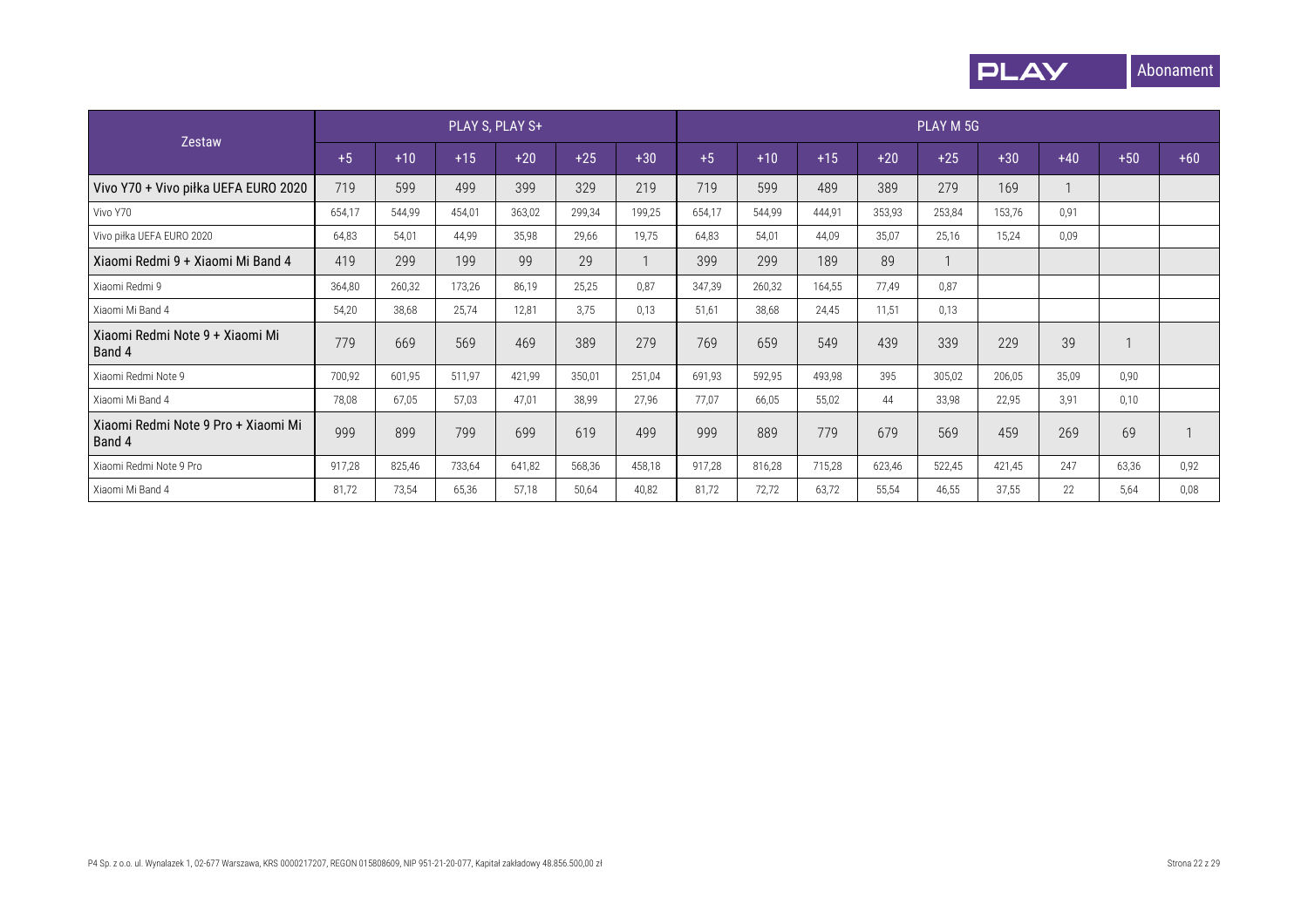

## Cennik urządzeń dostępnych na życzenie w Ofercie PLAY S, PLAY S+, PLAY M 5G na odległość

|                                |      |              |       | PLAY S, PLAY S+ |       |       |      |                |       |       | PLAY M 5G |       |       |       |       |
|--------------------------------|------|--------------|-------|-----------------|-------|-------|------|----------------|-------|-------|-----------|-------|-------|-------|-------|
| Model                          | $+5$ | $+10$        | $+15$ | $+20$           | $+25$ | $+30$ | $+5$ | $+10$          | $+15$ | $+20$ | $+25$     | $+30$ | $+40$ | $+50$ | $+60$ |
| Apple AirPods Pro              | 899  | 799          | 699   | 599             | 519   | 399   | 889  | 789            | 679   | 569   | 469       | 359   | 169   |       |       |
| Apple Watch SE GPS 40 mm       | 1219 | 1119         | 1019  | 919             | 829   | 719   | 1199 | 1099           | 999   | 889   | 779       | 679   | 489   | 289   | 69    |
| Apple Watch SE GPS 44 mm       | 1379 | 1269         | 1169  | 1069            | 989   | 879   | 1369 | 1259           | 1149  | 1049  | 939       | 829   | 639   | 439   | 219   |
| Apple Watch Series 6 GPS 40 mm | 1769 | 1669         | 1569  | 1469            | 1389  | 1269  | 1759 | 1659           | 1549  | 1439  | 1339      | 1229  | 1039  | 839   | 619   |
| Apple Watch Series 6 GPS 44 mm | 1929 | 1819         | 1719  | 1619            | 1539  | 1429  | 1919 | 1809           | 1699  | 1599  | 1489      | 1379  | 1189  | 989   | 769   |
| Epson EH-TW750                 | 2399 | 2289         | 2189  | 2089            | 2009  | 1899  | 2389 | 2279           | 2169  | 2069  | 1959      | 1849  | 1659  | 1459  | 1239  |
| Garmin fenix 6                 | 1759 | 1659         | 1559  | 1459            | 1379  | 1259  | 1749 | 1649           | 1539  | 1429  | 1329      | 1219  | 1029  | 829   | 609   |
| Garmin fenix 6 Pro             | 2289 | 2189         | 2089  | 1989            | 1909  | 1789  | 2289 | 2179           | 2069  | 1969  | 1859      | 1749  | 1559  | 1359  | 1139  |
| Garmin fenix 6S                | 1799 | 1689         | 1589  | 1489            | 1399  | 1299  | 1789 | 1679           | 1569  | 1469  | 1359      | 1249  | 1059  | 859   | 639   |
| Garmin fenix 6S Pro            | 2289 | 2189         | 2089  | 1989            | 1909  | 1789  | 2279 | 2169           | 2069  | 1959  | 1849      | 1749  | 1559  | 1349  | 1129  |
| Garmin Forerunner 245          | 799  | 699          | 599   | 499             | 429   | 299   | 799  | 689            | 589   | 479   | 369       | 269   | 79    |       |       |
| Garmin Forerunner 735XT        | 539  | 439          | 339   | 239             | 159   | 49    | 539  | 429            | 319   | 219   | 99        |       |       |       |       |
| Garmin Instinct Solar          | 1249 | 1149         | 1049  | 949             | 869   | 749   | 1249 | 1139           | 1029  | 919   | 819       | 699   | 519   | 319   | 99    |
| Garmin vivoactive 4            | 1029 | 929          | 829   | 729             | 649   | 529   | 1019 | 919            | 799   | 699   | 599       | 489   | 299   | 99    |       |
| Garmin vivoactive 4S           | 939  | 829          | 729   | 629             | 549   | 439   | 929  | 819            | 719   | 599   | 499       | 389   | 199   |       |       |
| Garmin vívofit 4               | 119  | $\mathbf{1}$ |       |                 |       |       | 99   | $\overline{1}$ |       |       |           |       |       |       |       |
| Hammer Explorer Pro            | 1179 | 1079         | 979   | 879             | 799   | 679   | 1169 | 1069           | 959   | 849   | 749       | 639   | 449   | 249   |       |
| Honor FlyPods Lite             | 89   | $\mathbf{1}$ |       |                 |       |       | 89   | $\overline{1}$ |       |       |           |       |       |       |       |
| Huawei Band 6                  | 129  | 29           |       |                 |       |       | 119  | $\mathbf{1}$   |       |       |           |       |       |       |       |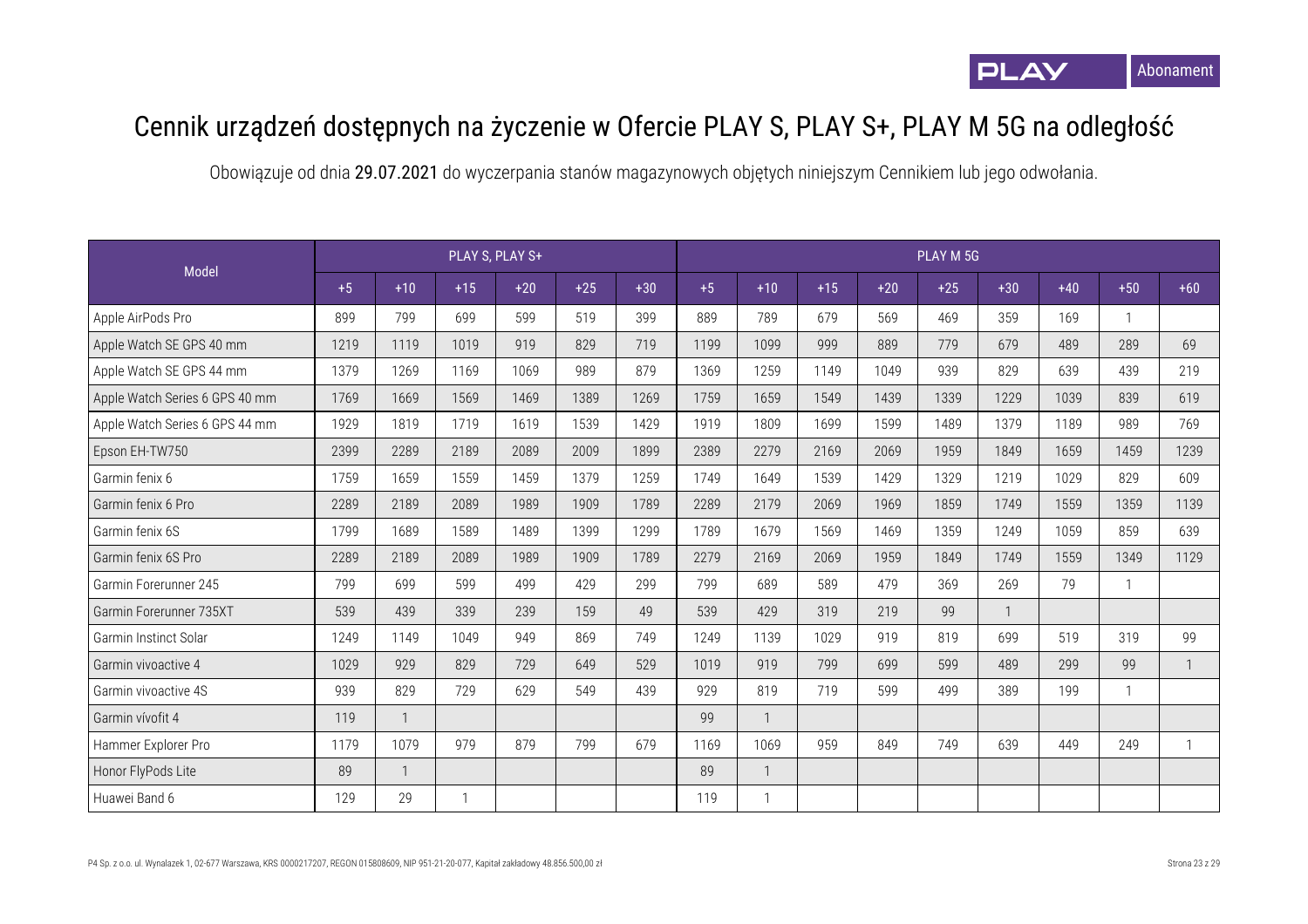

|                                 |      |              | PLAY S, PLAY S+ |              |              |                |      |                |              |       | PLAY M 5G                |              |              |              |              |
|---------------------------------|------|--------------|-----------------|--------------|--------------|----------------|------|----------------|--------------|-------|--------------------------|--------------|--------------|--------------|--------------|
| Model                           | $+5$ | $+10$        | $+15$           | $+20$        | $+25$        | $+30$          | $+5$ | $+10$          | $+15$        | $+20$ | $+25$                    | $+30$        | $+40$        | $+50$        | $+60$        |
| Huawei FreeBuds 4i              | 189  | 89           | $\mathbf{1}$    |              |              |                | 179  | 69             | $\mathbf{1}$ |       |                          |              |              |              |              |
| Huawei FreeBuds Pro             | 569  | 459          | 359             | 259          | 179          | 69             | 559  | 449            | 339          | 239   | 129                      | 19           | $\mathbf{1}$ |              |              |
| Huawei Watch 3 Active           | 1359 | 1259         | 1159            | 1059         | 979          | 869            | 1359 | 1249           | 1139         | 1039  | 929                      | 819          | 629          | 429          | 199          |
| Huawei Watch 3 Pro Classic      | 1619 | 1509         | 1409            | 1319         | 1229         | 1119           | 1609 | 1499           | 1399         | 1289  | 1179                     | 1079         | 889          | 679          | 469          |
| Huawei Watch GT + Mate 20 Lite  | 709  | 609          | 509             | 409          | 329          | 209            | 699  | 589            | 489          | 379   | 269                      | 169          | $\mathbf{1}$ |              |              |
| Huawei Watch GT 2 42 mm Classic | 409  | 309          | 209             | 109          | 29           | $\mathbf{1}$   | 399  | 299            | 189          | 79    | $\mathbf{1}$             |              |              |              |              |
| Huawei Watch GT 2 42 mm Elegant | 699  | 599          | 499             | 399          | 319          | 199            | 699  | 589            | 479          | 379   | 269                      | 159          | $\mathbf{1}$ |              |              |
| Huawei Watch GT 2 Pro           | 939  | 839          | 739             | 639          | 559          | 439            | 939  | 829            | 719          | 599   | 499                      | 399          | 199          | $\mathbf{1}$ |              |
| JBL by HARMAN CHARGE 4 wyc      | 439  | 339          | 239             | 139          | 59           | $\overline{1}$ | 429  | 299            | 209          | 99    | $\overline{\phantom{a}}$ |              |              |              |              |
| JBL by HARMAN Live 300 TWS      | 249  | 139          | 39              | $\mathbf{1}$ |              |                | 229  | 119            | $\mathbf{1}$ |       | $\mathbf{1}$             |              |              |              |              |
| JBL by HARMAN T115BT            | 49   | $\mathbf{1}$ |                 |              |              |                | 49   | $\overline{1}$ |              |       |                          |              |              |              |              |
| <b>JBL LINK PORTABLE</b>        | 379  | 269          | 169             | 69           | $\mathbf{1}$ |                | 369  | 259            | 149          | 39    | $\mathbf{1}$             |              |              |              |              |
| LG 49UN711C                     | 1729 | 1619         | 1519            | 1429         | 1339         | 1229           | 1719 | 1609           | 1509         | 1399  | 1289                     | 1189         | 999          | 789          | 579          |
| Marshall Kilburn                | 379  | 279          | 179             | 79           | $\mathbf{1}$ |                | 359  | 249            | 139          | 39    | $\mathbf{1}$             |              |              |              |              |
| MaxCom MK281                    | 99   | $\mathbf{1}$ |                 |              |              |                | 99   | $\mathbf{1}$   |              |       |                          |              |              |              |              |
| MaxCom MM29D HS                 | 59   | $\mathbf{1}$ |                 |              |              |                | 49   | $\mathbf{1}$   |              |       |                          |              |              |              |              |
| MaxCom MM917 Strong             | 79   | $\mathbf{1}$ |                 |              |              |                | 69   | $\mathbf{1}$   |              |       |                          |              |              |              |              |
| Navitel R600                    | 49   | $\mathbf{1}$ |                 |              |              |                | 29   | $\overline{1}$ |              |       |                          |              |              |              |              |
| OnePlus Nord N10 5G             | 1069 | 969          | 869             | 769          | 689          | 569            | 1059 | 949            | 849          | 739   | 629                      | 529          | 339          | 139          | $\mathbf{1}$ |
| OnePlus Nord N100               | 509  | 399          | 299             | 199          | 119          | $\mathbf{1}$   | 499  | 389            | 279          | 179   | 69                       | $\mathbf{1}$ |              |              |              |
| Oppo Watch 41 mm                | 579  | 469          | 369             | 269          | 199          | 79             | 569  | 459            | 349          | 239   | 129                      | 19           | $\mathbf{1}$ |              |              |
| Oppo Watch 46 mm                | 779  | 669          | 569             | 469          | 399          | 279            | 769  | 659            | 549          | 439   | 329                      | 219          | 39           | $\mathbf{1}$ |              |
| Samsung Galaxy A52 5G           | 1499 | 1389         | 1289            | 1189         | 1099         | 999            | 1489 | 1379           | 1269         | 1169  | 1059                     | 949          | 769          | 559          | 339          |
| Samsung Galaxy Watch 3 41mm     | 1129 | 1029         | 929             | 829          | 749          | 629            | 1119 | 1019           | 909          | 799   | 699                      | 589          | 399          | 199          | $\mathbf{1}$ |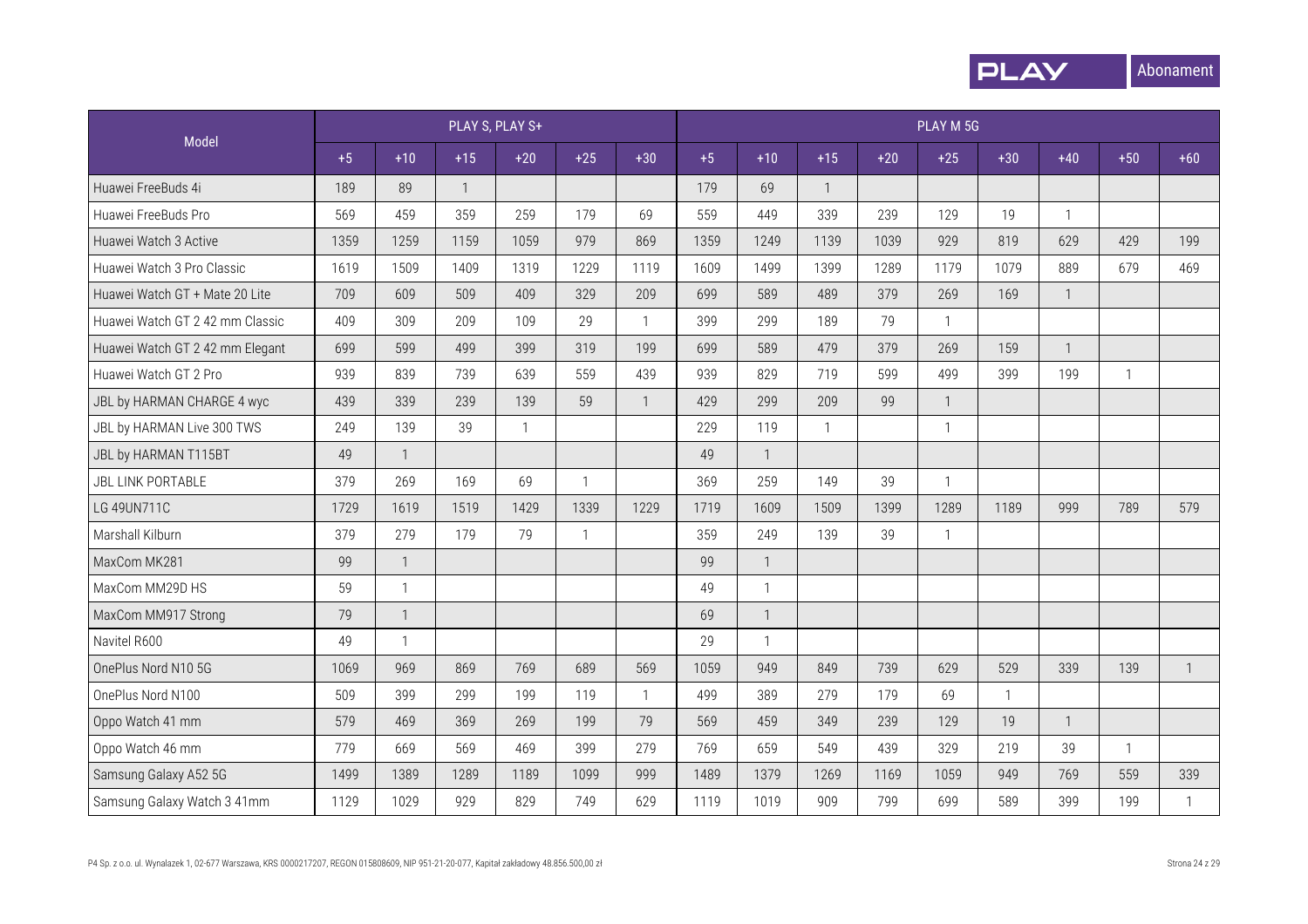

|                                                                      |      |       |       | PLAY S, PLAY S+ |              |              | PLAY M 5G |              |       |       |                |       |              |              |              |  |
|----------------------------------------------------------------------|------|-------|-------|-----------------|--------------|--------------|-----------|--------------|-------|-------|----------------|-------|--------------|--------------|--------------|--|
| Model                                                                | $+5$ | $+10$ | $+15$ | $+20$           | $+25$        | $+30$        | $+5$      | $+10$        | $+15$ | $+20$ | $+25$          | $+30$ | $+40$        | $+50$        | $+60$        |  |
| Samsung Galaxy Watch 3 45mm                                          | 1129 | 1029  | 929   | 829             | 749          | 629          | 1119      | 1019         | 909   | 799   | 699            | 589   | 399          | 199          | $\mathbf{1}$ |  |
| Samsung Galaxy Watch Active2 40 mm                                   | 929  | 829   | 729   | 629             | 549          | 429          | 919       | 819          | 709   | 599   | 499            | 389   | 199          | $\mathbf{1}$ |              |  |
| Samsung R210N Gear 360 (2017) +<br>J530F Galaxy J5 (2017) DS         | 259  | 149   | 49    | $\mathbf{1}$    |              |              | 259       | 119          | 59    |       |                |       |              |              |              |  |
| Samsung R800N Galaxy Watch 46mm<br>+ G950F Galaxy S8                 | 2449 | 2339  | 2239  | 2139            | 2069         | 1949         | 1889      | 2299         | 1669  | 2099  | 1449           | 1889  | 1699         | 1459         | 779          |  |
| Samsung UE43TU7102                                                   | 1399 | 1289  | 1189  | 1089            | 999          | 889          | 1379      | 1269         | 1159  | 1049  | 939            | 829   | 659          | 469          | 249          |  |
| Samsung UE50TU7102                                                   | 1679 | 1569  | 1469  | 1369            | 1289         | 1169         | 1659      | 1549         | 1439  | 1329  | 1219           | 1099  | 939          | 749          | 529          |  |
| Samsung UE55TU7102                                                   | 1959 | 1849  | 1749  | 1649            | 1569         | 1459         | 1939      | 1829         | 1719  | 1599  | 1499           | 1389  | 1219         | 1029         | 799          |  |
| Sony PlayStation 4 Pro 1TB                                           | 1679 | 1579  | 1479  | 1379            | 1299         | 1179         | 1669      | 1569         | 1459  | 1349  | 1239           | 1139  | 949          | 739          | 529          |  |
| Tablet Huawei MatePad T10S 2/32GB                                    | 619  | 499   | 399   | 299             | 229          | 99           | 599       | 489          | 379   | 269   | 159            | 49    | $\mathbf{1}$ |              |              |  |
| Tablet Huawei MatePad T10S 2/32GB +<br>Waga Huawei Smart Scale AH100 | 649  | 539   | 439   | 339             | 259          | 149          | 639       | 529          | 419   | 309   | 209            | 99    | $\mathbf{1}$ |              |              |  |
| Tablet Huawei MediaPad T5 10 LTE<br>3/32GB                           |      |       |       |                 |              |              | 619       | 499          | 399   | 289   | 199            | 69    |              |              |              |  |
| Tablet Samsung Galaxy TAB S6 LITE<br><b>LTE</b>                      | 1449 | 1339  | 1239  | 1139            | 1069         | 949          | 1439      | 1319         | 1219  | 1099  | 999            | 889   | 699          | 519          | 299          |  |
| <b>TCL 43P615</b>                                                    | 1299 | 1199  | 1099  | 999             | 929          | 799          | 1299      | 1199         | 1089  | 979   | 879            | 769   | 579          | 379          | 159          |  |
| <b>TCL 50P615</b>                                                    | 1689 | 1579  | 1479  | 1379            | 1299         | 1189         | 1679      | 1569         | 1459  | 1359  | 1249           | 1139  | 949          | 749          | 529          |  |
| <b>TCL 55P615</b>                                                    | 1919 | 1819  | 1719  | 1619            | 1539         | 1419         | 1919      | 1809         | 1699  | 1589  | 1489           | 1379  | 1189         | 989          | 769          |  |
| TCL TKJ400F                                                          | 699  | 599   | 499   | 399             | 329          | 199          | 699       | 579          | 479   | 369   | 259            | 149   | $\mathbf{1}$ |              |              |  |
| <b>TCL TS6110</b>                                                    | 409  | 309   | 199   | 99              | 19           | $\mathbf{1}$ | 399       | 289          | 189   | 79    | $\overline{1}$ |       |              |              |              |  |
| <b>TCL TS8111</b>                                                    | 589  | 489   | 389   | 289             | 209          | 89           | 579       | 479          | 369   | 259   | 159            | 49    | $\mathbf{1}$ |              |              |  |
| Vivo TWS Neo                                                         | 329  | 229   | 129   | 29              | $\mathbf{1}$ |              | 319       | 209          | 109   |       |                |       |              |              |              |  |
| Xbox Series X 1TB                                                    | 2139 | 2029  | 1939  | 1839            | 1749         | 1639         | 2129      | 2019         | 1919  | 1809  | 1699           | 1599  | 1409         | 1199         | 989          |  |
| Xiaomi Amazfit Bip                                                   | 69   |       |       |                 |              |              | 59        | $\mathbf{1}$ |       |       |                |       |              |              |              |  |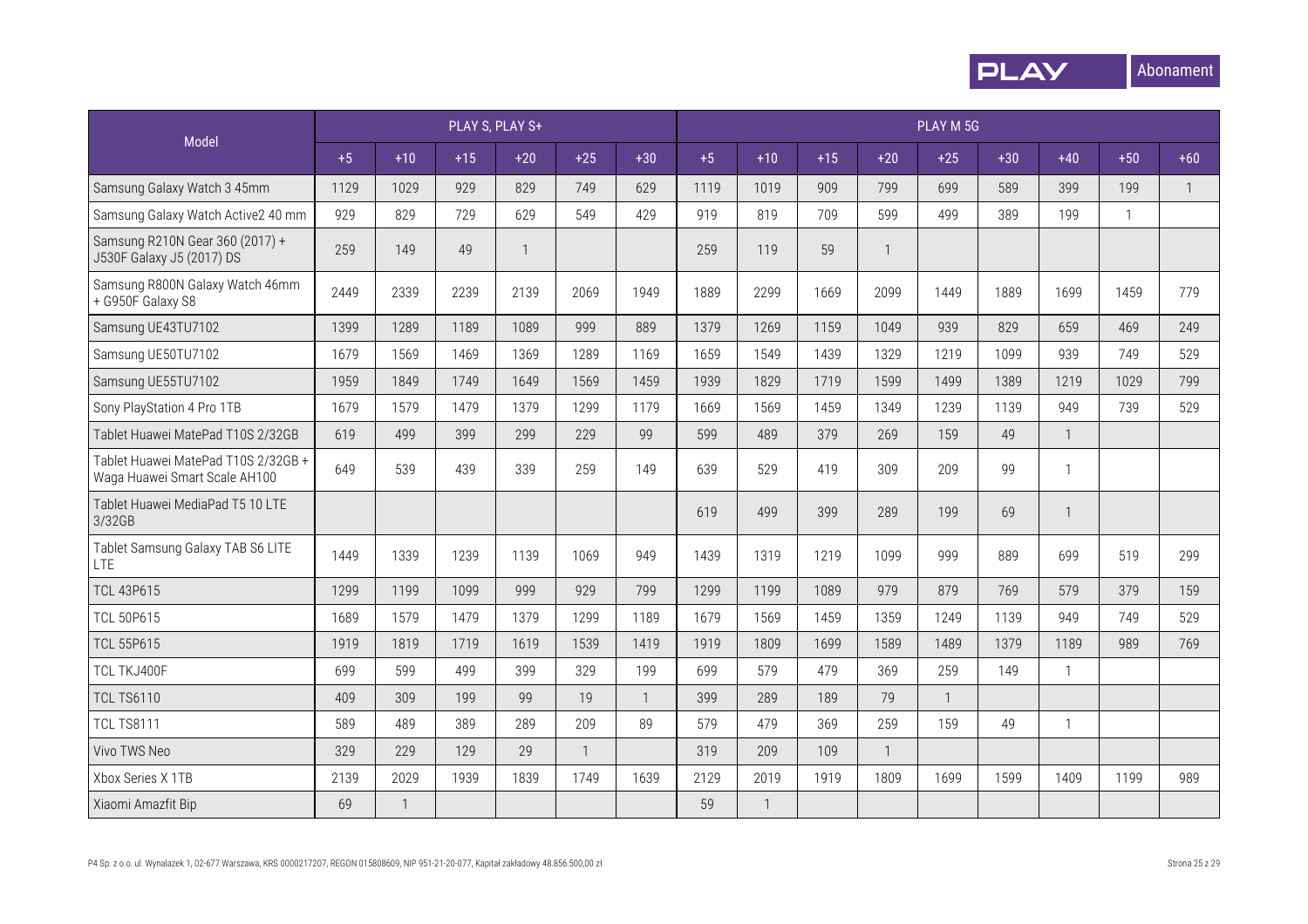

|                                         |      |       |              | PLAY S, PLAY S+ |       |                | PLAY M 5G    |       |       |       |       |              |       |       |       |
|-----------------------------------------|------|-------|--------------|-----------------|-------|----------------|--------------|-------|-------|-------|-------|--------------|-------|-------|-------|
| Model                                   | $+5$ | $+10$ | $+15$        | $+20$           | $+25$ | $+30$          | $+5$         | $+10$ | $+15$ | $+20$ | $+25$ | $+30$        | $+40$ | $+50$ | $+60$ |
| Xiaomi Mi Air Purifier 2s               | 449  | 339   | 229          | 99              | 59    |                | 429          | 289   | 199   | 99    | 19    | $\mathbf{1}$ |       |       |       |
| Xiaomi Mi Air Purifier 3H               | 429  | 319   | 219          | 119             | 49    | $\overline{1}$ |              | 309   | 199   | 89    |       |              |       |       |       |
| Xiaomi Mi Air Purifier Pro H            | 929  | 819   | 719          | 619             | 539   | 429            | 919          | 799   | 699   | 599   | 489   | 379          | 199   |       |       |
| Xiaomi Mi Body Composition Scale 2      | 9    |       |              |                 |       |                | $\mathsf{Q}$ |       |       |       |       |              |       |       |       |
| Xiaomi Mi Box S 4K                      | 199  | 99    |              |                 |       |                | 189          | 69    |       |       |       |              |       |       |       |
| Xiaomi Mi Electric Scooter              | 1289 | 1179  | 1079         | 979             | 859   | 739            | 1289         | 1149  | 1079  | 949   | 859   | 739          | 499   | 259   | 199   |
| Xiaomi Mi Electric Scooter 1S           | 1599 | 1499  | 1399         | 1299            | 1219  | 1099           | 1599         | 1489  | 1389  | 1279  | 1169  | 1069         | 879   | 669   | 459   |
| Xiaomi Mi Electric Scooter Pro 2        | 2049 | 1949  | 1849         | 1749            | 1669  | 1559           | 2049         | 1939  | 1829  | 1729  | 1619  | 1499         | 1319  | 1119  | 899   |
| Xiaomi Mi Robot Vacuum Mop 1C           | 849  | 749   | 639          | 539             | 469   | 349            | 839          | 729   | 619   | 499   | 399   | 289          | 99    |       |       |
| Xiaomi Mi Robot Vacuum Mop<br>Essential | 589  | 489   | 389          | 289             | 209   | 99             | 589          | 479   | 369   | 269   | 159   | 49           |       |       |       |
| Xiaomi Mi Robot Vacuum Mop Pro          | 1229 | 1129  | 1029         | 929             | 849   | 729            | 1219         | 1099  | 999   | 899   | 799   | 689          | 499   | 299   | 79    |
| Xiaomi Mi Sports Bluetooth Earphones    |      |       |              |                 |       |                |              |       |       |       |       |              |       |       |       |
| Xiaomi Mi True Wireless Earphones 2     | 119  |       |              |                 |       |                | 99           |       |       |       |       |              |       |       |       |
| Xiaomi Mi True Wireless Earphones 2S    | 189  | 79    | $\mathbf{1}$ |                 |       |                | 179          | 69    |       |       |       |              |       |       |       |
| Xiaomi Mi Watch                         | 339  | 239   | 139          | 39              |       |                | 339          | 229   | 119   |       |       |              |       |       |       |

|                                                    | PLAY S, PLAY S+<br><b>Zestaw</b> |         |        |        |        |        |         |         | PLAY M 5G |        |        |        |        |        |        |  |  |  |
|----------------------------------------------------|----------------------------------|---------|--------|--------|--------|--------|---------|---------|-----------|--------|--------|--------|--------|--------|--------|--|--|--|
|                                                    | $+5$                             | $+10$   | $+15$  | $+20$  | $+25$  | $+30$  | $+5$    | $+10$   | $+15$     | $+20$  | $+25$  | $+30$  | $+40$  | $+50$  | $+60$  |  |  |  |
| Hammer Explorer Pro + Hammer<br><b>Smart Watch</b> | 1369                             | 1269    | 1169   | 1069   | 989    | 879    | 1369    | 1259    | 1149      | 1049   | 939    | 829    | 639    | 439    | 219    |  |  |  |
| Hammer Explorer Pro                                | 1146.57                          | 1062,82 | 979,06 | 895,31 | 828.31 | 736,18 | 1146.57 | 1054.44 | 962.31    | 878.56 | 786,43 | 694,31 | 535,18 | 367,67 | 183,42 |  |  |  |
| Hammer Smart Watch                                 | 222,43                           | 206,18  | 189,94 | 173,69 | 160,69 | 142,82 | 222,43  | 204,56  | 186,69    | 170,44 | 152,57 | 134,69 | 103,82 | 71,33  | 35,58  |  |  |  |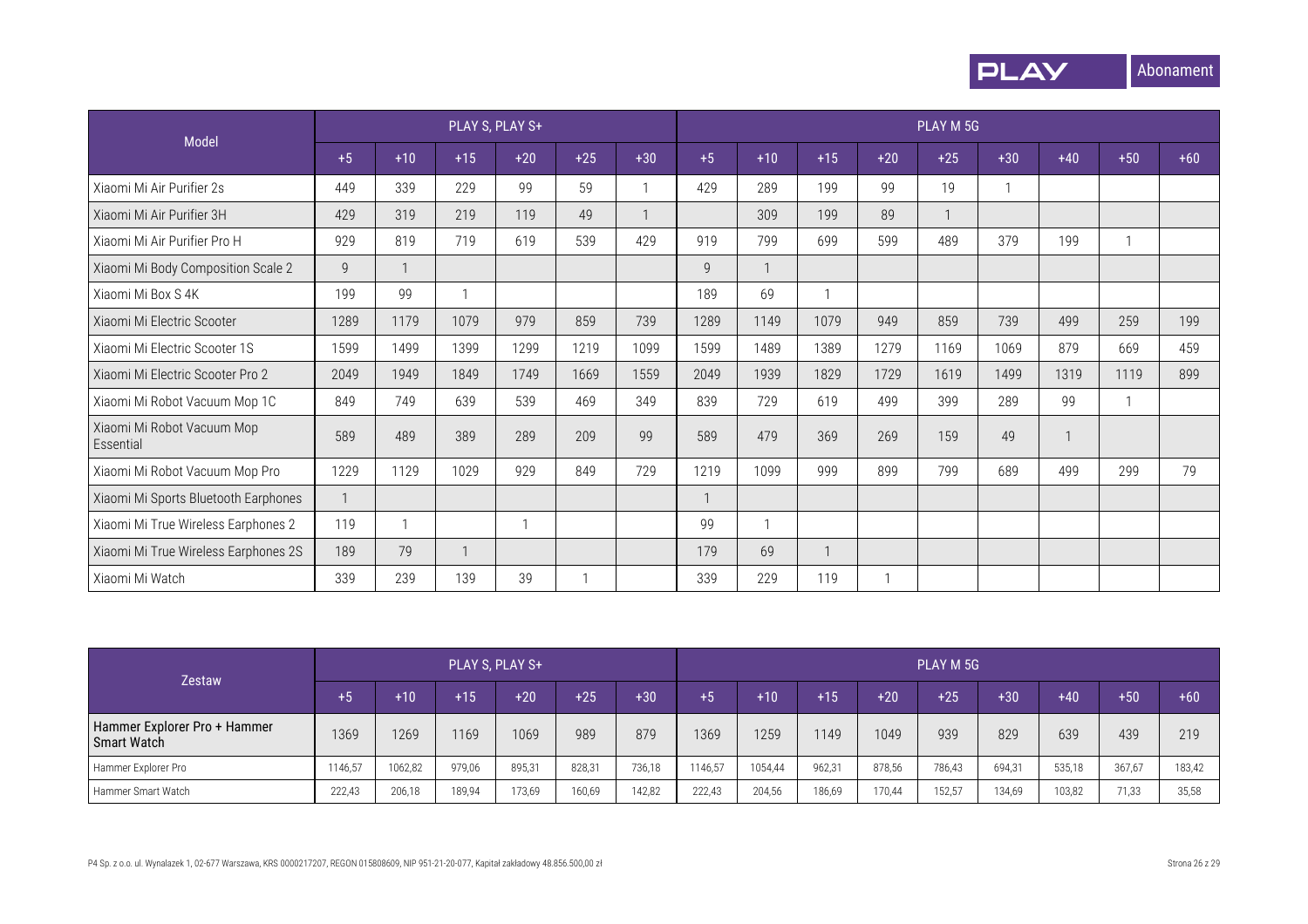

|                                                                  | PLAY M 5G |         |         |         |         |         |         |         |         |         |         |        |              |        |        |
|------------------------------------------------------------------|-----------|---------|---------|---------|---------|---------|---------|---------|---------|---------|---------|--------|--------------|--------|--------|
| Zestaw                                                           | $+5$      | $+10$   | $+15$   | $+20$   | $+25$   | $+30$   | $+5$    | $+10$   | $+15$   | $+20$   | $+25$   | $+30$  | $+40$        | $+50$  | $+60$  |
| Huawei Watch 3 Active + Huawei<br>FreeBuds 4i                    | 1359      | 1259    | 1159    | 1059    | 979     | 869     | 1359    | 1249    | 1139    | 1039    | 929     | 819    | 629          | 429    | 199    |
| Huawei Watch 3 Active                                            | 1155,63   | 1070,59 | 985,56  | 900,52  | 832.49  | 738,95  | 1155,63 | 1062,09 | 968,55  | 883,51  | 789,98  | 696,44 | 534,87       | 364,80 | 169,22 |
| Huawei FreeBuds 4i                                               | 203,37    | 188,41  | 173,44  | 158,48  | 146,51  | 130,05  | 203,37  | 186,91  | 170,45  | 155,49  | 139,02  | 122,56 | 94,13        | 64,20  | 29,78  |
| Huawei Watch 3 Pro Classic + Huawei<br><b>FreeBuds Pro</b>       | 1619      | 1509    | 1409    | 1319    | 1229    | 1119    | 1609    | 1499    | 1399    | 1289    | 1179    | 1079   | 889          | 679    | 469    |
| Huawei Watch 3 Pro Classic                                       | 1116,76   | 1040.89 | 971.91  | 909.83  | 847.75  | 771,87  | 1109.87 | 1033,99 | 965.01  | 889.13  | 813.26  | 744,28 | 613,22       | 468,36 | 323.51 |
| Huawei FreeBuds Pro                                              | 502,24    | 468,11  | 437,09  | 409,17  | 381.25  | 347,13  | 499,13  | 465,01  | 433,99  | 399.87  | 365.74  | 334,72 | 275,78       | 210,64 | 145,49 |
| Oppo Reno4 Lite + Oppo Watch 41 mm                               | 1389      | 1289    | 1189    | 1089    | 1009    | 889     | 1379    | 1279    | 1169    | 1059    | 959     | 849    | 659          | 459    | 239    |
| Oppo Reno4 Lite                                                  | 793,81    | 736,66  | 679,51  | 622,36  | 576.64  | 508,06  | 788,09  | 730,94  | 668,08  | 605,21  | 548.07  | 485,20 | 376,62       | 262,32 | 136,59 |
| Oppo Watch 41 mm                                                 | 595,19    | 552,34  | 509,49  | 466,64  | 432,36  | 380,94  | 590,91  | 548,06  | 500,92  | 453,79  | 410,93  | 363,80 | 282,38       | 196,68 | 102,41 |
| Oppo Reno4 Lite + Oppo Watch 46 mm                               | 1609      | 1509    | 1409    | 1309    | 1229    | 1109    | 1609    | 1499    | 1389    | 1279    | 1179    | 1069   | 879          | 679    | 459    |
| Oppo Reno4 Lite                                                  | 811,27    | 760,85  | 710,43  | 660     | 619.67  | 559,16  | 811,27  | 755,80  | 700,34  | 644.88  | 594.46  | 539    | 443,20       | 342,36 | 231,43 |
| Oppo Watch 46 mm                                                 | 797,73    | 748,15  | 698,57  | 649     | 609,33  | 549,84  | 797,73  | 743,20  | 688,66  | 634,12  | 584,54  | 530    | 435,80       | 336,64 | 227,57 |
| Vivo Y20s + Vivo TWS Neo                                         | 749       | 649     | 549     | 449     | 369     | 259     | 749     | 639     | 529     | 429     | 319     | 199    | $\mathbf{1}$ |        |        |
| Vivo Y20s                                                        | 456,05    | 395,17  | 334,28  | 273,39  | 224.68  | 157,70  | 456,05  | 389,08  | 322,10  | 261,21  | 194,23  | 121,17 | 0.61         |        |        |
| Vivo TWS Neo                                                     | 292,95    | 253,83  | 214,72  | 175.61  | 144.32  | 101,30  | 292,95  | 249.92  | 206.90  | 167.79  | 124.77  | 77.83  | 0,39         |        |        |
| Vivo Y70 + Vivo TWS Neo                                          | 729       | 629     | 529     | 429     | 349     | 229     | 729     | 619     | 499     | 399     | 299     | 189    | $\mathbf{1}$ |        |        |
| Vivo Y70                                                         | 502,95    | 433.96  | 364.97  | 295.97  | 240.78  | 157.99  | 502.95  | 427.06  | 344.27  | 275.28  | 206.29  | 130.39 | 0.69         |        |        |
| Vivo TWS Neo                                                     | 226,05    | 195,04  | 164,03  | 133,03  | 108.22  | 71.01   | 226,05  | 191,94  | 154,73  | 123,72  | 92,71   | 58,61  | 0,31         |        |        |
| Xiaomi Mi 10T 5G + Xiaomi Mi True<br><b>Wireless Earphones 2</b> | 1669      | 1569    | 1469    | 1369    | 1279    | 1169    | 1659    | 1549    | 1439    | 1339    | 1229    | 1119   | 929          | 729    | 509    |
| Xiaomi Mi 10T 5G                                                 | 1431,14   | 1345,39 | 1259,64 | 1173,89 | 1096,72 | 1002,40 | 1422,56 | 1328,24 | 1233,92 | 1148,17 | 1053,85 | 959,52 | 796,60       | 625,11 | 436,46 |
| Xiaomi Mi True Wireless Earphones 2                              | 237,86    | 223,61  | 209,36  | 195,11  | 182,28  | 166,60  | 236,44  | 220,76  | 205,08  | 190,83  | 175,15  | 159,48 | 132,40       | 103,89 | 72,54  |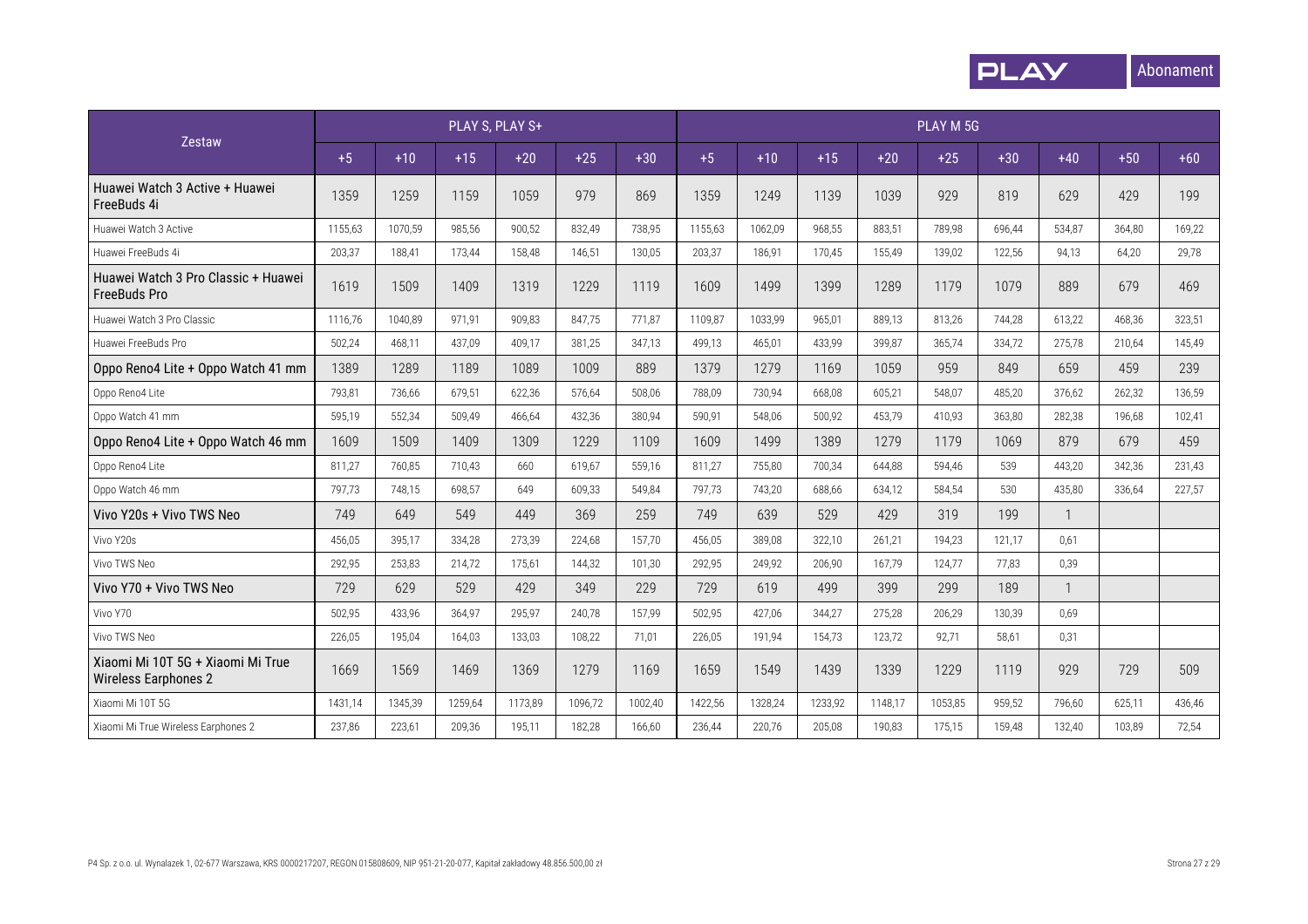

## Cennik gadżetów w Ofercie PLAY S, PLAY S+, PLAY M 5G na odległość

| Gadżety i akcesoria                          | Cena         |
|----------------------------------------------|--------------|
| Alcatel 30.25                                | 159          |
| Etui HUAWEI P20 lite Flip Cover              | 19,50        |
| Hammer Smart Watch                           | 249          |
| Honor FlyPods Lite                           | 199          |
| <b>HTC Wireless Earbuds</b>                  | 149          |
| Huawei FreeBuds lite                         | 259          |
| Huawei Mini Speaker CM510                    | 79           |
| Huawei Watch GT 2                            | 549          |
| JBL by HARMAN Everest Elite 150NC            | 749          |
| JBL by HARMAN FREE                           | 449          |
| LG XBOOM Go PL7                              | 589          |
| MaxCom MM330 3G                              | 199          |
| Minionek + Turysta                           | $\mathbf{1}$ |
| Minionek + Więzień                           | $\mathbf{1}$ |
| Nokia 2720 Flip UZZ                          | 350          |
| Oppo Watch 41 mm                             | 799          |
| Oppo Watch 46 mm                             | 999          |
| Samsung Galaxy Watch Active2 40 mm Aluminium | 799          |
| Samsung Galaxy Watch Active2 44 mm Aluminium | 799          |
| TCL ACTV100BT                                | 99           |
| TCL SOCL100BT                                | 79           |